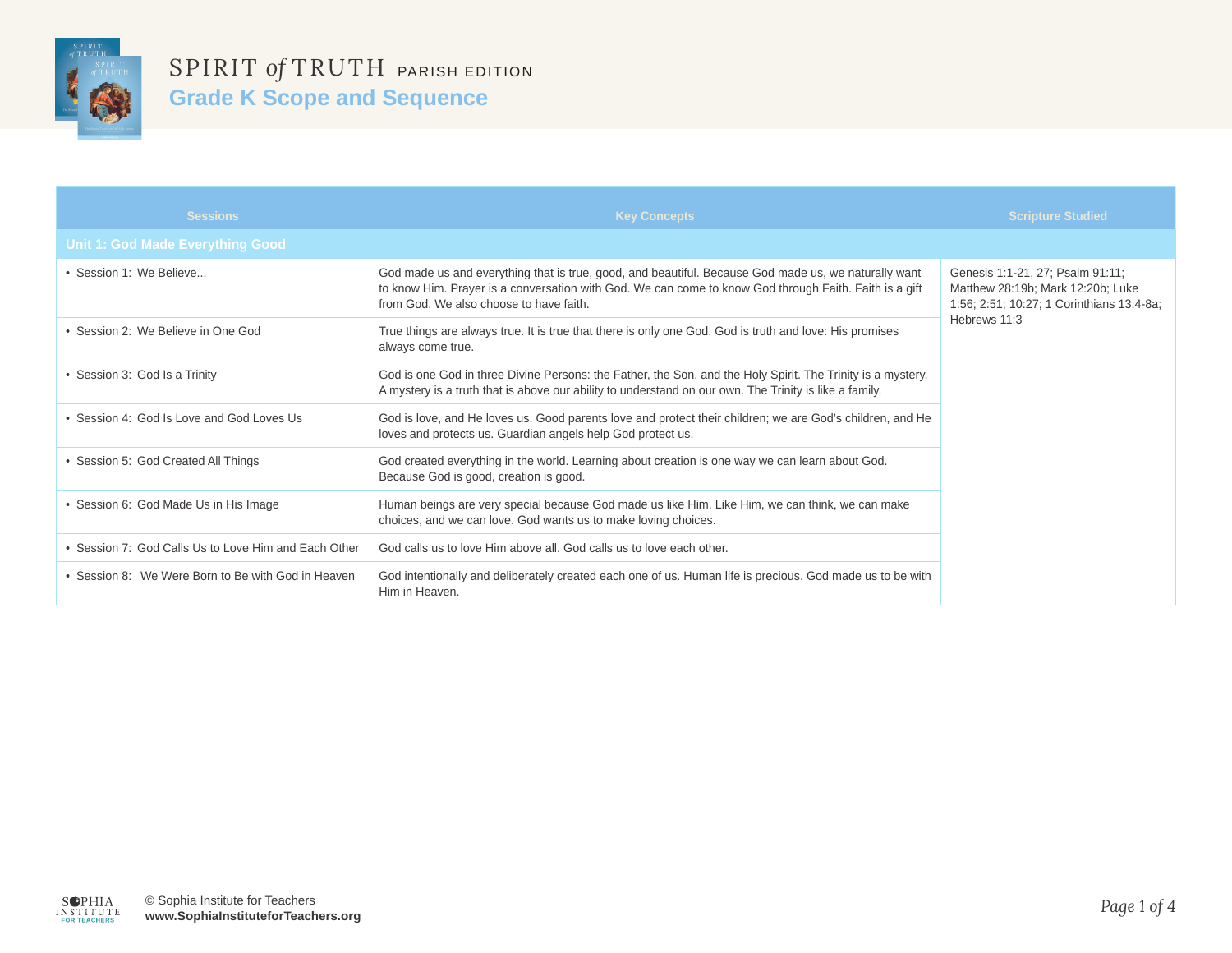

| <b>Sessions</b>                                                       | <b>Key Concepts</b>                                                                                                                                                                                                                                                                                                          | <b>Scripture Studied</b>                                                        |
|-----------------------------------------------------------------------|------------------------------------------------------------------------------------------------------------------------------------------------------------------------------------------------------------------------------------------------------------------------------------------------------------------------------|---------------------------------------------------------------------------------|
| Unit 2: God Loves Us So Much He Sent His Only Son to Save Us From Sin |                                                                                                                                                                                                                                                                                                                              |                                                                                 |
| • Session 9: Adam and Eve and Original Sin                            | God created the first people, Adam and Eve. Adam and Eve disobeyed God and chose their wills over<br>His. This disobedience is called sin. Adam and Eve's sin is called Original Sin.                                                                                                                                        | Genesis 2:7; Psalm 136:26; John 11:35;<br>13:8; Matthew 2:10; 28:19; Luke 1:28, |
| • Session 10: We Sin When We Fail to Love God and<br>Each Other       | Because of Original Sin, death entered the world. Because of Original Sin, we tend to sin. Bad choices,<br>sins, hurt God and our friends. As Christians, we should always try to make good choices.                                                                                                                         | 42; 2:14, 32, 43, 46-47, 49, 51; John<br>19:27                                  |
| • Session 11: Baptism Makes Us Members of God's<br>Family             | God still loved people after the Fall, and He sent His Son to take away our sins. Baptism forgives all sins,<br>includung Original Sin, and makes us God's children. God loves all people, including the unbaptized.<br>Since God loves everyone, and since Baptism makes us His children, He wants everyone to be baptized. |                                                                                 |
| • Session 12: The Annunciation                                        | God asked Mary to be Jesus' mother. Mary said yes to God. We call this beautiful event the Annunciation.                                                                                                                                                                                                                     |                                                                                 |
| • Session 13: Mary Is the Mother of God                               | Mary is the Mother of God because she is the Mother of Jesus. Mary is our mother too.                                                                                                                                                                                                                                        |                                                                                 |
| • Session 14: The Birth of Jesus and the Three Wise<br>Men            | Jesus was born on Christmas. When He was born, the angels sang, "Gloria in excelsis Deo!" (Glory to<br>God in the highest!) Three wise men came to worship Him. The tradition of the Nativity scene, or crèche,<br>was started by St. Francis of Assisi.                                                                     |                                                                                 |
| • Session 15: The Presentation and the Finding in the<br>Temple       | Joseph and Mary dedicated their Baby to God. Jesus was obedient to His mother and father.                                                                                                                                                                                                                                    |                                                                                 |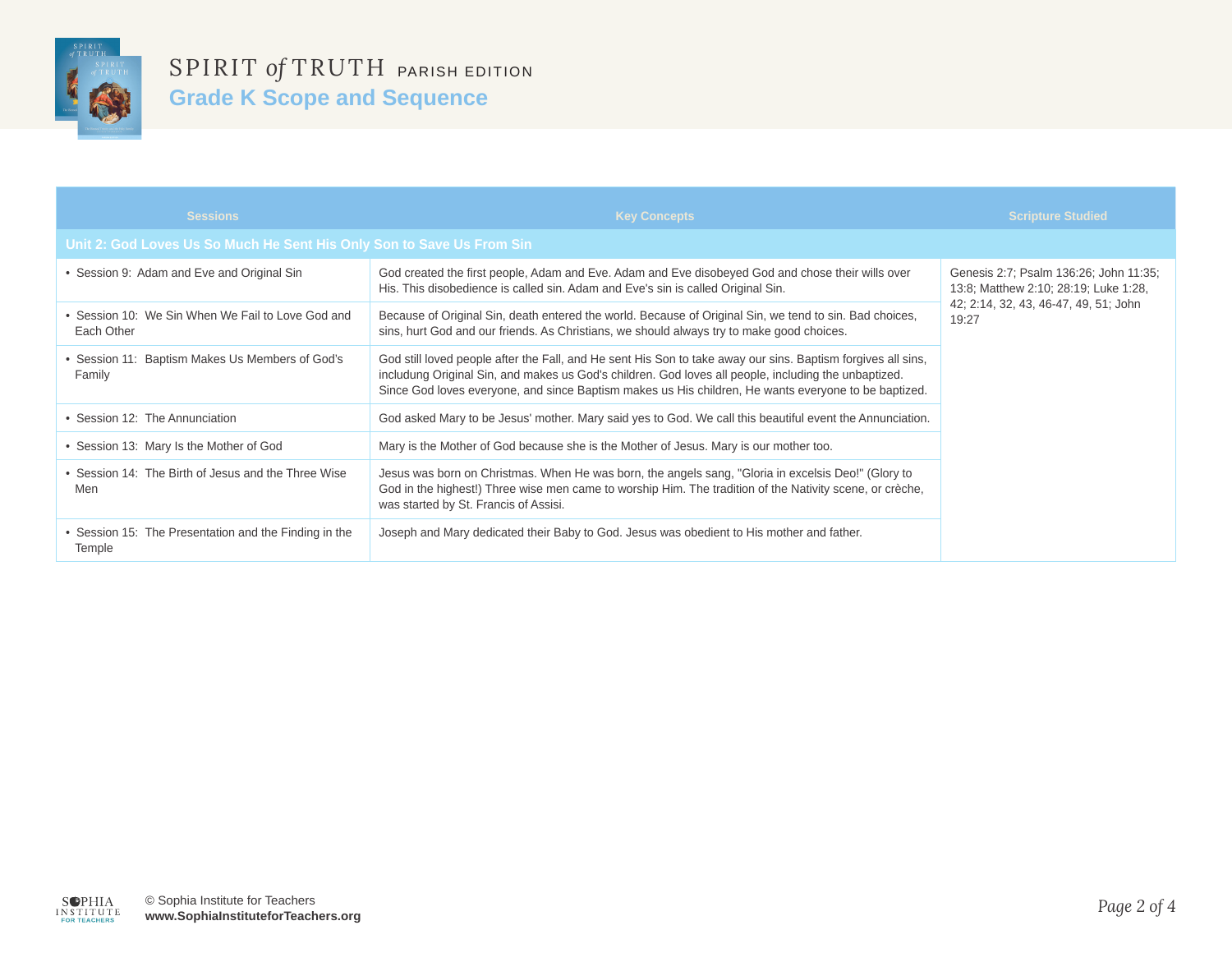

| <b>Sessions</b>                                                 | <b>Key Concepts</b>                                                                                                                                                                                                                                                                                                     | <b>Scripture Studied</b>                                                                                             |
|-----------------------------------------------------------------|-------------------------------------------------------------------------------------------------------------------------------------------------------------------------------------------------------------------------------------------------------------------------------------------------------------------------|----------------------------------------------------------------------------------------------------------------------|
| Unit 3: Jesus Teaches Us How to Live                            |                                                                                                                                                                                                                                                                                                                         |                                                                                                                      |
| • Session 16: Becoming Part of God's Family                     | Jesus teaches us how to live. Jesus was baptized, so we should be baptized. Jesus' first miracle was<br>at the marriage at Cana. Marriage makes a man and a woman a husband and a wife. Jesus is in every<br>marriage.                                                                                                  | Matthew 5:12; 6:8; 16:18-19; 25:34; Luke<br>3:12; 10:33; 15:6, 20, 32; John 2:11; 9:5;<br>10:37; 13:34; 1 Peter 1:15 |
| • Session 17: Jesus Had Followers                               | Jesus' followers are called disciples. We are Jesus' disciples. If we follow Him, He will lead us to Heaven!                                                                                                                                                                                                            |                                                                                                                      |
| • Session 18: Jesus Teaches Us to Love Each Other               | Jesus teaches us how to show love to God and each other. Jesus loved us so much that He gave His life<br>for us. This is how we are to love.                                                                                                                                                                            |                                                                                                                      |
| • Session 19: Jesus Teaches Us to Be Happy and Holy             | Everyone wants to be happy because God created us to be happy with Him in Heaven forever. When we<br>are holy, we will be happy. Jesus teaches us how to be happy and holy. Being holy means giving up what<br>we think we want right now, so we can get what we really need later. Being holy means living like Jesus. |                                                                                                                      |
| • Session 20: Jesus Told Parables                               | Jesus taught His followers through parables. Parables are stories that teach us about God. Compassion<br>for our neighbor is compassion for Christ.                                                                                                                                                                     |                                                                                                                      |
| • Session 21: Jesus Helps Those in Need                         | Jesus performed miracles so people would know He was God and to show God's love. Jesus taught us<br>the Our Father prayer. The Our Father is our most important prayer. Our Father in Heaven knows what<br>we need before we ask Him.                                                                                   |                                                                                                                      |
| • Session 22: Jesus Founded the Church                          | Jesus founded the Catholic Church. He chose St. Peter to lead it. He gave St. Peter the keys to the<br>Kingdom of Heaven.                                                                                                                                                                                               |                                                                                                                      |
| <b>Unit 4: Jesus Is Our Savior</b>                              |                                                                                                                                                                                                                                                                                                                         |                                                                                                                      |
| • Session 23: Jesus Gave Us the Eucharist at the Last<br>Supper | Jesus gave us the Eucharist at the Last Supper. He changed bread and wine into His Body and Blood.<br>Jesus is present in the Eucharist. He is still with us.                                                                                                                                                           | Genesis 3:19; Matthew 4:2; Mark 15:15;<br>Luke 21:19; John 3:16; 20:16, 18, 28-29;                                   |
| • Session 24: Jesus Died on the Cross to Save Us<br>from Sin    | Jesus was without sin. Jesus offered Himself for our sake. He was crucified. He suffered, died, and was<br>buried. He died for our sins.                                                                                                                                                                                | Acts 1:9                                                                                                             |
| • Session 25: Jesus Rose From the Dead                          | The Son of God truly did die. On the third day, Jesus rose from the dead. The Resurrection is the most<br>important moment in the history of the world. The Resurrection is the "crowning truth" of our Faith.                                                                                                          |                                                                                                                      |
| • Session 26: Lent                                              | Lent is a special season for thinking about Jesus' sacrifice on the Cross. Jesus prayed and fasted in the<br>desert for 40 days. Lent lasts 40 days. We pray in a special way during Lent, go without things we enjoy,<br>and help the needy.                                                                           |                                                                                                                      |
| • Session 27: Easter                                            | Easter is our celebration of Jesus' Resurrection. Jesus' disciples witnessed the Resurrection to the world.<br>Because Jesus rose from the dead, we will rise from the dead. Jesus ascended into Heaven 40 days after<br>His Resurrection. If we follow Jesus, we will go to Heaven too.                                |                                                                                                                      |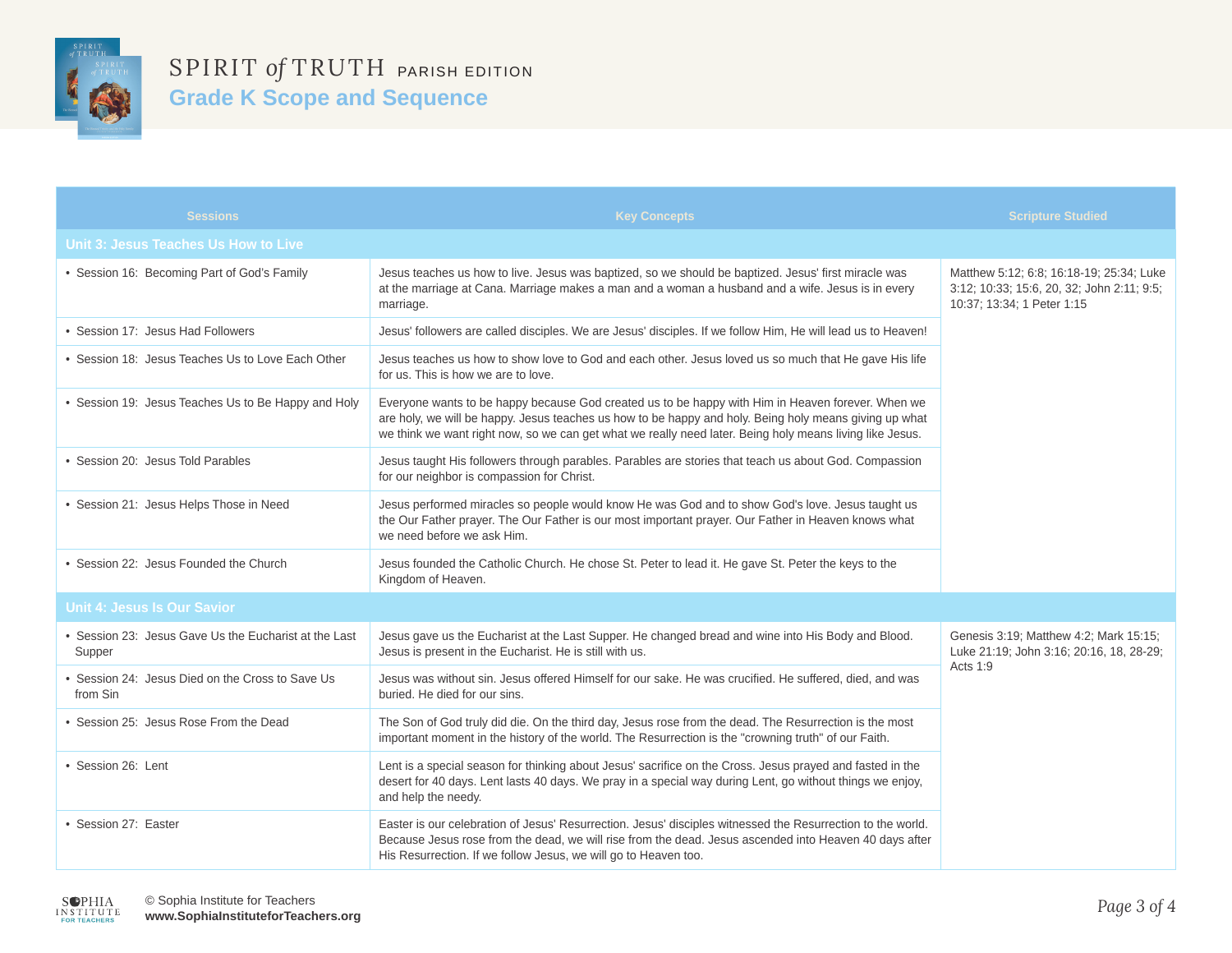

| <b>Sessions</b>                                                        | <b>Key Concepts</b>                                                                                                                                                                                                                                                                                                                                               | <b>Scripture Studied</b>                               |
|------------------------------------------------------------------------|-------------------------------------------------------------------------------------------------------------------------------------------------------------------------------------------------------------------------------------------------------------------------------------------------------------------------------------------------------------------|--------------------------------------------------------|
| Unit 5: The Holy Spirit and the Church                                 |                                                                                                                                                                                                                                                                                                                                                                   |                                                        |
| Session 28: Jesus Sent the Holy Spirit to Guide Us<br>and Make Us Holy | Jesus told His disciples that He would always be with them. Symbols of the Holy Spirit include fire, a<br>dove, and a cloud. The Holy Spirit guides us and makes us holy. We can pray to the Holy Spirit.                                                                                                                                                         | Matthew 28:20; Luke 22:19; John 1:17; 2<br>Timothy 1:6 |
| • Session 29: The Church Is God's House                                | Our house, or our home, is where we dwell. The Church is God's house, where His family dwells. Jesus<br>called 12 men to serve Him in a special way. We call these men the Apostles. They became the first<br>bishops, or leaders of the Church, in different parts of the world. Jesus still calls men in this special way.<br>They are our bishops and priests. |                                                        |
| • Session 30: The Sacraments                                           | Jesus gave us seven Sacraments. The Sacraments are special ways in which Jesus gives us grace.<br>St. Dominic Savio had a special love for Jesus in the Eucharist. St. Dominic Savio shows us how young<br>people can lead holy lives.                                                                                                                            |                                                        |
| • Session 31: The Saints                                               | Saints are people who lived before us, who loved and followed Jesus, and who are now in Heaven.                                                                                                                                                                                                                                                                   |                                                        |
| • Session 32: The Ten Commandments                                     | God always follows the gift of new life with the gift of rules that keep us safe and happy. The Ten<br>Commandments are God's rules. Following Jesus means following the Ten Commandments.                                                                                                                                                                        |                                                        |
| • Session 33: Prayer                                                   | We naturally want to talk to those we love. Prayer is how we talk to God. Mary is a model of prayer. She<br>"magnifies" the Lord, or helps us see God more clearly.                                                                                                                                                                                               |                                                        |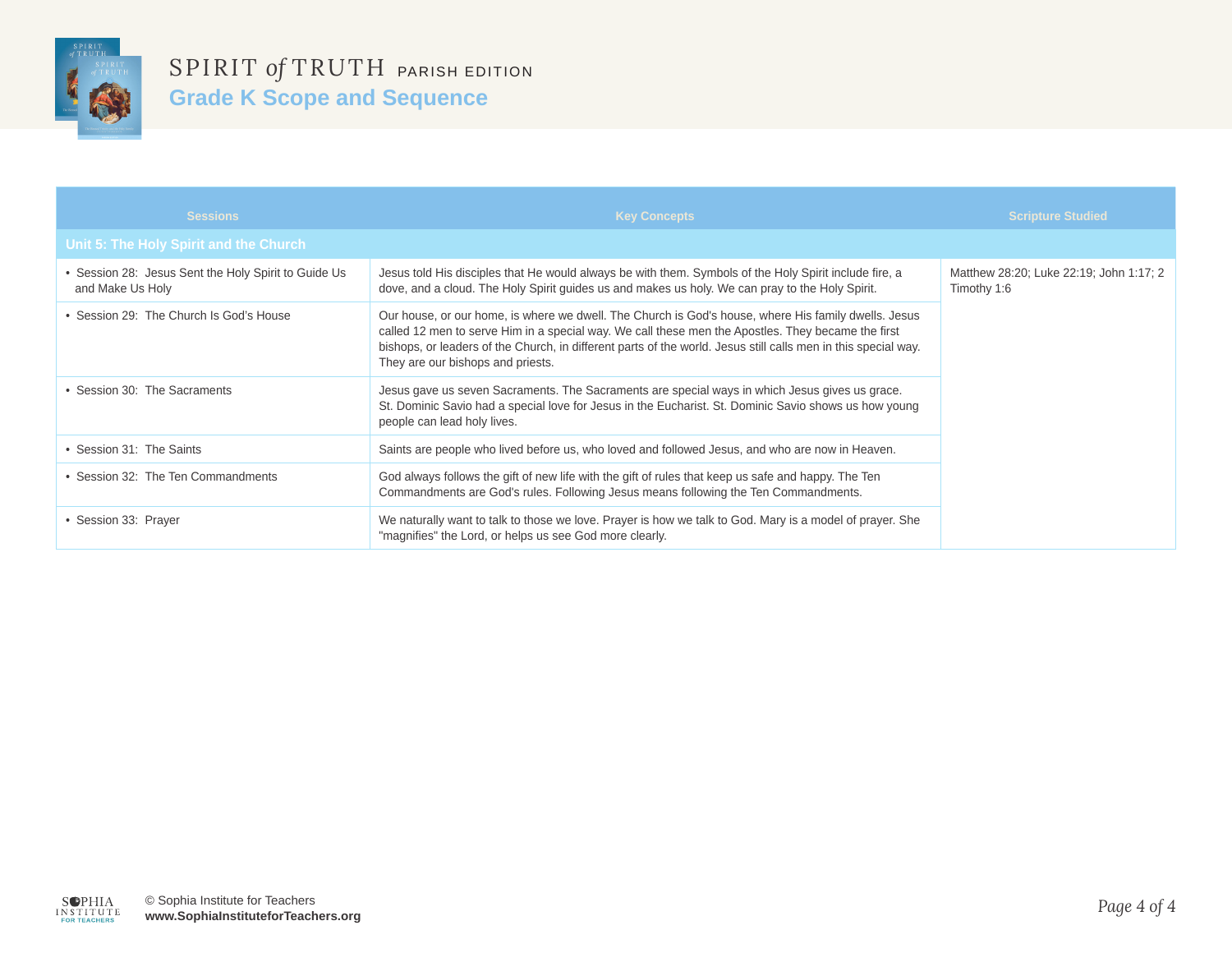

| <b>Sessions</b>                                 | <b>Key Concepts</b>                                                                                                                                                                                                                                                         | <b>Scripture Studied</b>                   | <b>Vocabulary</b>                            |
|-------------------------------------------------|-----------------------------------------------------------------------------------------------------------------------------------------------------------------------------------------------------------------------------------------------------------------------------|--------------------------------------------|----------------------------------------------|
| Unit 1: God Is the Creator of All Things        |                                                                                                                                                                                                                                                                             |                                            |                                              |
| • Session 1: Who Is God? The Trinity            | The mystery of the Holy Trinity is that God is three Persons in one God. The three<br>Persons of the Trinity are God the Father, God the Son, and God the Holy Spirit. God<br>has revealed to us that He is a Trinity.                                                      | Genesis 1:1-31; 2:2-3;<br>Matthew 19:16-29 | Trinity; Father; Son; Holy<br>Spirit: Person |
| Session 2: The Attributes of God                | God is love, and He made us out of love. We show God's love when we love others.<br>God is all powerful and all knowing. Even though God is all knowing, He calls us to<br>Himself and wants us to share with Him our joys and sadnesses.                                   |                                            | All Knowing; All Powerful                    |
| • Session 3: We Pray to and Worship God         | We listen to and talk with God when we pray. God is deserving of our praise and<br>worship. The example of St. Martin of Tours shows us how to recognize Jesus in<br>others. We are called to put the needs of our friends and family before our own.                       |                                            | Worship                                      |
| • Session 4: God Created Everything out of Love | God is love and created everything that exists—the heavens and the earth—out of<br>love. God created everything out of nothing, using only His Word. Everything that God<br>creates is good. Human beings are made in God's image and likeness.                             |                                            | Free Will; Love; Reason                      |
| • Session 5: God Is Our Father                  | God is a loving Father who knows and cares for each of us. We are God's children<br>and are made in His image and likeness. When we choose to disobey God, we hurt<br>Him, our families, and ourselves. Jesus told parables to show us about God's love and<br>how to live. |                                            | Parable                                      |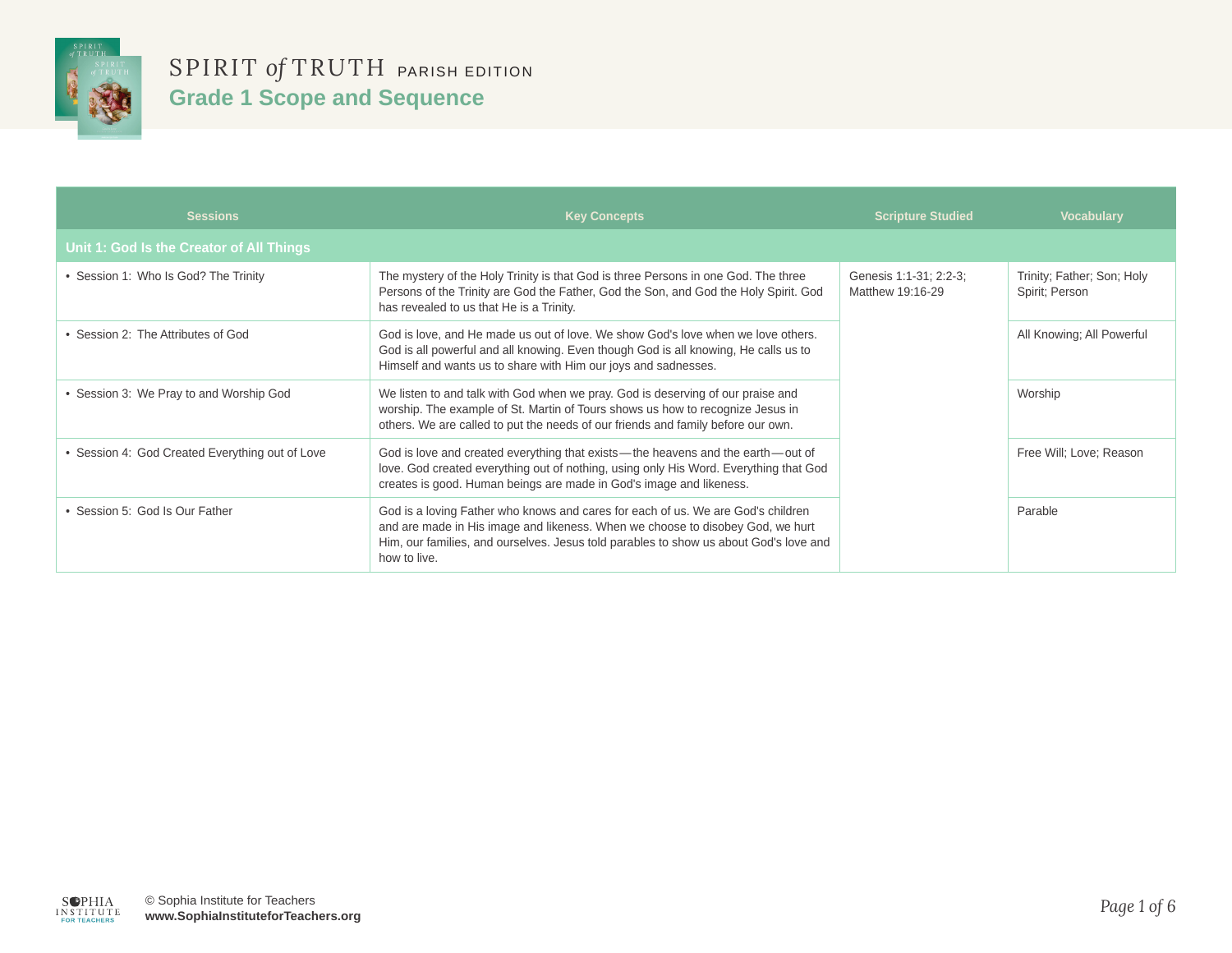

| <b>Sessions</b>                                                          | <b>Key Concepts</b>                                                                                                                                                                                                                                                                                                                                                          | <b>Scripture Studied</b>                                         | <b>Vocabulary</b>                                        |
|--------------------------------------------------------------------------|------------------------------------------------------------------------------------------------------------------------------------------------------------------------------------------------------------------------------------------------------------------------------------------------------------------------------------------------------------------------------|------------------------------------------------------------------|----------------------------------------------------------|
| Unit 2: God's Plan of Salvation                                          |                                                                                                                                                                                                                                                                                                                                                                              |                                                                  |                                                          |
| • Session 6: Adam and Eve before the Fall                                | God created all things, including all of the animals and human beings. Because only<br>humans were created in God's image and likeness, God loves us in a special way.<br>God gave human beings the special responsibility of being the stewards of creation.                                                                                                                | Mark 16:16; John 3:16;<br>1 Corinthians 15:3-4;<br>Ephesians 1:9 | Steward                                                  |
| • Session 7: Original Sin                                                | God gave Adam and Eve one command: not to eat of the fruit of the Tree of<br>Knowledge of Good and Evil; and they disobeyed that command. The serpent lied to<br>and tempted Eve (and Adam). The first sin is called the Original Sin. It is inherited by<br>all human beings and is washed away by the Sacrament of Baptism.                                                |                                                                  | Adam; Concupiscence; Eve;<br>Genesis; Original Sin       |
| • Session 8: We Sin When We Fail to Love God and<br>Each Other           | Sin is a deliberate offense against God. It is something we say, think, do, or fail to do<br>that is against the eternal law of God. There are two kinds of sin: mortal and venial.<br>We sin when we fail to love God, our neighbor, or ourselves.                                                                                                                          |                                                                  | Grace; Mortal Sin; Sin;<br>Venial Sin                    |
| · Session 9: God Loves Us Even Though We Sin                             | God's love is faithful. Even though Adam and Eve disobeyed God and sinned, God<br>promised to save them and us from sin, suffering, and death. God enacted a plan of<br>salvation throughout Salvation History that culminated in the Death and Resurrection<br>of His only Son, Jesus Christ. We receive the gift of salvation today in and through the<br>Catholic Church. |                                                                  | Disciple; Faithful; Gospel                               |
| • Session 10: Baptism Makes Us Members of God's<br>Family and the Church | Baptism is necessary for salvation from sin. Jesus was baptized as an example for<br>us to imitate. Baptism forgives all sin, even Original Sin, gives us new life in Christ<br>and fills us with sanctifying grace, makes us members of the Church, and imprints an<br>indelible spiritual mark on our souls. Baptism makes us temples of the Holy Spirit.                  |                                                                  | Baptism; Sanctifying Grace;<br>Temple of the Holy Spirit |
| • Session 11: God Calls Us to Be Saints                                  | A saint is someone who has died and whose soul is in Heaven with God, God calls<br>each of us to be a saint. The saints are models of holiness, of how to love God and<br>love our neighbor. Jesus taught us how to be holy and how to treat others.                                                                                                                         |                                                                  | Corporal Works of Mercy;<br>Saint                        |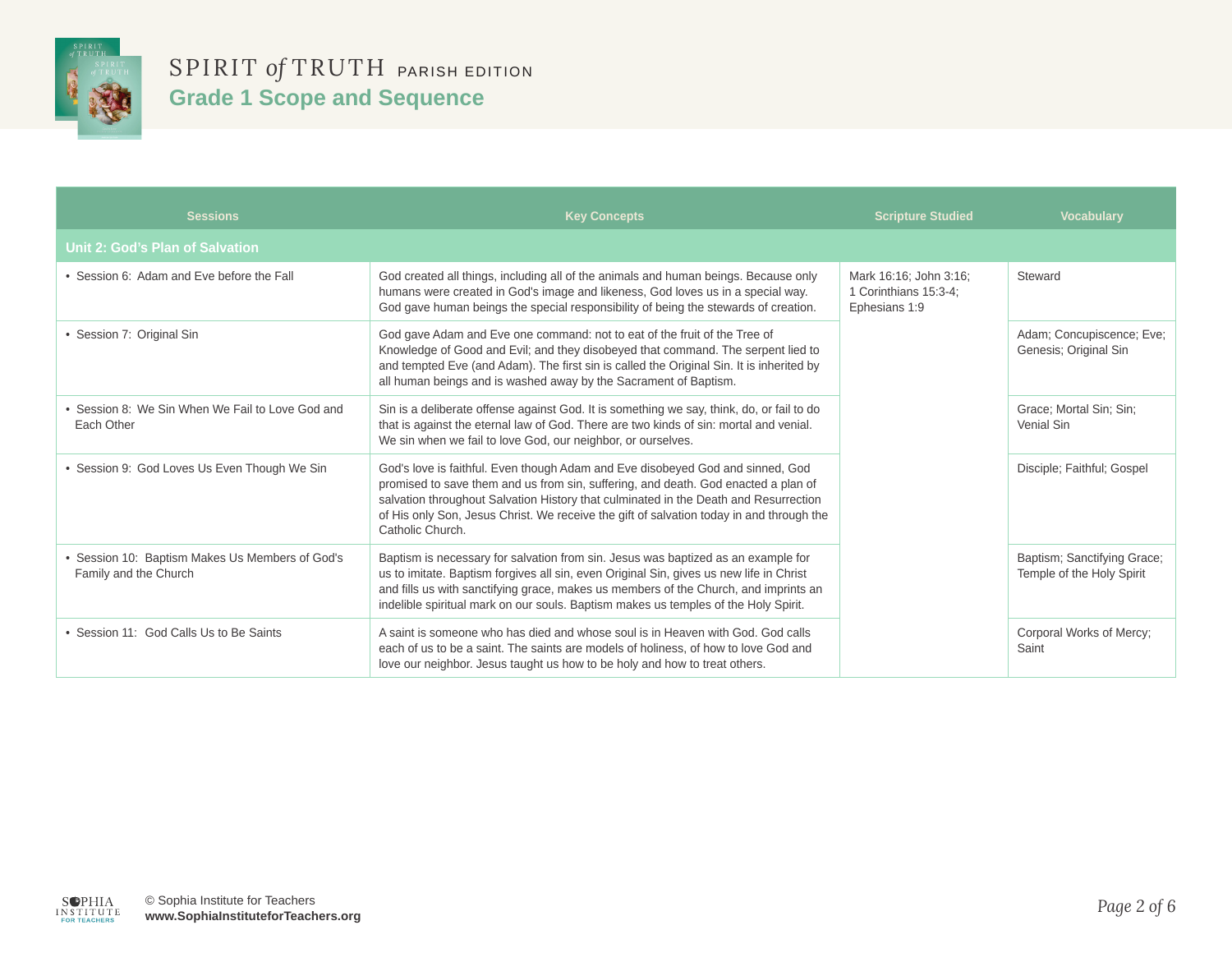

| <b>Sessions</b>                                                | <b>Key Concepts</b>                                                                                                                                                                                                                                                                                                                                        | <b>Scripture Studied</b>                                              | <b>Vocabulary</b>                                                                                     |
|----------------------------------------------------------------|------------------------------------------------------------------------------------------------------------------------------------------------------------------------------------------------------------------------------------------------------------------------------------------------------------------------------------------------------------|-----------------------------------------------------------------------|-------------------------------------------------------------------------------------------------------|
| Unit 3: Jesus Is God's Son                                     |                                                                                                                                                                                                                                                                                                                                                            |                                                                       |                                                                                                       |
| • Session 12: Who Is Jesus? The Incarnation                    | The Incarnation is the essential teaching of the Christian faith that the Son of God<br>assumed a human nature in order to accomplish our salvation. Jesus was born of<br>a woman, Mary, by the power of the Holy Spirit. Jesus is fully God and fully man,<br>possessing two natures, one divine and one human, united in the one Person of God's<br>Son. | Matthew 5:3-12; Luke 1:26-<br>38; John 13:4-5, 12-15                  | Annunciation; Emmanuel;<br>Incarnation; Messiah;<br>Nature                                            |
| Session 13: Jesus Shows Us How to Love God and<br>Our Neighbor | Jesus is our model of holiness. Jesus teaches us the two Great Commandments: to<br>love God and to love our neighbor.                                                                                                                                                                                                                                      |                                                                       | Commandment; Maxim; Ten<br>Commandments                                                               |
| Session 14: Jesus Taught Us How to Be Happy                    | Jesus taught us how to achieve perfect happiness in Heaven with God by living our<br>purpose here on earth and following the Beatitudes. The Beatitudes call us to the<br>Kingdom of Heaven. Jesus taught us about the Kingdom of Heaven with parables.                                                                                                    |                                                                       | Beatitude; The Beatitudes;<br>Imperfect Happiness;<br>Kingdom of Heaven; Perfect<br>Happiness; Sermon |
| • Session 15: Jesus Calls Us to Follow and Imitate Him         | Jesus gave us an example to follow so that we can go to Heaven. It is not always<br>easy to follow Jesus. It is always right and good to follow Jesus' example, even when<br>it is hard or does not make us immediately happy. Jesus sent us the Holy Spirit to help<br>us imitate and follow Him.                                                         |                                                                       | No Vocabulary                                                                                         |
| Unit 4: Jesus Taught Us How to Pray                            |                                                                                                                                                                                                                                                                                                                                                            |                                                                       |                                                                                                       |
| • Session 16: What Is Prayer?                                  | Prayer is a gift from God. God thirsts that we may thirst for Him. Prayer comes from<br>our heart, where we encounter God and enter into a covenant with Him. Jesus prayed<br>and teaches us how to pray. Mary, Jesus' mother, is a role model for how to pray.                                                                                            | Mark 1:35; 6:38-44; 15:33-<br>37; Luke 1:35, 38; 9:28;<br>John 4:6-15 | Prayer                                                                                                |
| • Session 17: The Lord's Prayer                                | The Our Father is the perfect prayer. With the Our Father, Jesus taught us how to pray<br>and what to pray for. When we pray the Our Father, we ask for God's will to be done,<br>for His reign to extend over all things, that He take care of our needs, forgive our sins,<br>and help us to forgive others, and that He help us to avoid sin and evil.  |                                                                       | Amen; Hallowed; Our<br>Father (Lord's Prayer);<br>Temptation                                          |
| • Session 18: The Types of Prayer                              | The different forms of prayer come from the traditions of the Church, Scripture, and<br>the Holy Spirit. The five forms, or types, of prayer are blessing and adoration, praise,<br>petition, intercession, and thanksgiving.                                                                                                                              |                                                                       | Adoration; Intercession;<br>Petition; Praise;<br>Thanksgiving                                         |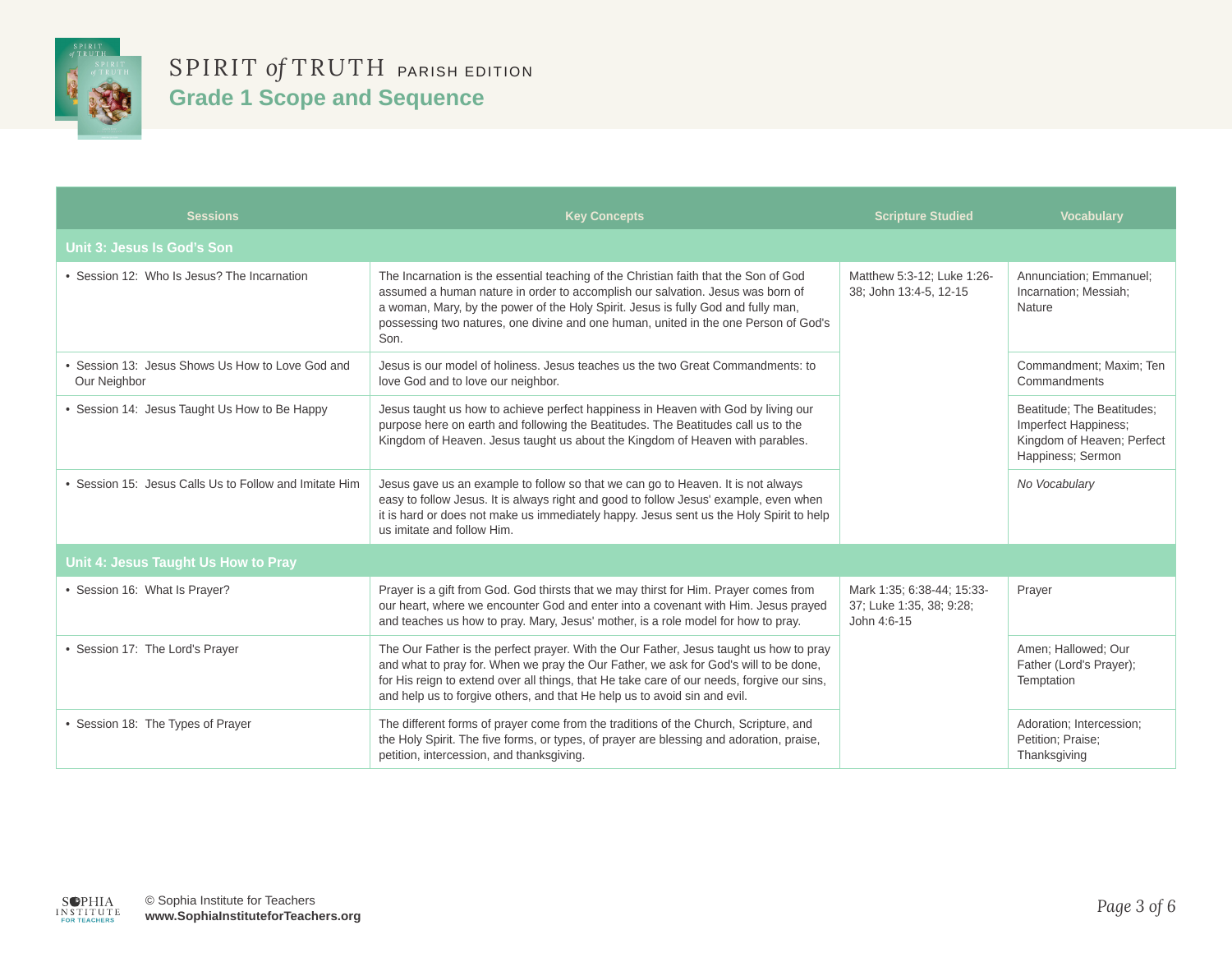

| <b>Sessions</b>                                                                    | <b>Key Concepts</b>                                                                                                                                                                                                                                                                                                                                                                                                                                                                   | <b>Scripture Studied</b>                        | <b>Vocabulary</b>                                                            |
|------------------------------------------------------------------------------------|---------------------------------------------------------------------------------------------------------------------------------------------------------------------------------------------------------------------------------------------------------------------------------------------------------------------------------------------------------------------------------------------------------------------------------------------------------------------------------------|-------------------------------------------------|------------------------------------------------------------------------------|
| Unit 5: The Paschal Mystery and the Mass                                           |                                                                                                                                                                                                                                                                                                                                                                                                                                                                                       |                                                 |                                                                              |
| • Session 19: Jesus Died for Our Sins                                              | We are all sinners and are in need of being saved. God sent his only Son to us to be<br>our Savior. Jesus gave His life on the Cross and rose from the dead on the third day<br>so that we could be forgiven of our sins. Jesus calls us to take up our crosses and<br>follow in His example of redemptive suffering.                                                                                                                                                                 | Matthew 28:18-20; Luke<br>22:14-20; John 14:2-3 | Lamb of God; Sacrifice;<br>Salvation; Savior                                 |
| Session 20: Jesus Rose from the Dead and<br>Ascended into Heaven                   | Because Jesus rose from the dead, we have been saved from sin and death, and<br>it is now possible for us to enter Heaven. Forty days after His Resurrection Jesus<br>ascended into Heaven and is now seated at the Father's right hand; from there He<br>will come to judge the living and the dead at the end of time. The Passion, Death, and<br>Resurrection of Jesus is the Paschal Mystery. Jesus endured all that He did so that He<br>could prepare a place for us in Heaven. |                                                 | Ascension; Paschal<br>Mystery; Redeem;<br>Resurrection                       |
| Session 21: The Mass Is the Memorial of Jesus'<br>Passion, Death, and Resurrection | The Mass is the memorial of Christ's sacrifice on the Cross and Resurrection from<br>the Dead. At every Mass, the events of our salvation are made present to us on the<br>altar in the Sacrament of the Holy Eucharist, and we are invited to take part in this<br>memorial of our salvation. The Mass has two parts: the Liturgy of the Word and the<br>Liturgy of the Eucharist.                                                                                                   |                                                 | Liturgy; Liturgy of the<br>Eucharist; Liturgy of the<br>Word; Mass; Memorial |
| Session 22: In the Mass Jesus Gives Us His Body<br>and Blood                       | Jesus taught us that He is the Bread of Life and that we must eat His Body and<br>drink His Blood in order to have eternal life. At the Last Supper Jesus instituted the<br>Eucharist by changing bread and wine into His Body and Blood. The Eucharist is<br>spiritual food that nourishes our souls.                                                                                                                                                                                |                                                 | Bread of Life; Covenant;<br>Eucharist                                        |
| Session 23: We Worship as a Community in Our<br>Parish                             | Each of us is a member of a family, which is the primary unit of the Church community.<br>The worldwide Church is led by the pope and is organized into dioceses, led by<br>bishops, and parishes, led by pastors and priests. We worship as a community in our<br>parishes. The members of the Church are the Body of Christ.                                                                                                                                                        |                                                 | Bishop; Body of Christ;<br>Diocese; Parish; Pope;<br>Priest                  |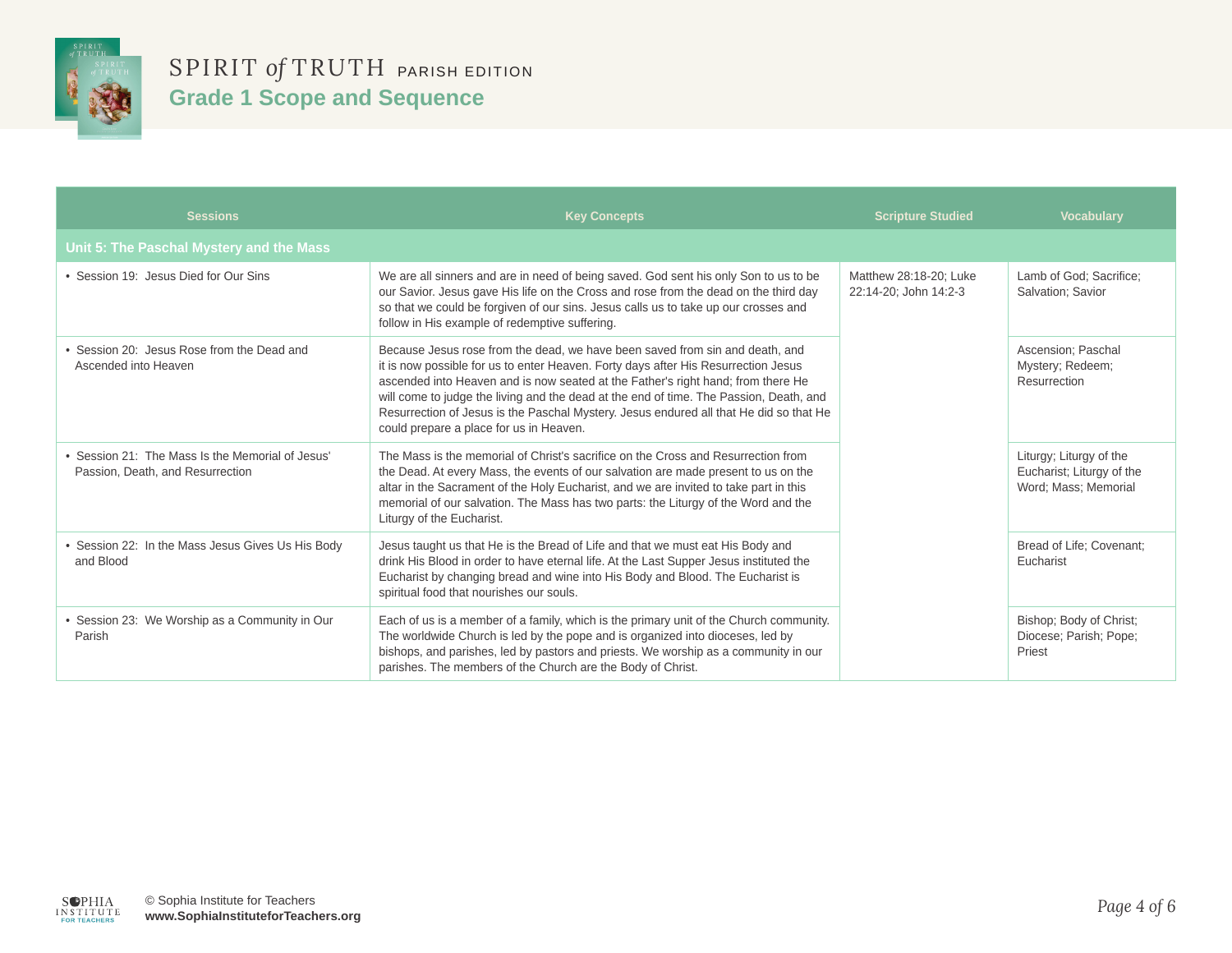

| <b>Sessions</b>                                                   | <b>Key Concepts</b>                                                                                                                                                                                                                                                                                                                                                                                                                                              | <b>Scripture Studied</b>                                                               | <b>Vocabulary</b>                                                                      |
|-------------------------------------------------------------------|------------------------------------------------------------------------------------------------------------------------------------------------------------------------------------------------------------------------------------------------------------------------------------------------------------------------------------------------------------------------------------------------------------------------------------------------------------------|----------------------------------------------------------------------------------------|----------------------------------------------------------------------------------------|
| Unit 6: Mary Is the Mother of God                                 |                                                                                                                                                                                                                                                                                                                                                                                                                                                                  |                                                                                        |                                                                                        |
| • Session 24: Who Is Mary?                                        | Mary is the Mother of God, the Queen of Heaven, and the New Eve. Mary was<br>conceived without the stain of Original Sin. This is called the Immaculate Conception.<br>She remained sinless throughout her life. Mary was assumed, body and soul, into<br>Heaven at the end of her earthly life. Mary's yes to God's plan reversed Eve's no<br>in the Garden of Eden, allowing for the birth of her Son, Jesus Christ, and for His<br>forgiveness and salvation. | Luke 1:26-38; John 2:1-11                                                              | Assumption; Immaculate<br>Conception; Mother of God<br>(Theotokos); Queen of<br>Heaven |
| • Session 25: Mary Is the Model for All Christians                | Mary was Jesus' first disciple and said yes to God. Mary is the perfect example for us<br>of how to follow Jesus and be His disciples, too. Jesus hears the requests that Mary<br>brings to Him. Jesus gave His mother to us to be our mother and the mother of the<br>Church.                                                                                                                                                                                   |                                                                                        | Fiat: Handmaid                                                                         |
| • Session 26: Mary's Intercession                                 | Jesus listens to the request of His mother. Mary is our advocate and intercedes for us<br>in prayer. We can pray for others. The Rosary is a gift of prayer from Mary, our mother.                                                                                                                                                                                                                                                                               |                                                                                        | Advocate; Decade;<br>Mysteries of the Rosary;<br>Rosary                                |
| <b>Unit 7: The Holy Spirit Makes Us Holy</b>                      |                                                                                                                                                                                                                                                                                                                                                                                                                                                                  |                                                                                        |                                                                                        |
| • Session 27: Who Is the Holy Spirit?                             | The Holy Spirit is the third Person of the Trinity. Jesus promised to send the Holy Spirit<br>to teach us and guide us. The sacred authors of Scripture used many symbols for the<br>Holy Spirit to help us understand Him better.                                                                                                                                                                                                                               | Exodus 3:2; 30:31; Numbers<br>11:25; Isaiah 11:2-3a; 44:3;<br>Matthew 3:16; Acts 2:1-4 | No Vocabulary                                                                          |
| Session 28: The Holy Spirit Was Sent by the Father<br>and the Son | The Hebrew word for spirit means "breath." God breathes the breath of life into each<br>of us and fills us with His Holy Spirit. Jesus' promise to send the Holy Spirit was<br>fulfilled on Pentecost, which is the birthday of the Church. The Holy Spirit continues to<br>lead us to holiness in the Catholic Church.                                                                                                                                          |                                                                                        | Breath of Life; Pentecost;<br>Ruah                                                     |
| • Session 29: The Holy Spirit Teaches and Guides Us               | The Holy Spirit teaches us how to live holy lives, how to follow Jesus, how to pray, and<br>how to share the Gospel with others. The gifts of the Holy Spirit are unique qualities or<br>characteristics that Jesus possessed. The Holy Spirit inspires us to pray.                                                                                                                                                                                              |                                                                                        | Gifts of the Holy Spirit;<br>Litany; Sacrament                                         |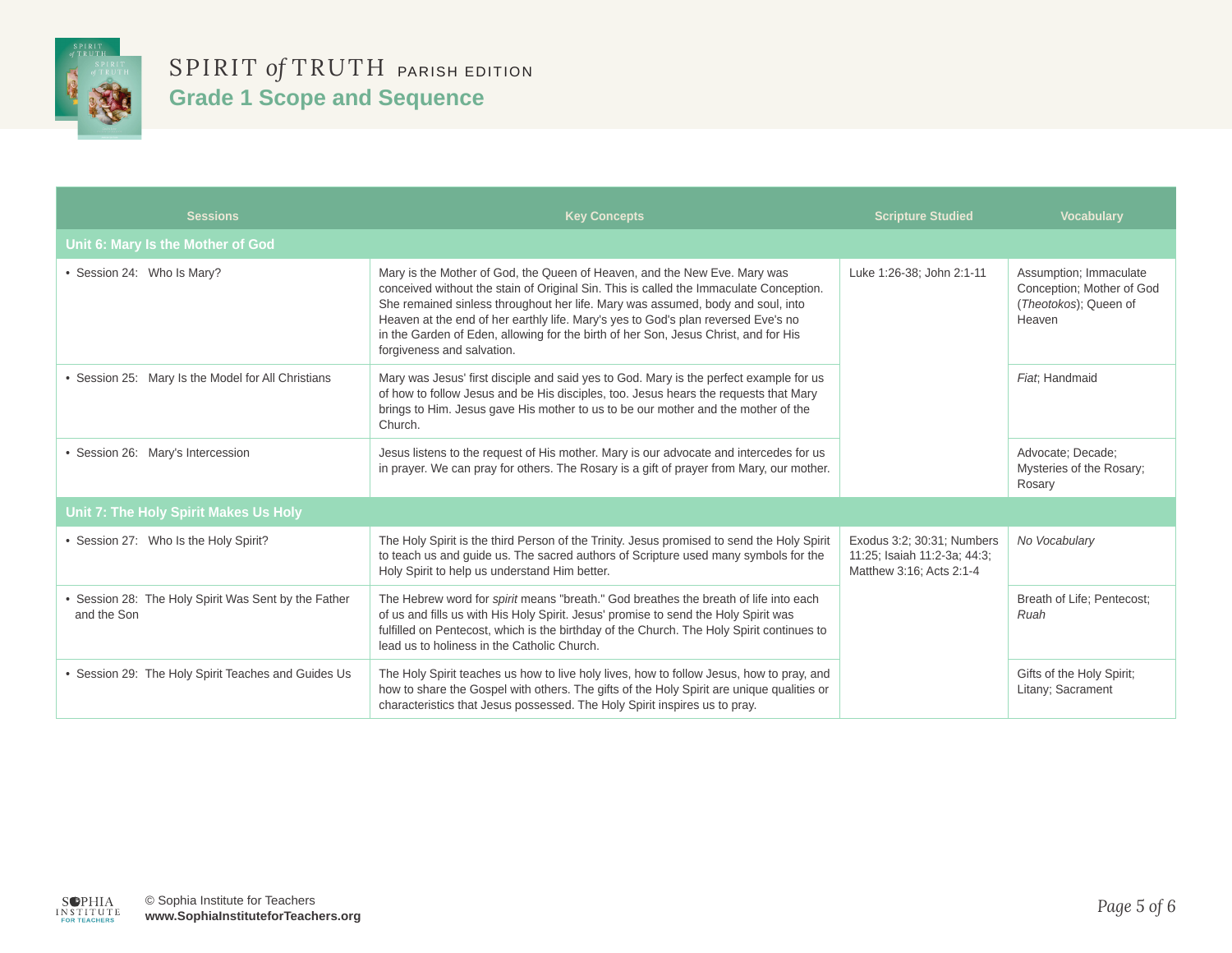

| <b>Sessions</b>                                                            | <b>Key Concepts</b>                                                                                                                                                                                                                                                                                                                                                                          | <b>Scripture Studied</b>                   | <b>Vocabulary</b>                                  |
|----------------------------------------------------------------------------|----------------------------------------------------------------------------------------------------------------------------------------------------------------------------------------------------------------------------------------------------------------------------------------------------------------------------------------------------------------------------------------------|--------------------------------------------|----------------------------------------------------|
| <b>Unit 8: Sacred Scripture</b>                                            |                                                                                                                                                                                                                                                                                                                                                                                              |                                            |                                                    |
| • Session 30: In the Bible We Learn about God and<br>the Plan of Salvation | In Scripture, we come to know the Father, the Son, and the Holy Spirit. Jesus fully<br>reveals the Father to us and gives us the Holy Spirit. Scripture alone is not enough to<br>know Jesus. Scripture and Tradition communicate to us God's revelation of Himself.                                                                                                                         | John 20:30-31; 21:25; 2<br>Timothy 3:16-17 | Bible; Evangelist; Salvation<br>History; Tradition |
| • Session 31: The Inspiration of Scripture                                 | All of Scripture is inspired by God. Because it is inspired by God, the Bible contains no<br>errors. God inspired the Scriptures so that we could know the truth of salvation. Jesus<br>gave the Church the authority to teach in His name. We cannot truly understand the<br>Bible without the guidance of the Church. The Holy Spirit protects the Church from<br>error.                   |                                            | Inspiration                                        |
| • Session 32: The Old Testament and the New<br><b>Testament</b>            | The Bible is organized into the Old Testament and the New Testament. There are<br>46 Books in the Old Testament and 27 books in the New Testament. In the Old<br>Testament, we learn about how God prepared His people for the Savior, Jesus Christ.<br>The New Testament is about the life of Jesus, the early Church, and how Christians<br>should live. Jesus fulfills the Old Testament. |                                            | New Testament; Old<br>Testament; Prophet           |
| • Session 33: At Mass, God's Word Is Proclaimed to<br>Us                   | Scripture is proclaimed at every Mass. The Mass is in two parts: the Liturgy of the<br>Word and the Liturgy of the Eucharist. We meet Jesus Christ in the Word of God. We<br>receive Jesus Christ in the Eucharist. There are many signs at Mass that show us that<br>the Word of God is sacred.                                                                                             |                                            | Word                                               |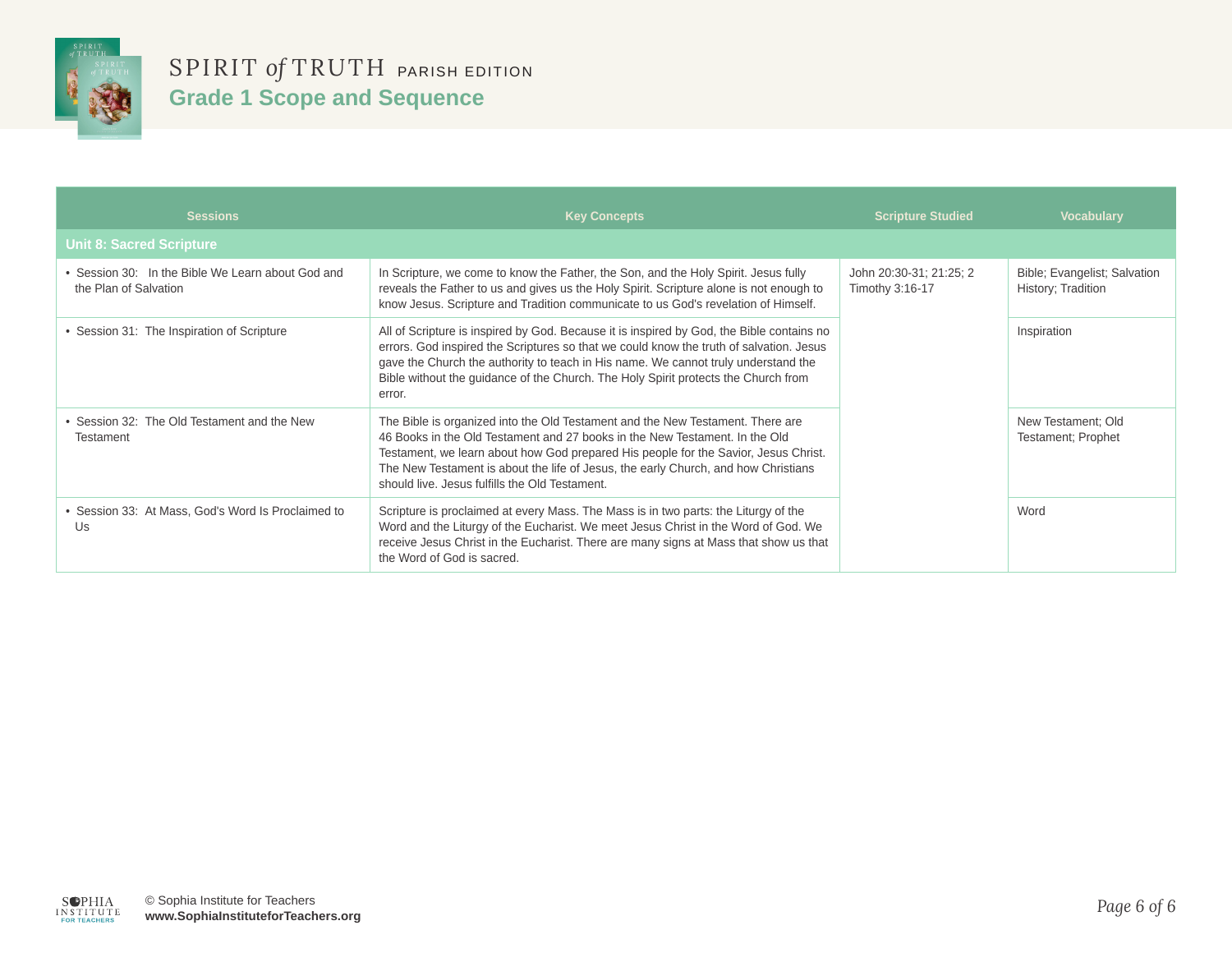

| <b>Sessions</b>                                           | <b>Key Concepts</b>                                                                                                                                                                                                                                                                                                                                                       | <b>Scripture Studied</b>                                        | <b>Vocabulary</b>                                 |
|-----------------------------------------------------------|---------------------------------------------------------------------------------------------------------------------------------------------------------------------------------------------------------------------------------------------------------------------------------------------------------------------------------------------------------------------------|-----------------------------------------------------------------|---------------------------------------------------|
| Unit 1: God Is Our Father, and We Are His Children        |                                                                                                                                                                                                                                                                                                                                                                           |                                                                 |                                                   |
| • Session 1: God Is a Trinity of Persons                  | The Trinity is a Mystery of our Faith: one God in three divine Persons-Father, Son,<br>and Holy Spirit. The Trinity is love, and we are called to share in the Trinity's love.                                                                                                                                                                                            | Genesis 1:1-31; 2:15-17;<br>3:1-6; Matthew 7:21-23;<br>22:34-40 | Mystery; Person; Trinity                          |
| • Session 2: God Calls Us to Love Him above All Flse      | Jesus teaches us the two Great Commandments: to love God and to love our<br>neighbor. The Great Commandments are a summary of the Ten Commandments and<br>the whole Law of God.                                                                                                                                                                                           |                                                                 | Commandment; Disciple;<br><b>Ten Commandments</b> |
| • Session 3: God's Loving Plan for Creation               | God is love and created everything that exists-the heavens and the earth-out of<br>love. God created human beings in His own image and likeness. This means that<br>humans have intellect, free will, and the capacity to love.                                                                                                                                           |                                                                 | Free Will; Original Justice;<br>Reason; Steward   |
| • Session 4: Original Sin                                 | The Original Sin immediately caused Adam and Eve to lose the grace of Original<br>Justice. The stain of the Original Sin is transmitted to all generations of human beings.<br>God did not stop loving Adam and Eve even though they sinned. From the beginning,<br>He promised salvation and called the human race back to Him.                                          |                                                                 | Concupiscence; Original<br>Sin; Sin               |
| • Session 5: Baptism Removes the Stain of Original<br>Sin | Baptism is the first of the Sacraments of Initiation. It is necessary for salvation.<br>Baptism forgives all sin, even Original Sin, gives us new life in Christ, makes us<br>children of God, makes us members of the Church, and imprints an indelible spiritual<br>mark on our souls.                                                                                  |                                                                 | Baptism; Sacrament;<br>Sacraments of Initiation   |
| • Session 6: Heaven, Purgatory, and Hell                  | After death, our souls enter one of three states of being: Heaven, Purgatory, or Hell.<br>In Heaven, souls live forever with the Blessed Trinity, the Virgin Mary, and all the<br>angels and saints. In Purgatory, souls are purified so they can enter Heaven. Hell is<br>where those who freely chose to reject God's love and mercy are separated from Him<br>forever. |                                                                 | Heaven; Hell; Purgatory                           |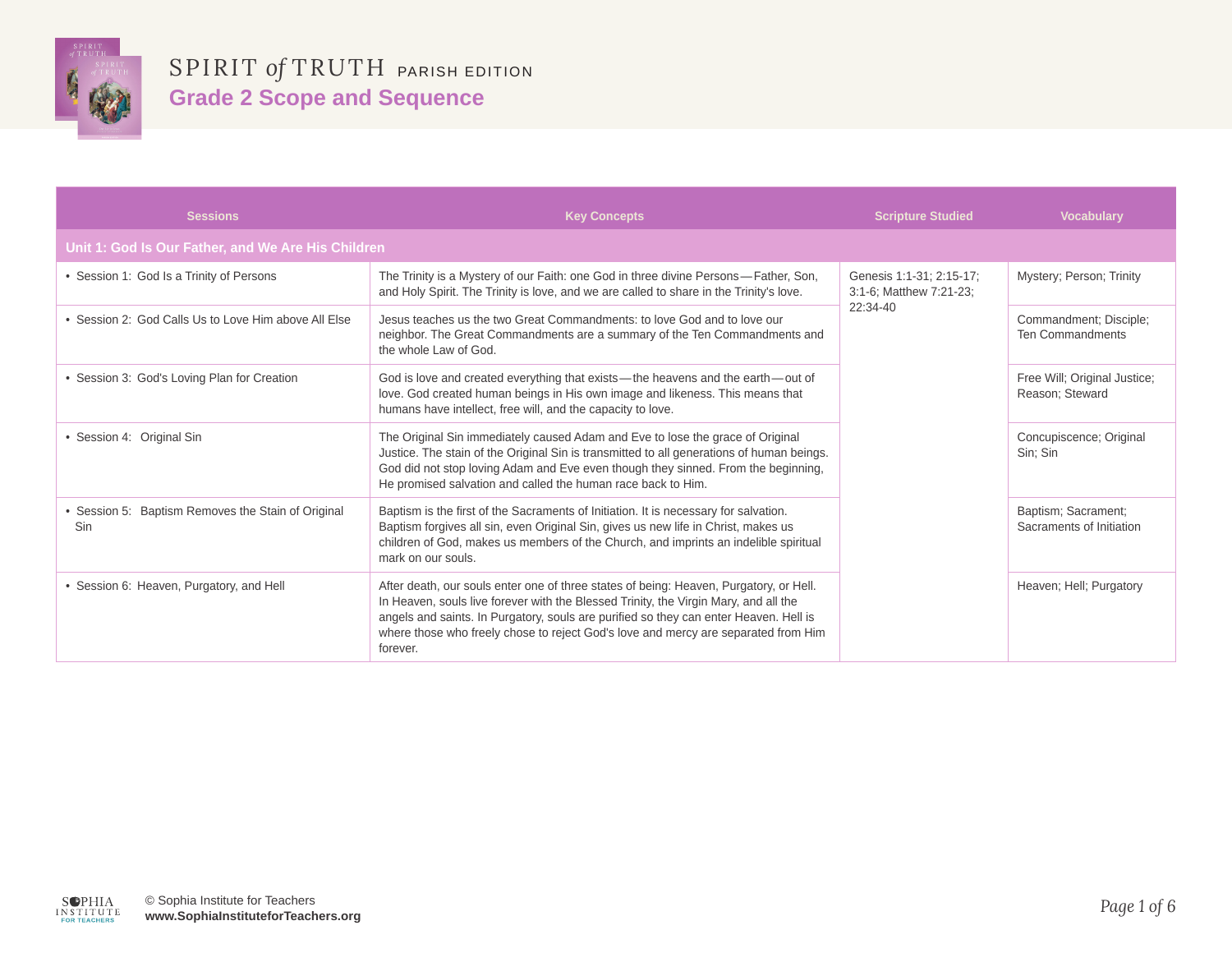

| <b>Sessions</b>                                                   | <b>Key Concepts</b>                                                                                                                                                                                                                                                                                                                                               | <b>Scripture Studied</b>                                 | <b>Vocabulary</b>                                                                                         |
|-------------------------------------------------------------------|-------------------------------------------------------------------------------------------------------------------------------------------------------------------------------------------------------------------------------------------------------------------------------------------------------------------------------------------------------------------|----------------------------------------------------------|-----------------------------------------------------------------------------------------------------------|
| Unit 2: Heaven, Purgatory, and Hell                               |                                                                                                                                                                                                                                                                                                                                                                   |                                                          |                                                                                                           |
| • Session 7: Jesus Gave His Apostles the Power to<br>Forgive Sins | Through the Apostles, who were the first bishops and priests, and through today's<br>bishops and priests, Jesus' ministry of the forgiveness of sins continues. Jesus gave<br>His Apostles authority to heal as He healed and to forgive sins as He forgave sins.                                                                                                 | Matthew 16:19; Luke 15:4-<br>32; 22:54-62; John 21:15-19 | Apostles; Authority;<br>Forgiveness of Sins; Holy<br>Spirit                                               |
| • Session 8: God Loves Us Even When We Sin                        | Sin is an offense against God, and we sin when we fail to love God, ourselves,<br>and our neighbor. God shows His mercy in many ways, but most powerfully in the<br>forgiveness of sins. The Act of Contrition helps us to express our sorrow to God for<br>our sins.                                                                                             |                                                          | Mercy; Mortal Sin; Sin;<br>Venial Sin                                                                     |
| • Session 9: The Sacrament of Penance and<br>Reconciliation       | God will always welcome us back and forgive our sins if we are truly sorry for them.<br>Jesus established the Sacrament of Penance and Reconciliation so that we could<br>receive God's forgiveness. There are four parts to the Sacrament of Penance and<br>Reconciliation: contrition, confession, penance, and absolution.                                     |                                                          | Absolution; Confession;<br>Conscience: Contrition:<br>Penance; Sacrament of<br>Penance and Reconciliation |
| • Session 10: How to Make a Good Confession                       | God always invites us to know His love and mercy and wants to forgive our sins.<br>During His earthly life, Jesus established a practical way for us to recieve God's<br>forgiveness—the Sacrament of Penance and Reconciliation. An examination of<br>conscience helps us to think about how we have sinned so that we may prepare to<br>make a good Confession. |                                                          | Act of Contrition:<br>Examination of Conscience;<br>Seal of Confession                                    |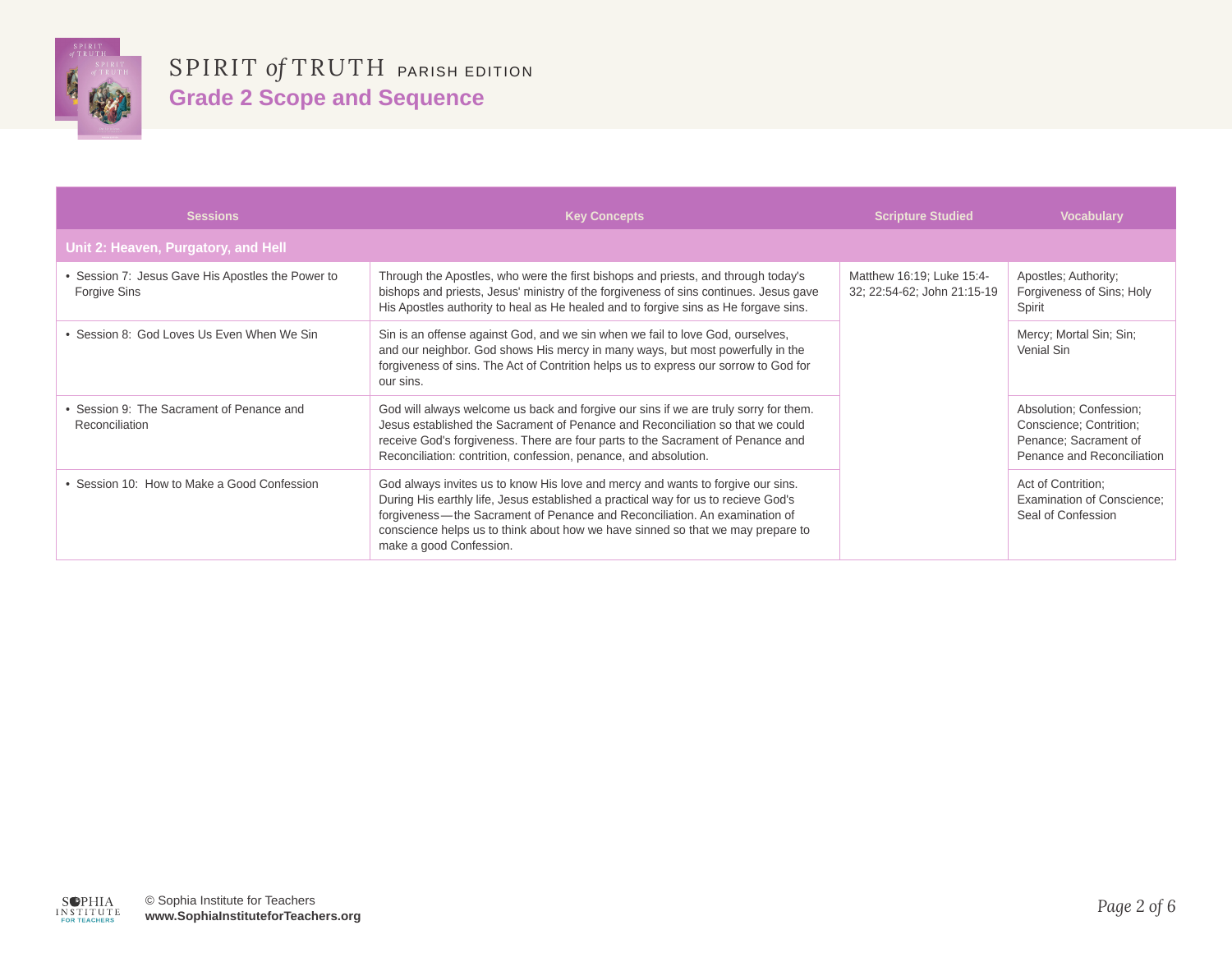

| <b>Sessions</b>                                                             | <b>Key Concepts</b>                                                                                                                                                                                                                                                                                                                                                                                                                                                         | <b>Scripture Studied</b>                                             | <b>Vocabulary</b>                                                                                |
|-----------------------------------------------------------------------------|-----------------------------------------------------------------------------------------------------------------------------------------------------------------------------------------------------------------------------------------------------------------------------------------------------------------------------------------------------------------------------------------------------------------------------------------------------------------------------|----------------------------------------------------------------------|--------------------------------------------------------------------------------------------------|
| Unit 3: Jesus Is the Son of God                                             |                                                                                                                                                                                                                                                                                                                                                                                                                                                                             |                                                                      |                                                                                                  |
| • Session 11: Jesus Is the Son of God                                       | Jesus is the Second Person of the Blessed Trinity and has always existed. He is<br>eternally begotten-not made. He is of one being, or consubstantial, with the Father.<br>Jesus is called the only Son of God because He is God the Son from all eternity.                                                                                                                                                                                                                 | Genesis 1:1-3; Matthew<br>13:3-8, 31-46; John 1:1-5,<br>14, 20:21-23 | Begotten; Consubstantial;<br>Eternal; Nicene Creed; Son<br>of God; To Beget                      |
| • Session 12: The Incarnation                                               | Jesus is fully God and fully man. He has two natures, one divine and the other human,<br>united in the one Person of God's Son, Jesus, the Son of God, is the Word of God<br>made flesh. He was born of a woman, Mary, by the power of the Holy Spirit. Jesus<br>assumed a human nature for four reasons: to save us from sin by reconciling us with<br>God; so that we might know God's love; to be our model of holiness; and to make us<br>sharers in God's divine life. |                                                                      | Incarnation:<br>Protoevangelium; Word of<br>God                                                  |
| • Session 13: Mary and Joseph                                               | Mary is the Mother of God. Mary's yes to God played an instrumental role in our<br>salvation and is an example of obedience to God for all of us. Mary was conceived<br>without the stain of Original Sin (the Immaculate Conception) and remained sinless<br>throughout her life. St. Joseph was Jesus' earthly foster father. He lovingly cared for<br>and protected his wife and her Son.                                                                                |                                                                      | Annunciation; Assumption;<br>Fiat; Grace; Immaculate<br>Conception; Mother of God<br>(Theotokos) |
| • Session 14: Jesus' Hidden Life with Mary and Joseph                       | The Gospels' silence about large portions of Jesus' life presents His life as ordinary<br>and presents Him as the child of Joseph and Mary, and later as a young man<br>practicing the trade of a carpenter. We learn from Jesus' example that God wants to<br>enter into our ordinary lives and make them extraordinary. God calls us to invite Jesus<br>into our everyday lives.                                                                                          |                                                                      | Extraordinary; Ordinary;<br>Sanctify; Virtue                                                     |
| • Session 15: Jesus Proclaimed the Kingdom of God<br>and Performed Miracles | The Kingdom of God is the reign of God over all things. The central message of Jesus'<br>public ministry was the proclamation of the Kingdom. Jesus taught about the Kingdom<br>of God through parables. Jesus' miracles invited people to believe in Him, showed the<br>power of God, and were signs of the Kingdom of God.                                                                                                                                                |                                                                      | Disciples; Kingdom;<br>Kingdom of God; Miracle;<br>Parable                                       |
| • Session 16: Jesus Chose Twelve Apostles                                   | Jesus chose twelve men to be His Apostles, whom He sent to carry out His<br>mission-the salvation of souls. The Apostles were the first bishops and have started<br>the line of apostolic succession. St. Peter has a place of primacy among the Apostles.<br>The worldwide Church is led by the pope and is organized into dioceses, led by<br>bishops, and parishes, led by pastors and priests.                                                                          |                                                                      | Apostle; Apostolic<br>Succession; Pope; Bishop;<br>Priest                                        |
| • Session 17: Jesus Is Our Model of Holiness                                | Jesus is our model of holiness. With the Our Father, Jesus taught us how to pray<br>and what to pray for. Jesus asks us to love as He loves, even our enemies, to be a<br>neighbor even to those farthest away, and to love children and the poor as we love<br>Christ Himself.                                                                                                                                                                                             |                                                                      | Charity; Corporal Works of<br>Mercy; Our Father; Spiritual<br>Works of Mercy                     |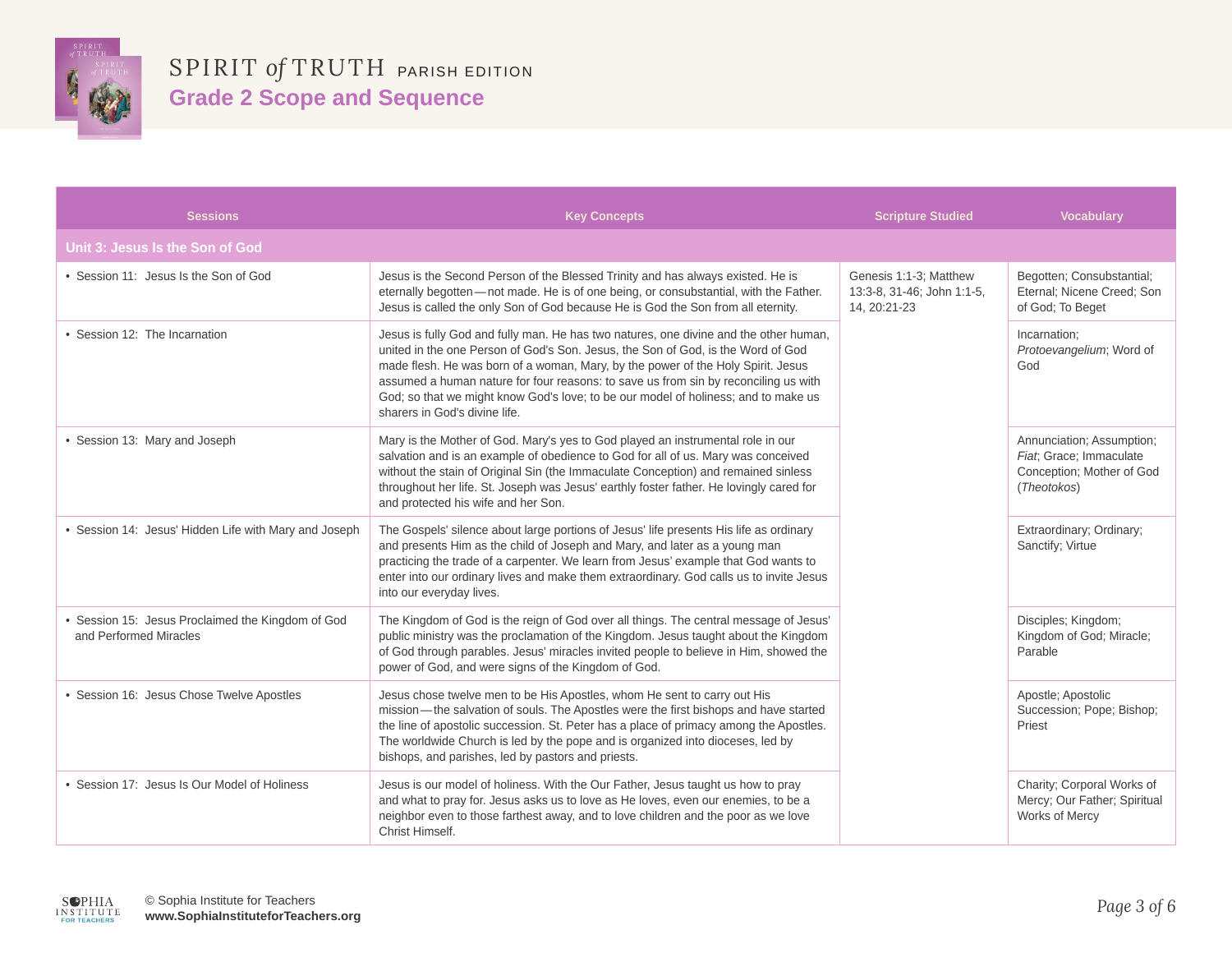

| <b>Sessions</b>                                                           | <b>Key Concepts</b>                                                                                                                                                                                                                                                                                                                                                                                                                                                                                                                       | <b>Scripture Studied</b>                                                                                      | <b>Vocabulary</b>                                                                                |
|---------------------------------------------------------------------------|-------------------------------------------------------------------------------------------------------------------------------------------------------------------------------------------------------------------------------------------------------------------------------------------------------------------------------------------------------------------------------------------------------------------------------------------------------------------------------------------------------------------------------------------|---------------------------------------------------------------------------------------------------------------|--------------------------------------------------------------------------------------------------|
| <b>Unit 4: The Paschal Mystery</b>                                        |                                                                                                                                                                                                                                                                                                                                                                                                                                                                                                                                           |                                                                                                               |                                                                                                  |
| • Session 18: Jesus Suffered and Died on the Cross to<br>Save Us from Sin | All people have sinned and are in need of salvation. God sent His Son into the world<br>to save us from sin by His Death and Resurrection. Jesus suffered, died, and was<br>buried. He rose from the dead on the third day. Jesus calls us to take up our own<br>crosses and follow His example of redemptive suffering.                                                                                                                                                                                                                  | Exodus 3:2; 30:31; Numbers<br>11:25; Isaiah 44:3; Matthew<br>3:16; Luke 22:14-23:51;<br>Acts 2:1-4, 37-38, 41 | Wage                                                                                             |
| Session 19: Jesus Rose from the Dead on Easter<br>Sunday                  | The Resurrection of Jesus is a real historical event with many eyewitnesses to the<br>Risen Christ. The Risen Christ is truly Jesus; His body still bears the marks of His<br>Passion, yet He has been changed and now possesses a glorified body, filled with the<br>Holy Spirit and showing forth the full power of God. The Resurrection at the end of<br>time.                                                                                                                                                                        |                                                                                                               | Creed; Glorified Body;<br>Resurrection; To Redeem                                                |
| • Session 20: Jesus Ascended into Heaven                                  | After spending 40 days with His disciples, teaching them about the Kingdom, Jesus<br>ascended into Heaven. He is seated at the right hand of God the Father and will come<br>again. Christ's entry into Heaven gives us access to the "Father's house" in Heaven.                                                                                                                                                                                                                                                                         |                                                                                                               | Ascension; Final Age;<br>Witness                                                                 |
| • Session 21: The Paschal Mystery                                         | The Paschal Mystery is Christ's work of redemption, through His Passion, Death, and<br>Resurrection, which saved us from sin and death for new life as sons and daughters<br>of God. At every Mass, we proclaim the Paschal Mystery in a prayer called the<br>Memorial Acclamation.                                                                                                                                                                                                                                                       |                                                                                                               | <b>Memorial Acclamation:</b><br>Mystery; New Covenant;<br>Paschal; Paschal Mystery;<br>Sacrament |
| • Session 22: Jesus Sent the Holy Spirit                                  | Jesus promised to send the Holy Spirit to teach us everything, to remind us of all that<br>Christ said to us, and to bear witness to Him. The Holy Spirit descended upon the<br>Apostles on Pentecost, 50 days after Jesus' Resurrection. The Father unceasingly<br>pours out the Holy Spirit in abundance upon us.                                                                                                                                                                                                                       |                                                                                                               | Gifts of the Holy Spirit; Holy<br>Spirit: Pentecost                                              |
| • Session 23: Jesus Will Come Again to Judge the<br>Living and the Dead   | At the end of time, Jesus will come again in all His glory, as He promised to do. We<br>will all experience two judgments: one immediately after we die and one at the end<br>of time. At our Particular Judgment, we will be judged on our love for God and our<br>love for others and then either invited into Heaven or condemned to Hell. At the Last<br>Judgment, we will stand before Jesus, who is Truth itself. The light of His Truth will<br>reveal how the good we have done or failed to do affected everyone and everything. |                                                                                                               | Last Judgment; Particular<br>Judgment                                                            |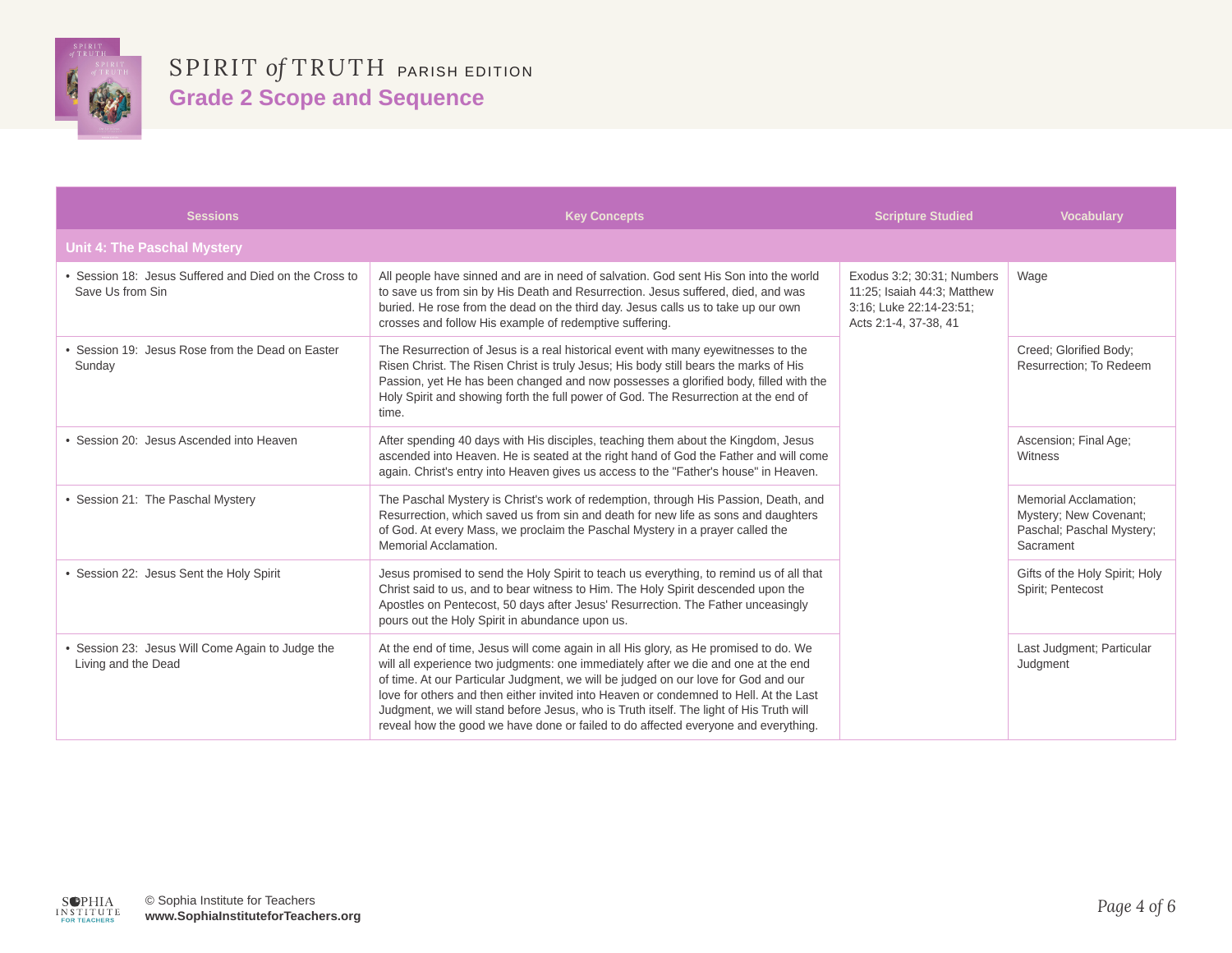

| <b>Sessions</b>                                                               | <b>Key Concepts</b>                                                                                                                                                                                                                                                                                                                                                                                                                                                                 | <b>Scripture Studied</b>                                           | <b>Vocabulary</b>                                                                                                                                                                  |
|-------------------------------------------------------------------------------|-------------------------------------------------------------------------------------------------------------------------------------------------------------------------------------------------------------------------------------------------------------------------------------------------------------------------------------------------------------------------------------------------------------------------------------------------------------------------------------|--------------------------------------------------------------------|------------------------------------------------------------------------------------------------------------------------------------------------------------------------------------|
| <b>Unit 5: The Sacrament of Holy Communion</b>                                |                                                                                                                                                                                                                                                                                                                                                                                                                                                                                     |                                                                    |                                                                                                                                                                                    |
| • Session 24: Old Testament Roots of the Eucharist.<br>Part I                 | Ancient people offered animal sacrifices to praise God, to thank God, to mark new<br>beginnings, and to show sorrow for their sins. Jesus is the Lamb of God, who offered<br>Himself as a sacrifice to pay the price for our sins.                                                                                                                                                                                                                                                  | Genesis 22:1-18; Matthew<br>26:26-30; Luke 9:11-17;<br>John 2:1-11 | Lamb of God; Sacrifice                                                                                                                                                             |
| • Session 25: Old Testament Roots of the Eucharist.<br>Part II                | Jesus' Death and Resurrection are a new Passover, which brought about salvation<br>from sin and death. Bread has always been an important part of the story of our<br>salvation. Jesus taught us that He is the Bread of Life and then gave Himself to us in<br>the Eucharist.                                                                                                                                                                                                      |                                                                    | Eucharist: Passover                                                                                                                                                                |
| • Session 26: The Eucharist Is Jesus' Body and Blood                          | The miracle of the multiplication of the loaves and the fish foreshadows the institution<br>of the Eucharist at the Last Supper. Jesus instituted the Eucharist at the Last Supper<br>as a memorial of His Death and Resurrection, and He commanded His Apostles to<br>celebrate it until His return. At Mass, the bread and wine are changed into the Body<br>and Blood, Soul and Divinity of Jesus Christ in the Holy Eucharist. The Eucharist is a<br>sacrifice of thanksgiving. |                                                                    | Chalice; Last Supper;<br>Eucharist; Essential<br>Elements of the Eucharist:<br>Minister of the Eucharist:<br>Recipient; Real Presence;<br>State of Grace; Words of<br>Consecration |
| • Session 27: The Mass Is the Re-Presentation of<br><b>Christ's Sacrifice</b> | The Mass is the memorial of Christ's sacrifice on the Cross and His Resurrection<br>from the dead. The Mass has two parts: the Liturgy of the Word and the Liturgy of the<br>Eucharist. The Church has sanctified time with a calendar of liturgical celebrations.                                                                                                                                                                                                                  |                                                                    | In Persona Christi Capitas;<br>Mass; Memorial; Liturgy;<br>Liturgy of the Eucharist;<br>Liturgy of the Word                                                                        |
| • Session 28: Transubstantation                                               | Jesus' first miracle at the Wedding at Cana foreshadows the institution of the<br>Eucharist at the Last Supper. At the Last Supper, Jesus changed bread and wine<br>into His Body and Blood, Soul and Divinity-the Eucharist. Transubstantiation is the<br>theological term used to describe the miraculous change of the gifts of bread and wine<br>into Jesus' Body and Blood.                                                                                                    |                                                                    | Accidentals; Substance;<br>Transubstantiation                                                                                                                                      |
| • Session 29: How to Receive Holy Communion                                   | Jesus Christ is present to us, Body and Blood, Soul and Divinity, in the Holy Eucharist,<br>which we recieve at Mass. The Eucharist unites us more closely to the Church and<br>makes us more fully members of the one Body of Christ. We are able to worship<br>Christ our Lord outside of the Mass in Eucharistic Adoration.                                                                                                                                                      |                                                                    | Eucharistic Adoration;<br>Eucharistic Fast:<br>Monstrance                                                                                                                          |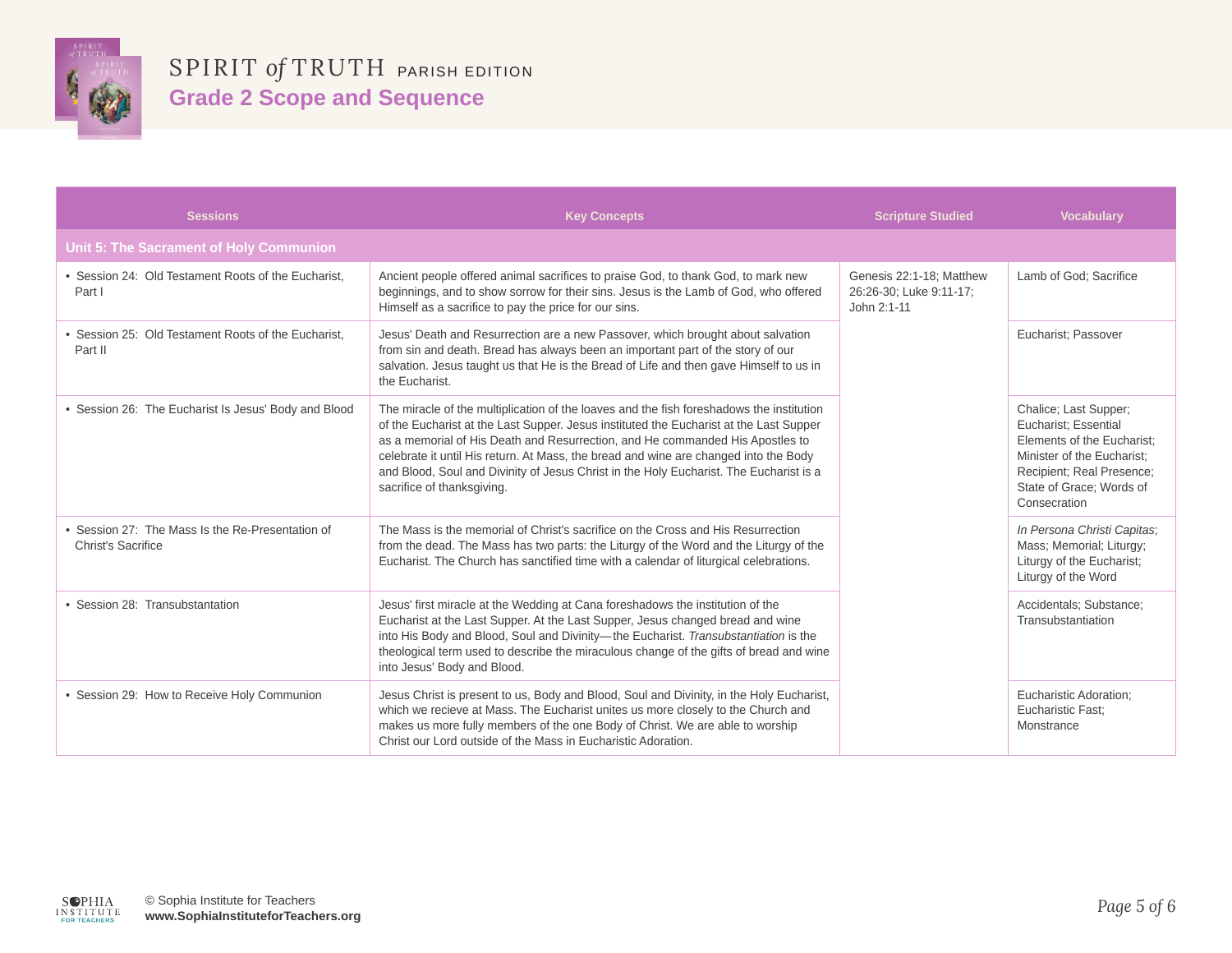

| <b>Sessions</b>                                           | <b>Key Concepts</b>                                                                                                                                                                                                                                                                                                                                                                                               | <b>Scripture Studied</b>                                             | <b>Vocabulary</b>                                                                                |
|-----------------------------------------------------------|-------------------------------------------------------------------------------------------------------------------------------------------------------------------------------------------------------------------------------------------------------------------------------------------------------------------------------------------------------------------------------------------------------------------|----------------------------------------------------------------------|--------------------------------------------------------------------------------------------------|
| Unit 6: Jesus Is with Us Today in the Church              |                                                                                                                                                                                                                                                                                                                                                                                                                   |                                                                      |                                                                                                  |
| Session 30: Jesus Is Present in His Church                | The Church is an enduring sign of salvation and is the instrument of our salvation.<br>The Church seeks to gather all persons together for the sake of their salvation and<br>to be part of God's Kingdom as one people, one Body of Christ. The Church can be<br>understood as the family of God, the People of God, and the Body of Christ.                                                                     | Matthew 16:19; Luke 1:39-<br>56; 4:12-22; John 2:1-11;<br>$14:1 - 4$ | Body of Christ; Church;<br>People of God; Sanctify                                               |
| Session 31: Jesus Is Present in His Word                  | The Bible is the story of God's people from creation through the beginning of the<br>Church. The Old Testament tells the story of how God prepared His people for the<br>coming of His Son, Jesus. The New Testament tells the story of Jesus and the early<br>Church. Just as the Church honors Jesus' Body and Blood in the Eucharist, the<br>Church also honors Scripture as His Word, especially in the Mass. |                                                                      | Bible; New Testament; Old<br>Testament                                                           |
| • Session 32: Jesus Is Present in the Seven<br>Sacraments | A Sacrament is a special sign given by Jesus to give us grace. In a Sacrament, God<br>uses something physical and from this world to do something supernatural from<br>Heaven. There are seven Sacraments. Jesus is present in the seven Sacraments,<br>especially in the Eucharist.                                                                                                                              |                                                                      | Sacraments of Initiation;<br>Sacraments of Healing;<br>Sacraments at the Service<br>of Communion |
| • Session 33: Mary Is the Mother of the Church            | Mary is the model for all Christians. The Joyful Mysteries of the Rosary show us how<br>Mary responded to God's call throughout her life. Like Mary, we can keep important<br>moments in our hearts in order to discern how they can help us become the person<br>God wants us to be.                                                                                                                             |                                                                      | The Joyful Mysteries of the<br>Rosary                                                            |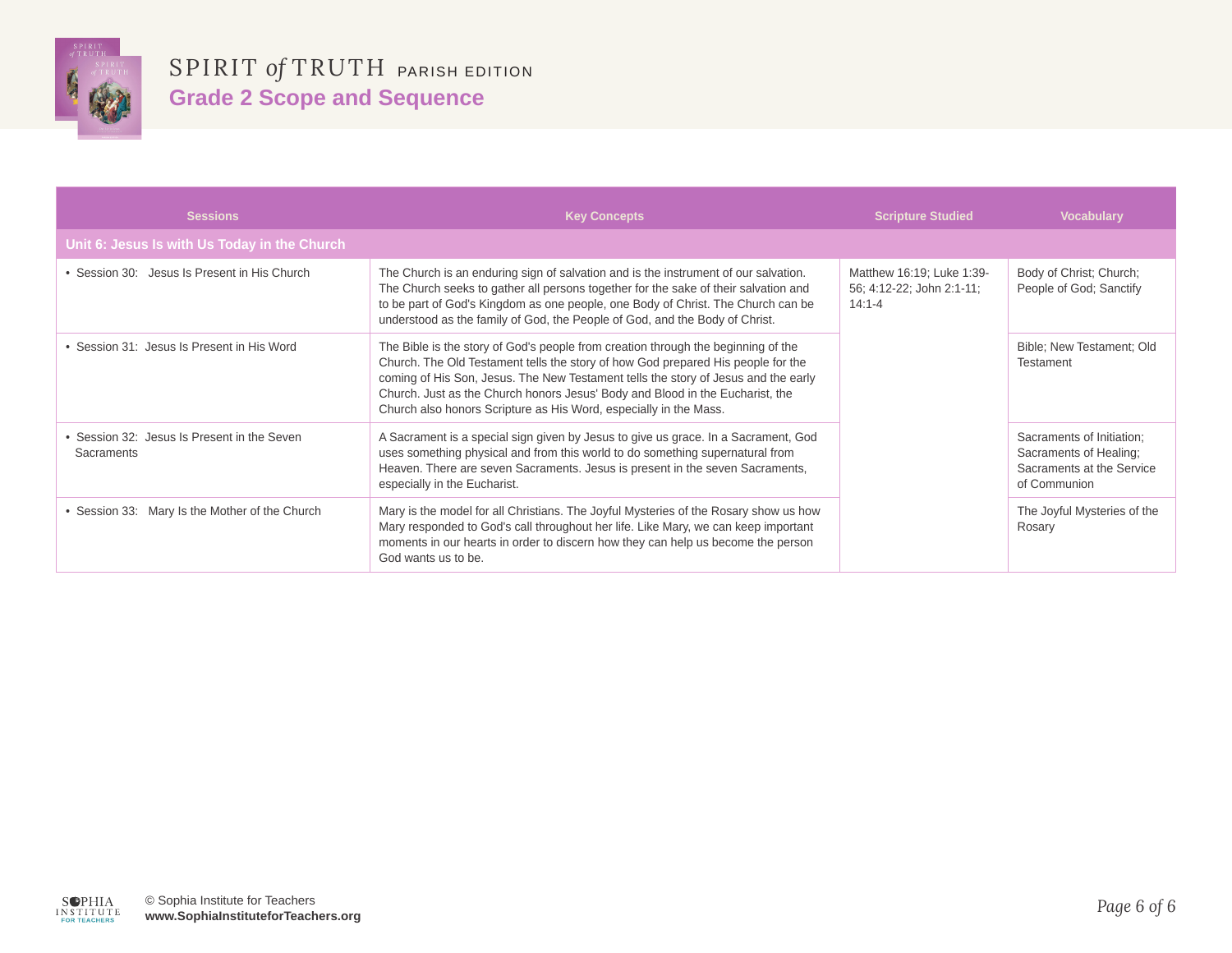

| <b>Sessions</b>                                        | <b>Key Concepts</b>                                                                                                                                                                                                                                                                                          | <b>Scripture Studied</b>                                                                                             | <b>Vocabulary</b>                                       |
|--------------------------------------------------------|--------------------------------------------------------------------------------------------------------------------------------------------------------------------------------------------------------------------------------------------------------------------------------------------------------------|----------------------------------------------------------------------------------------------------------------------|---------------------------------------------------------|
| Unit 1: Jesus Reveals the Father's Love                |                                                                                                                                                                                                                                                                                                              |                                                                                                                      |                                                         |
| • Session 1: Understanding the Trinity                 | God is three divine Persons in one divine Being; this is called the Trinity. The Son<br>eternally proceeds from the Father, and the Holy Spirit eternally proceeds from the<br>Father and the Son. The Blessed Trinity is a mystery that is beyond complete human<br>understanding.                          | Genesis 1:26-28, 31;<br>Exodus 12:1, 3, 5-8, 11-14;<br>Luke 22:14-20; John 1:29;<br>6:53-57; 20:1-29; Romans<br>6:23 | Mystery; Trinity                                        |
| • Session 2: The Incarnation: True God and True Man    | In the Incarnation, the Second Person of the Trinity became man. Jesus is one Person<br>with two natures, divine and human. Because Jesus is divine, He has a divine intellect<br>and will, and He has all the attributes of God. Because Jesus is human, He has a<br>human body, soul, intellect, and will. |                                                                                                                      | Divine; Incarnation; Intellect;<br>Nature: Person: Will |
| • Session 3: The Annunciation: Perfect Obedience       | Mary is the Mother of the Church. Mary's yes to God is an important event in our<br>Catholic Faith and an example for us all. Mary prayed the Magnificat in praise of and<br>thanksgiving to God.                                                                                                            |                                                                                                                      | Annunciation; Magnificat                                |
| • Session 4: Jesus Paid the Debt for Our Sin           | Adam and Eve disobeyed God and rejected His love. This was the Original Sin that<br>we are all born into. The penalty for sin is death. Jesus shed His blood to free us from<br>death and sin. Through the Resurrection, we have a new life as Jesus' brethren and<br>the Father's children.                 |                                                                                                                      | Original Sin                                            |
| • Session 5: Jesus Is the Lamb of God                  | The sacrifice of the Passover Lamb saved the Hebrew people from the plague of<br>death. The Passover is a sign of ultimate salvation in Christ from sin and death. Jesus<br>is the Lamb of God. We participate in the new Passover by receiving Christ's Body<br>and Blood in the Eucharist at Mass.         |                                                                                                                      | Agnus Dei                                               |
| Session 6: Jesus Died for Us and Rose from the<br>Dead | Jesus died for us on the Cross. God saves us because He loves us. When we believe<br>in Jesus and repent, He forgives us and gives us eternal life. Jesus rose from the<br>dead and will raise us on the last day.                                                                                           |                                                                                                                      | Jesus; Resurrection                                     |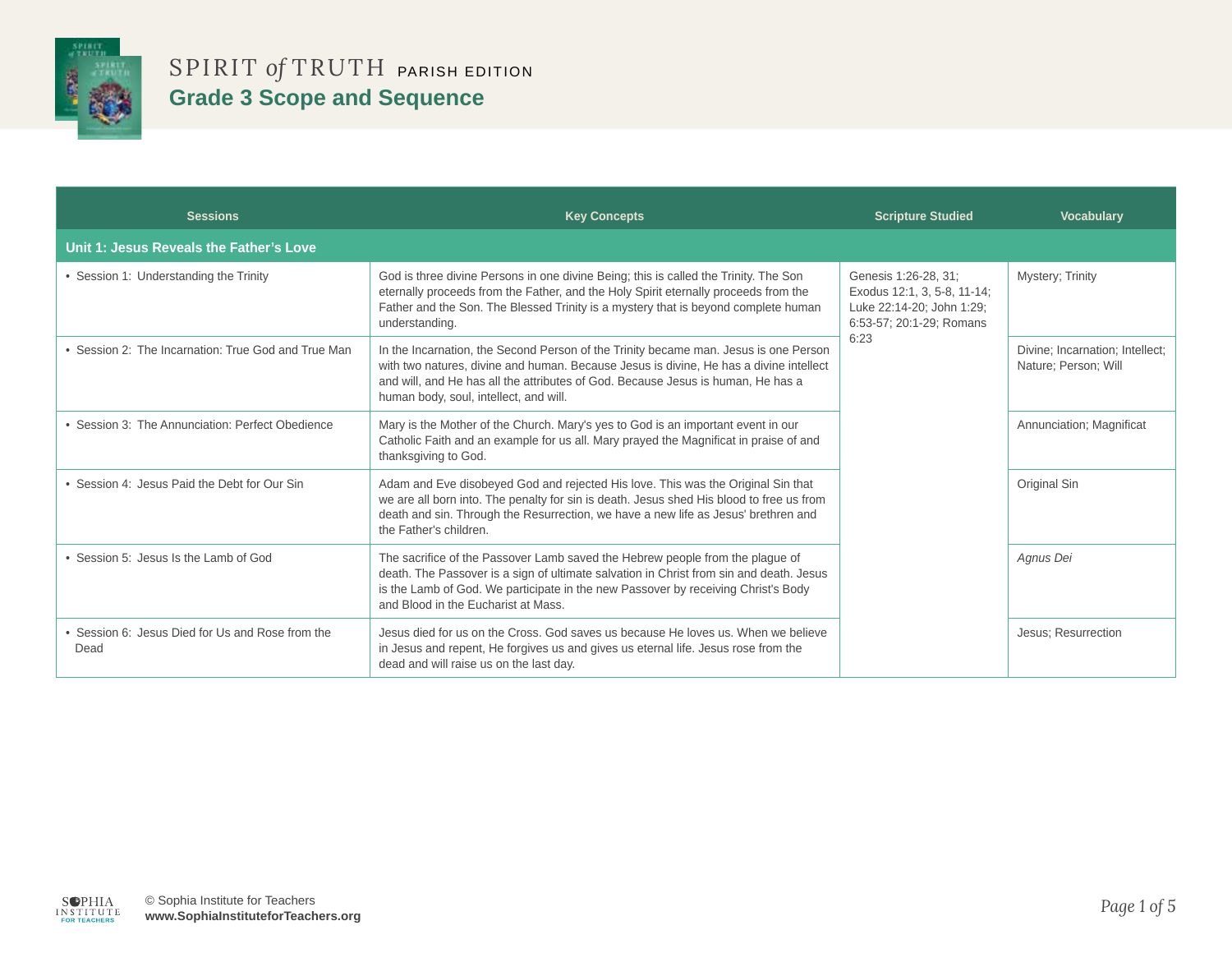

| <b>Sessions</b>                                                | <b>Key Concepts</b>                                                                                                                                                                                                                                                                                                                                                              | <b>Scripture Studied</b>                                                                                                                                   | <b>Vocabulary</b>                                    |
|----------------------------------------------------------------|----------------------------------------------------------------------------------------------------------------------------------------------------------------------------------------------------------------------------------------------------------------------------------------------------------------------------------------------------------------------------------|------------------------------------------------------------------------------------------------------------------------------------------------------------|------------------------------------------------------|
| Unit 2: Jesus Teaches Us about the Kingdom of God              |                                                                                                                                                                                                                                                                                                                                                                                  |                                                                                                                                                            |                                                      |
| • Session 7: Exploring the Kingdom                             | Jesus is king of Heaven and earth. He inaugurates the Kingdom of God on earth<br>because He founded the Catholic Church during His earthly life. Jesus' Kingdom is<br>vast, forever, and at hand. God reveals Himself to us out of love.                                                                                                                                         | Matthew 5:44-45; 13; 14:13-<br>14; 15:32-38; 18:1-4; Mark<br>1:40-42; 3:31-35, Mark<br>6:41; 9:33-35; 14:22; John<br>11:32-36, 43-44; 13:34-35;<br>15:9-10 | Gospel; Kingdom of<br>Heaven; Messiah; Repent        |
| • Session 8: Parables of the Kingdom                           | Jesus used the parables to teach His disciples and the crowds. The parables teach<br>that the Kingdom of God is meant for everyone. Jesus used the parables to ask each<br>of us to accept the Kingdom of God in our hearts. God works to build His Kingdom,<br>and He invites us to help it spread.                                                                             |                                                                                                                                                            | Parable                                              |
| • Session 9: The Wedding at Cana                               | Jesus performed His first public miracle at the Wedding at Cana at the request of His<br>Mother. Jesus' miracle at the Wedding at Cana is a sign that helps us understand that<br>He is the Messiah. Marriage represents God's love for us. Mary is our Mother and<br>intercessor.                                                                                               |                                                                                                                                                            | Christ; Intercede; Marriage                          |
| • Session 10: The Multiplication of Loaves                     | The miracle of the Multiplication of the Loaves and Fishes appears in all four Gospels.<br>This miracle foreshadows the Last Supper and the Holy Sacrifice of the Mass. There<br>are four principal actions of the Prayer of Consecration in the Mass (took, blessed,<br>broke, gave), and each is present in the Multiplication of the Loaves and the Last<br>Supper.           |                                                                                                                                                            | Miracle                                              |
| • Session 11: God's Kingdom Becomes Visible through<br>Charity | The two commandments to love God and love neighbor are the ways we make God's<br>Kingdom visible on earth. The Corporal and Spiritual Works of Mercy are ways to live<br>the commandment of love of neighbor.                                                                                                                                                                    |                                                                                                                                                            | Corporal Works of Mercy;<br>Spiritual Works of Mercy |
| · Session 12: Jesus Gathered a Community of<br>Followers       | When on earth, Jesus gathered a community of disciples and was their friend, sharing<br>their joys and sorrows. Jesus showed people He cared by healing the sick and<br>feeding the hungry. Jesus taught His disciples that they must follow His example and<br>live as He did. Jesus told His disciples to go out to the world and invite all people to<br>join His community.  |                                                                                                                                                            | <b>Disciple</b>                                      |
| • Session 13: Jesus Showed Us God's Love                       | Jesus came to show us God's love and make us friends with Him again. The<br>Sacraments are one way God shows us His love and makes us share in His divine<br>life. At Baptism, we become Temples of the Holy Spirit and thus sharers in God's<br>divine life. The Bible, the Sacraments, and prayer are three ways we can know God's<br>love for us and become friends with Him. |                                                                                                                                                            | Grace                                                |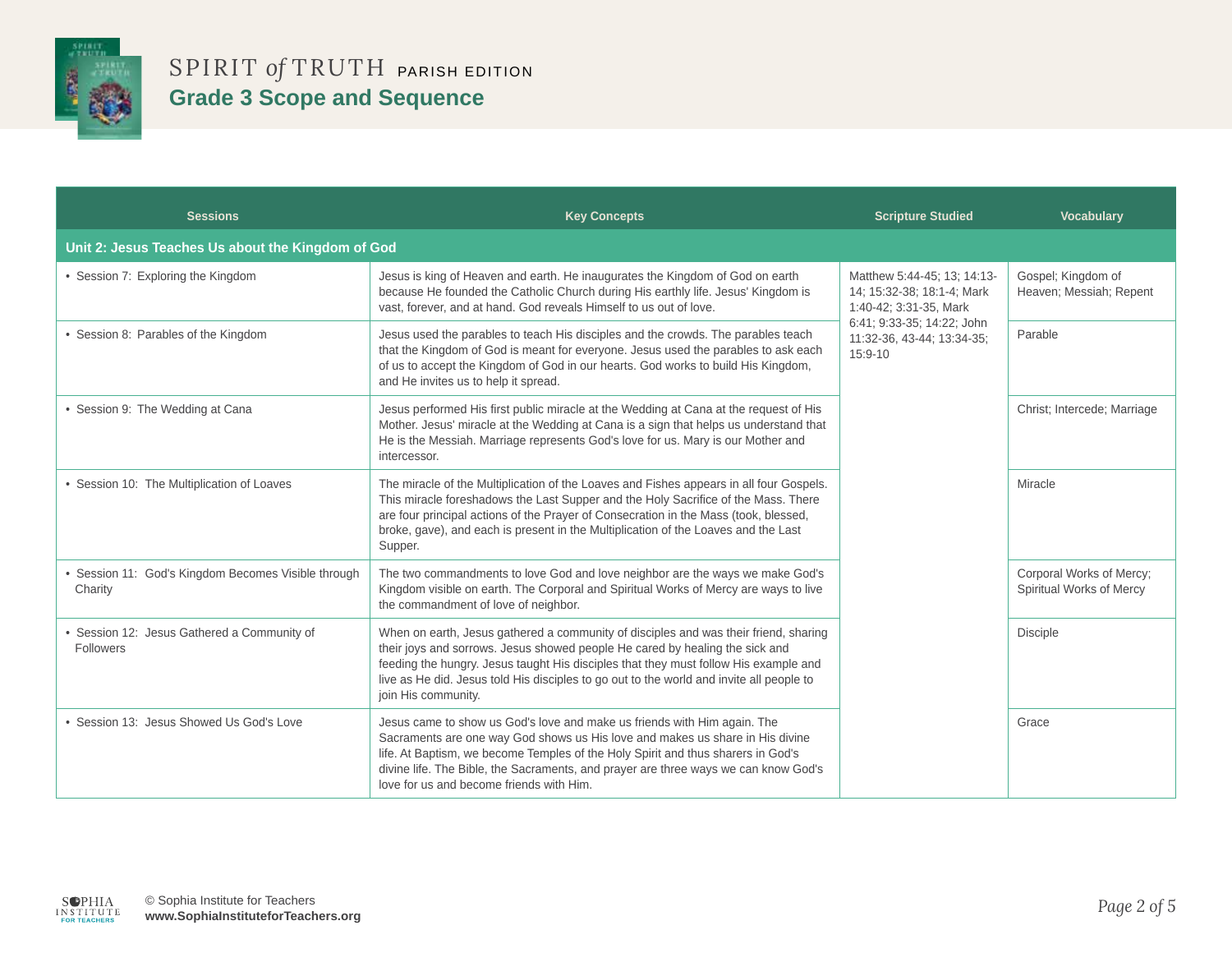

| <b>Sessions</b>                                               | <b>Key Concepts</b>                                                                                                                                                                                                                                                                                                                                                    | <b>Scripture Studied</b>                               | <b>Vocabulary</b>                                  |
|---------------------------------------------------------------|------------------------------------------------------------------------------------------------------------------------------------------------------------------------------------------------------------------------------------------------------------------------------------------------------------------------------------------------------------------------|--------------------------------------------------------|----------------------------------------------------|
| Unit 3: We Are Called to Follow Jesus and to Love One Another |                                                                                                                                                                                                                                                                                                                                                                        |                                                        |                                                    |
| • Session 14: The Two Great Commandments                      | Jesus summarized the Ten Commandments with two Great Commandments. The<br>first three of the Ten Commandments and the first Great Commandment teach us<br>how to love God. The next seven of the Ten Commandments and the second Great<br>Commandment teach us how to love our neighbor. In the Gospels, Jesus teaches us<br>about loving God and loving our neighbor. | Matthew 6:9-13; 13:44;<br>Luke 2:41-52; 11:2-4; 21:1-4 | Ten Commandments; Two<br><b>Great Commandments</b> |
| • Session 15: We Must Love God above All Else                 | God's name and greatness are worthy of praise and reverence. The first three<br>commandments show us how to be faithful to God and honor Him. Jesus taught us to<br>pray with the Lord's Prayer.                                                                                                                                                                       |                                                        | Abba; Reverence; Yahweh                            |
| • Session 16: The Good Samaritan                              | Through the parable of the Good Samaritan Jesus taught us to love everyone.<br>Sometimes we sin not by doing something bad but by failing to do the right thing.<br>This is called a sin of omission. Jesus is the Good Samaritan who came to rescue<br>humanity, wounded by Satan and Original Sin.                                                                   |                                                        | Charity; Levite; Samaritan;<br>Sins of Omission    |
| • Session 17: Loving Others as Christ Loves Us                | We are to love God with all our hearts, minds, and souls. As the Father loves Jesus,<br>Jesus loves us, and Jesus wants us to love each other. Jesus said that we must be<br>like children to go to Heaven.                                                                                                                                                            |                                                        | No Vocabulary                                      |
| • Session 18: Love and Reverence for Parents/<br>Guardians    | The Fourth Commandment is "Honor your father and mother." Love of neighbor<br>begins with love of family, particularly obedience and gratitude toward our parents.<br>The Bible contains stories of children being obedient to their parents as models for us.                                                                                                         |                                                        | Obedience                                          |
| • Session 19: Caring for God's Creation                       | Everything good on the earth was created by God to glorify Him. If we love God, we<br>will take care of His creation. Caring for the resources of the environment is something<br>that we can all do every day.                                                                                                                                                        |                                                        | Conserve: Creation                                 |
| • Session 20: Mary Is the Queen of Heaven                     | Mary magnifies the Lord—her life shows us the power and love of God. Mary was<br>assumed into Heaven at the end of her earthly life. She is our Mother because she<br>loves us and loves God. We can always ask Mary to help us. We honor Mary because<br>of her deep faith in the Lord and her willingness to be the Mother of our Savior.                            |                                                        | Assumption; Fiat                                   |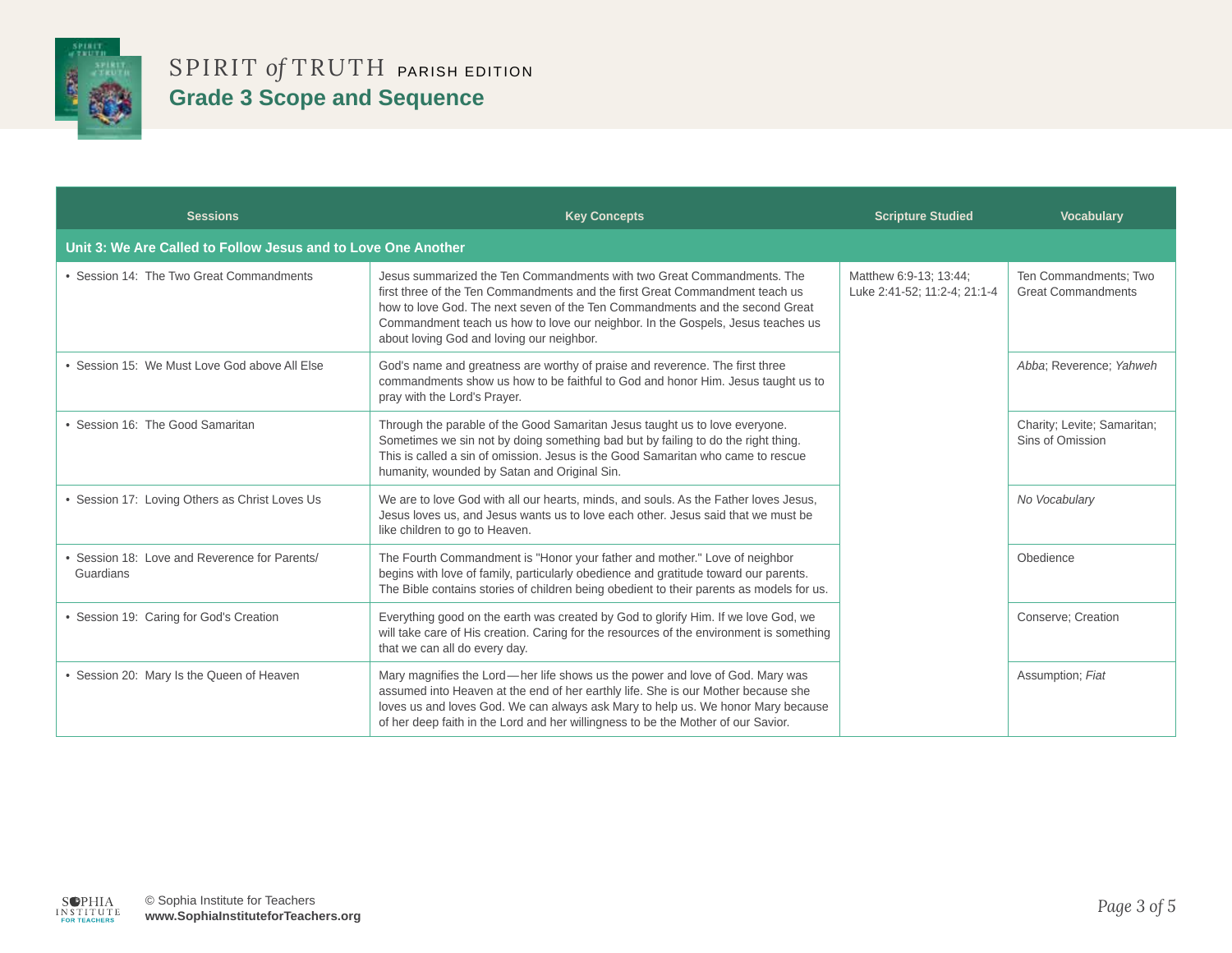

| <b>Sessions</b>                                                                   | <b>Key Concepts</b>                                                                                                                                                                                                                                                                                                                             | <b>Scripture Studied</b>                                                                                                                                                                                                                                                                 | <b>Vocabulary</b>                                                             |
|-----------------------------------------------------------------------------------|-------------------------------------------------------------------------------------------------------------------------------------------------------------------------------------------------------------------------------------------------------------------------------------------------------------------------------------------------|------------------------------------------------------------------------------------------------------------------------------------------------------------------------------------------------------------------------------------------------------------------------------------------|-------------------------------------------------------------------------------|
| Unit 4: The Church Continues Jesus' Mission of Salvation                          |                                                                                                                                                                                                                                                                                                                                                 |                                                                                                                                                                                                                                                                                          |                                                                               |
| Session 21: Jesus Chose Twelve Apostles and Made<br>Peter the First Pope          | Jesus chose the Apostles to be the first bishops. Jesus chose Peter and prepared him<br>to be the first pope. The Apostles obeyed Jesus' command to spread the Good News<br>and to baptize people into the Catholic Faith.                                                                                                                      | Matthew 4:18-20; 9:9;<br>16:15-18; 17:1-8; 28:16-20;<br>Mark 4:35-41; 6:7, 12-13;<br>Luke 5:1-11; 11:1-4; 24:49;<br>John 6:67-69; 13:4-5, 12-15;<br>14:16-17; 19:26-27; 20:19-<br>23; 21:15-17; Acts 1:6-9,<br>11; 2:4, 14, 36-41; 2:42-47;<br>1 Corinthians 12:4-27:<br>Ephesians 4:4-6 | Apostle; Bishop; Pope                                                         |
| • Session 22: Jesus' Ascension and the Descent of the<br>Holy Spirit at Pentecost | Jesus ascended into Heaven and is seated at the right hand of the Father. Jesus<br>fulfills the promises He made before He ascended to help us follow Him to Heaven.<br>On Pentecost, Jesus sent the Holy Spirit to the Apostles, who were filled with the gifts<br>of the Holy Spirit.                                                         |                                                                                                                                                                                                                                                                                          | <b>Ascension: Pentecost</b>                                                   |
| • Session 23: The Church Continues Jesus' Mission<br>on Earth                     | The Church continues Jesus' mission on earth: the salvation of all souls. The Church<br>can be understood as the family of God, the Body of Christ, and the Temple of the<br>Holy Spirit. Jesus founded the Church during His earthly life.                                                                                                     |                                                                                                                                                                                                                                                                                          | Church; Family of God;<br>Temple of the Holy Spirit                           |
| • Session 24: The Church Is United in the Holy Spirit                             | The Church is the Body of Christ. Like a body, the Church is made of many parts but<br>is still one. The People of God make up the Body of Christ. The four marks of the<br>Church are the defining characteristics of the Church given to her by Jesus. The Holy<br>Spirit, working in and through the Church today, unites the People of God. |                                                                                                                                                                                                                                                                                          | Charism; Four Marks of<br>the Church; Magisterium;<br>Nicene Creed; Tradition |
| Session 25: Leaders of the Church: The Pope and<br>the Bishops                    | The pope and bishops are leaders of the Catholic Church, and they imitate Jesus'<br>example of service. Popes and bishops teach the faithful and lead the faithful to<br>holiness so that we might attain Heaven. Bishops are the successors of the Apostles.                                                                                   |                                                                                                                                                                                                                                                                                          | Diocese: Hierarchy: Priest                                                    |
| • Session 26: We Experience the Church in Our Parish                              | A parish is a community of the Christian faithful led by a pastor. In our parishes, we<br>receive the Sacraments and all God's gifts, everything we need in order to know, love,<br>and serve God. Our parish communities are similar to the first Christian community,<br>led by the Apostles after Pentecost.                                 |                                                                                                                                                                                                                                                                                          | Parish; Pastor                                                                |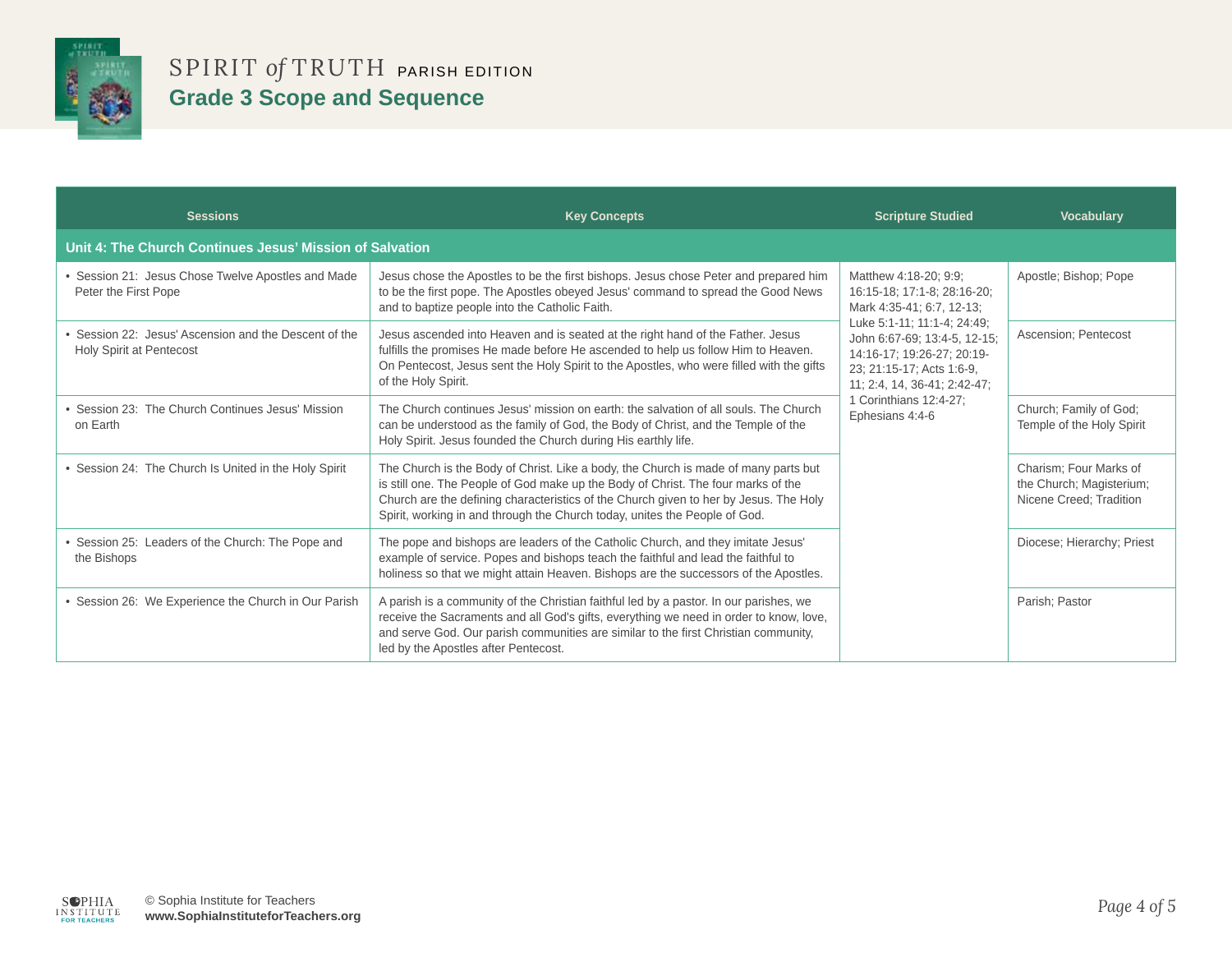

| <b>Sessions</b>                                                                    | <b>Key Concepts</b>                                                                                                                                                                                                                                                                                                                                                   | <b>Scripture Studied</b>                                                                            | <b>Vocabulary</b>                                                        |
|------------------------------------------------------------------------------------|-----------------------------------------------------------------------------------------------------------------------------------------------------------------------------------------------------------------------------------------------------------------------------------------------------------------------------------------------------------------------|-----------------------------------------------------------------------------------------------------|--------------------------------------------------------------------------|
| Unit 5: The Sacraments of Initiation and the Sacraments of Healing and Forgiveness |                                                                                                                                                                                                                                                                                                                                                                       |                                                                                                     |                                                                          |
| • Session 27: The Sacrament of Baptism                                             | Baptism is one of the Sacraments of Initiation. Baptism is the first Sacrament we<br>receive. It makes us members of the Church, forgives our sins, and gives us new life<br>in Christ. Baptism is necessary for salvation.                                                                                                                                           | Matthew 26:26-29; 28:19-<br>20; Luke 15:11-32; John<br>6:48-57; Ephesians 6:11-17;<br>James 5:14-15 | Baptism; Holy Oil;<br>Sacraments of Initiation                           |
| • Session 28: The Sacrament of Confirmation                                        | Confirmation gives a special outpouring of the Holy Spirit like that on Pentecost.<br>Confirmation perfects the graces of Baptism. Confirmation gives a special strength to<br>witness to the Christian Faith and to resist sin and temptation.                                                                                                                       |                                                                                                     | Anoint: Gifts of the Holy<br>Spirit; Confirmation; Laying<br>on of Hands |
| • Session 29: The Sacrament of Holy Eucharist                                      | The Eucharist is the Sacrament in which we receive the Lord's Body and Blood<br>under the appearances of bread and wine. The Eucharist was instituted at the Last<br>Supper, the night before Jesus died. The Eucharist is the "source and summit of the<br>Christian life." There are many titles for the Eucharist that help us better understand<br>the Sacrament. |                                                                                                     | Communion; Eucharist; Last<br>Supper; Transubstantiation                 |
| • Session 30: The Sacrifice of the Mass                                            | Jesus is the Lamb of God, who frees us from sin and spiritual death. The Mass is a<br>re-presentation of Christ's sacrifice on the Cross. The Mass is divided into two main<br>parts: the Liturgy of the Word and the Liturgy of the Eucharist. We worship and receive<br>the Lord in His Word and in His Body and Blood from the same altar at every Mass.           |                                                                                                     | Lamb; Liturgy of the<br>Eucharist; Liturgy of the<br>Word; Mass          |
| • Session 31: The Sacrament of Penance and<br>Reconciliation                       | The Sacraments of Healing were given by Christ to restore our relationship with<br>God and others. God is always waiting to forgive us and welcome us back in the<br>Sacrament of Reconciliation.                                                                                                                                                                     |                                                                                                     | Absolution; Confession;<br><b>Contrition: Penance</b>                    |
| • Session 32: The Sacrament of Anointing of the Sick                               | Jesus loved the sick and sinners, and He had the power to cure them. Jesus' work<br>of healing continues today in the Sacrament of Anointing of the Sick. People who are<br>suffering from illness need special strength to suffer with Jesus and to continue to<br>practice virtue. Jesus gave His healing power to the Apostles.                                    |                                                                                                     | Presbyter                                                                |
| • Session 33: Mary Is Our Mother                                                   | Mary is our Mother, and she nurtures our souls. Marian sacramentals help prepare our<br>souls for grace through our faith and prayers. The Rosary, the Miraculous Medal, and<br>scapulars are sacramental gifts from Mary.                                                                                                                                            |                                                                                                     | Sacramental                                                              |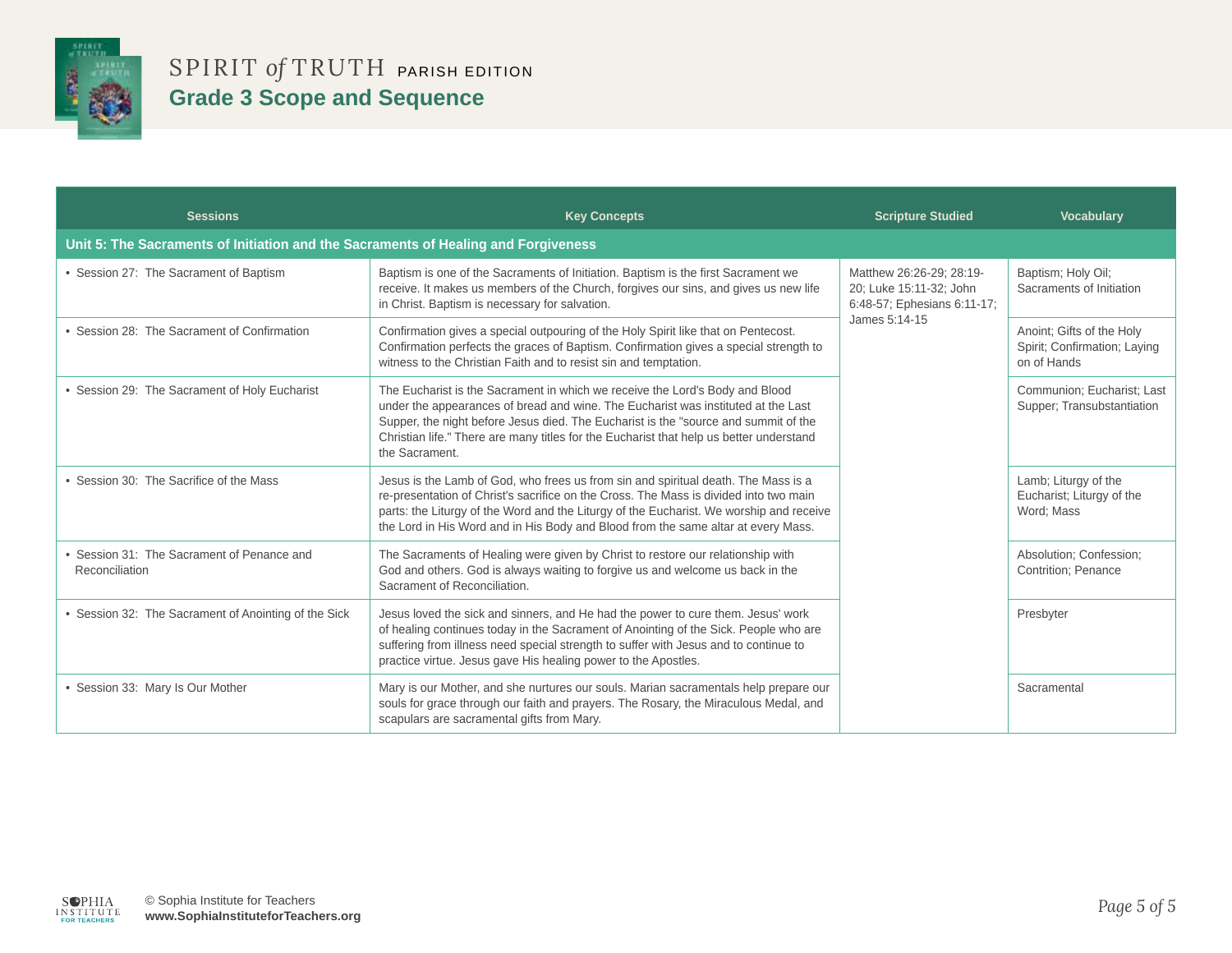

| <b>Sessions</b>                                        | <b>Key Concepts</b>                                                                                                                                                                                                                                                                                                                               | <b>Scripture Studied</b>                                                                                                 | <b>Vocabulary</b>                  |
|--------------------------------------------------------|---------------------------------------------------------------------------------------------------------------------------------------------------------------------------------------------------------------------------------------------------------------------------------------------------------------------------------------------------|--------------------------------------------------------------------------------------------------------------------------|------------------------------------|
| <b>Unit 1: God Is All Good</b>                         |                                                                                                                                                                                                                                                                                                                                                   |                                                                                                                          |                                    |
| • Session 1: God Is Good                               | God is the supreme good and the source of all good things. We respond to God's<br>goodness, and to the good things He has given us, with thanksgiving and with the<br>pursuit of holiness. Holiness is becoming more like God and sharing in His goodness.<br>Practicing and growing in virtue lead us on the path of holiness.                   | Genesis 1-2; Psalm 118:1;<br>Matthew 28:19; John 14:26;<br>15:13; Ephesians 4:4-6;<br>Titus 3:5; 1 John 3:16; 4:8,<br>14 | Holiness; Mercy; Virtue            |
| • Session 2: Made in God's Image and Likeness          | We are all made in God's image and likeness. We were created with specific roles:<br>priest, prophet, king, son/daughter, and spouse. These roles are strengthened in us<br>at our Baptism. We are called to live these roles every day in our lives. It was part of<br>God's plan from the beginning for man and woman to be united in marriage. |                                                                                                                          | King; Marriage; Priest;<br>Prophet |
| • Session 3: In God's Image: The Abilities of the Soul | God created the universe with His power, understanding, and free will. All living things<br>have a soul. A soul is that which makes a living thing alive. Made in God's image and<br>likeness, the human soul has been gifted with intellect, free will, and the capacity to<br>love.                                                             |                                                                                                                          | Intellect; Soul; Will              |
| Unit 2: Conscience: God's Voice in Our Hearts          |                                                                                                                                                                                                                                                                                                                                                   |                                                                                                                          |                                    |
| • Session 4: What Is a Conscience? What Is It Not?     | We are free to make good or bad choices. God speaks to us in our consciences,<br>helping us make good choices. He continually calls us and graces us to know the<br>good and to love unselfishly.                                                                                                                                                 | Ruth 1:16; Psalm 119:105;<br>John 15:9-12; Matthew<br>5:43-45; 26:36-46; Mark                                            | Conscience                         |
| • Session 5: Steps to Making Good Moral Choices        | God gives us grace to make moral decisions. The Church gives us steps to guide us<br>in making good moral choices.                                                                                                                                                                                                                                | 12:30-31; Luke 22:39-46;<br>John 3:16; 1 Corinthians<br>$12:4-8$                                                         | No Vocabulary                      |
| • Session 6: God Calls Us to Love Unselfishly          | Self-giving love is called charity. When we love unselfishly, we live as the Lord lives.<br>God continually calls us and graces us to know the good and to love unselfishly.                                                                                                                                                                      |                                                                                                                          | Charity                            |
| • Session 7: Learning to Know and Choose the Good      | Our habits can come to define who we are. Learning to know and choose the good<br>is a habit we can develop. Learning to know and choose the good that God desires<br>for us is the lifelong process of conscience formation. We can learn how to know and<br>choose the good from the examples of the saints.                                    |                                                                                                                          | Habit                              |
| • Session 8: Feelings and the Well-Formed Conscience   | God made us with feelings; our feelings are a gift from God. But because of Original<br>Sin, our feelings do not work as God intended. Our feelings are not always accurate<br>signs of whether a choice is right or wrong. If we have a well-formed conscience, our<br>feelings will help us confirm that we have made good moral choices.       |                                                                                                                          | Passions                           |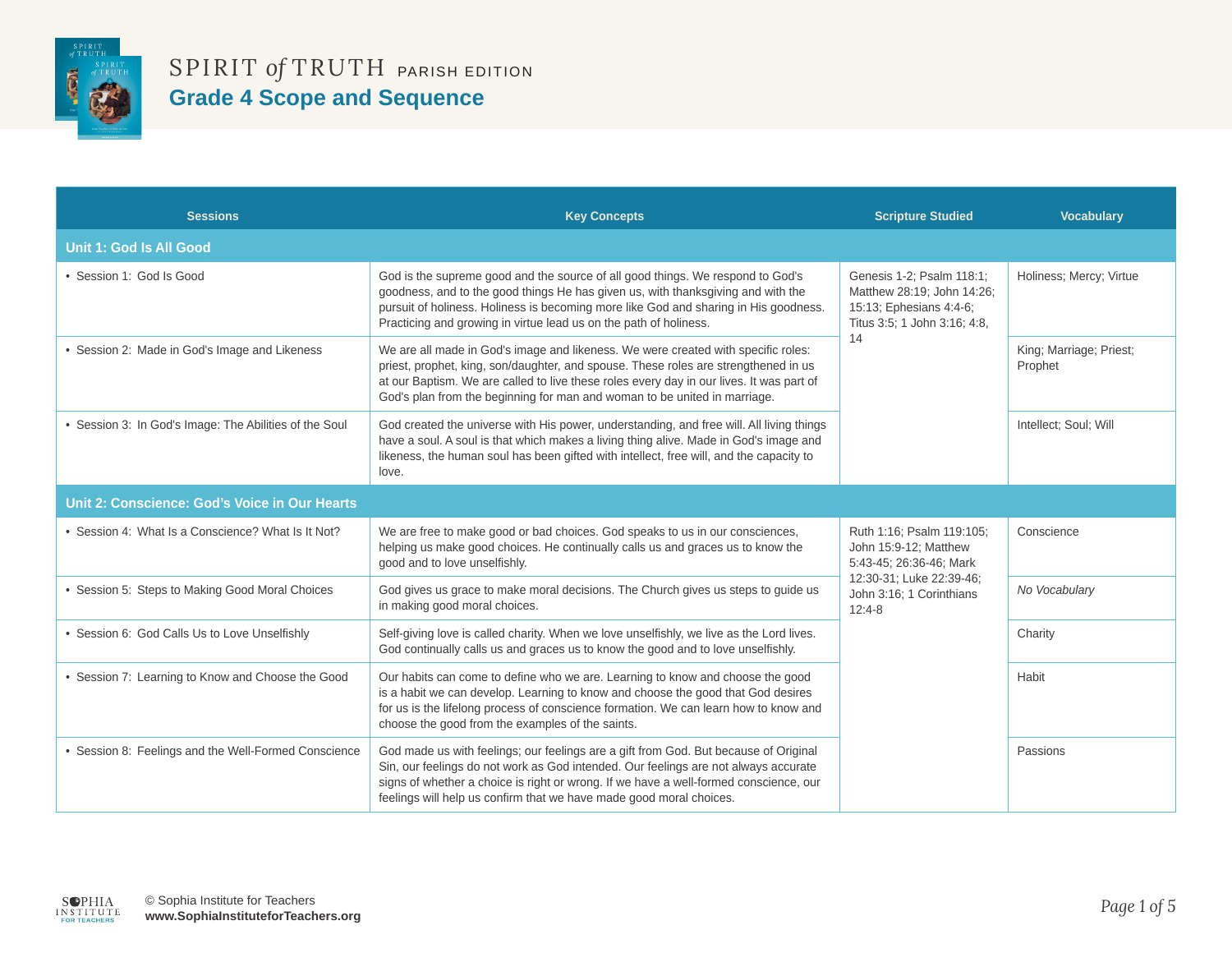

| <b>Sessions</b>                                        | <b>Key Concepts</b>                                                                                                                                                                                                                                                                                                                               | <b>Scripture Studied</b>                                                                                                                                                             | <b>Vocabulary</b> |
|--------------------------------------------------------|---------------------------------------------------------------------------------------------------------------------------------------------------------------------------------------------------------------------------------------------------------------------------------------------------------------------------------------------------|--------------------------------------------------------------------------------------------------------------------------------------------------------------------------------------|-------------------|
| Unit 3: The Reality of Sin and the Necessity of Virtue |                                                                                                                                                                                                                                                                                                                                                   |                                                                                                                                                                                      |                   |
| • Session 9: What Is Sin?                              | Good and evil are real. We can choose between good and evil. When we use our free<br>will to choose evil, we sin.                                                                                                                                                                                                                                 | Genesis 1:26-27; 2:7; 3:15;<br>9:8-17; 17:1-13; Exodus                                                                                                                               | Sin               |
| • Session 10: Temptation and Sin                       | We often feel drawn to make selfish choices, because of Original Sin. This is called<br>temptation. Temptation is not sinful. Jesus gives us examples of how to resist<br>temptation. Serious sin—that is, completely turning away from God—is called mortal<br>sin. Less serious sin is called venial sin.                                       | 19:1-6; 20:2-8; 2 Samuel<br>7:1-16; Psalm 143:10;<br>Matthew 4-11; Luke 1:26-<br>38; 22:14-20; John 8:2-11;<br>Romans 5:5; Galatians<br>5:25; Philippians 4:8;<br>Colossians 3:12-14 | Temptation        |
| • Session 11: Mercy and Forgiveness                    | God's mercy is infinite. Jesus gave us the Sacrament of Confession so we can receive<br>His mercy when we sin. The Holy Spirit is the Person of the Blessed Trinity who<br>enables us to respond to God's covenant of love by living as Jesus did. We need to<br>listen to the Holy Spirit, who is always present, guiding us throughout our day. |                                                                                                                                                                                      | Contrition        |
| • Session 12: God's Mercy and His Covenants            | Mercy is love that continues even when it is rejected. God's mercy is infinite.<br>Throughout Salvation History, God has sought a relationship with mankind through<br>establishing covenants with us. Covenants establish familial bonds and relationships.<br>Covenants with man are clear signs of God's mercy toward us.                      |                                                                                                                                                                                      | Covenant          |
| • Session 13: The Necessity of Virtue                  | To avoid sin, we must cooperate with grace. Virtues help us to be receptive to God's<br>grace. Behaving virtuously helps us become virtuous.                                                                                                                                                                                                      |                                                                                                                                                                                      | No Vocabulary     |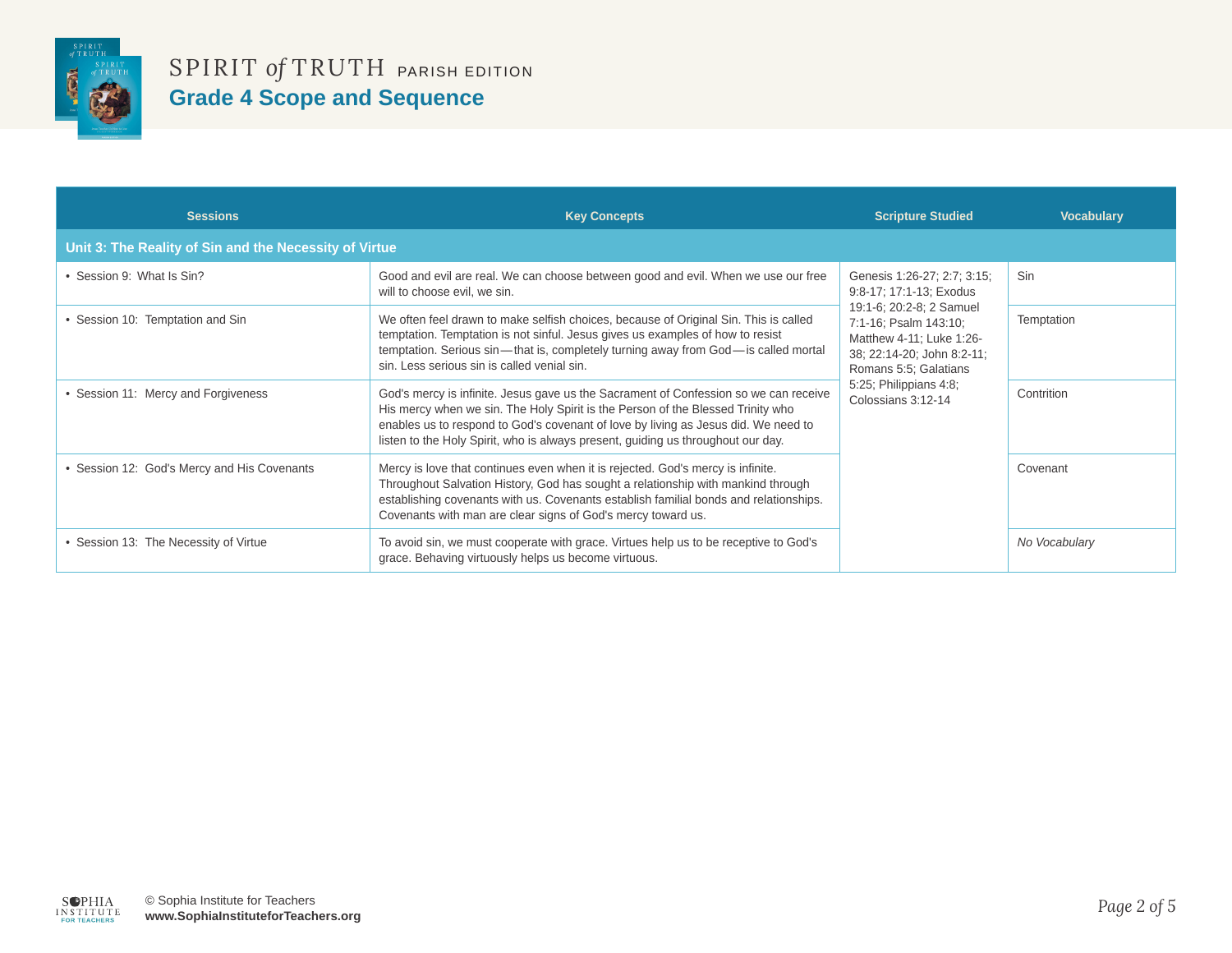

| <b>Sessions</b>                                                  | <b>Key Concepts</b>                                                                                                                                                                                                                                                                                                                                            | <b>Scripture Studied</b>                                                                                                                  | <b>Vocabulary</b>                                                                      |
|------------------------------------------------------------------|----------------------------------------------------------------------------------------------------------------------------------------------------------------------------------------------------------------------------------------------------------------------------------------------------------------------------------------------------------------|-------------------------------------------------------------------------------------------------------------------------------------------|----------------------------------------------------------------------------------------|
| <b>Unit 4: The Ten Commandments</b>                              |                                                                                                                                                                                                                                                                                                                                                                |                                                                                                                                           |                                                                                        |
| · Session 14: Why Did God Give Us Ten<br>Commandments?           | The gift of new life is always followed by the gift of rules. After freeing His people<br>from slavery in Egypt, the Lord gave Moses the Ten Commandments. The Ten<br>Commandments state the requirements to love God and our neighbor.                                                                                                                        | Genesis 2:16-17; Exodus<br>19: 20:2-17; Matthew 4:10,<br>5:33-34; 6:33; 20:1-16;<br>22:37-39; Mark 2:28; Luke<br>1:31; 4:16; John 13:1-35 | Commandments                                                                           |
| • Session 15: The First through Third Commandments               | The first three commandments are the fundamental requirements for loving God. The<br>First Commandment requires that we worship God alone. The Second Commandment<br>requires us to use the names of God, the Holy Family, and the saints reverently. The<br>Third Commandment requires us to observe Sundays and holy days of obligation.                     |                                                                                                                                           | First Commandment:<br>Second Commandment:<br><b>Third Commandment</b>                  |
| Session 16: The Fourth through Sixth<br>Commandments             | The Fourth Commandment teaches us to honor our parents. The Fifth Commandment<br>teaches us to respect all human life. The Sixth Commandment teaches that we should<br>be pure and modest in our behavior.                                                                                                                                                     |                                                                                                                                           | Fourth Commandment:<br>Fifth Commandment: Sixth<br>Commandment                         |
| • Session 17: The Seventh through Tenth<br>Commandments          | The Seventh Commandment requires that we respect what belongs to others. The<br>Eighth Commandment requires that we tell the truth in all things. The Ninth and Tenth<br>Commandments forbid us from desiring the things that belong to others.                                                                                                                |                                                                                                                                           | Seventh Commandment:<br>Eighth Commandment:<br>Ninth Commandment; Tenth<br>Commandment |
| Session 18: The Great Commandments and the New<br>Covenant       | The two Great Commandments are "You shall love the Lord your God with all your<br>heart, with all your soul, with all your strength, and with all your mind, and your<br>neighbor as yourself." To love our neighbor means to love those around us and all of<br>humanity. With the two Great Commandments, Jesus helps us understand the Ten<br>Commandments. |                                                                                                                                           | <b>Synoptic Gospels</b>                                                                |
| • Session 19: Obedience and Happiness                            | The only way to be happy is to live a virtuous and moral life. The Commandments<br>aren't rules to prevent us from being happy, but rather safeguards to keep us happy.<br>God created us with free will, and He does not force anyone to love Him. If we listen<br>for and obey God's will, we will be what He created us to be: holy.                        |                                                                                                                                           | No Vocabulary                                                                          |
| • Session 20: Freedom and Happiness Come from<br>Following Jesus | Like God, we are rational beings. Therefore, we are also responsible for our choices.<br>True freedom is possible only in service of the good and just.                                                                                                                                                                                                        |                                                                                                                                           | Obedience                                                                              |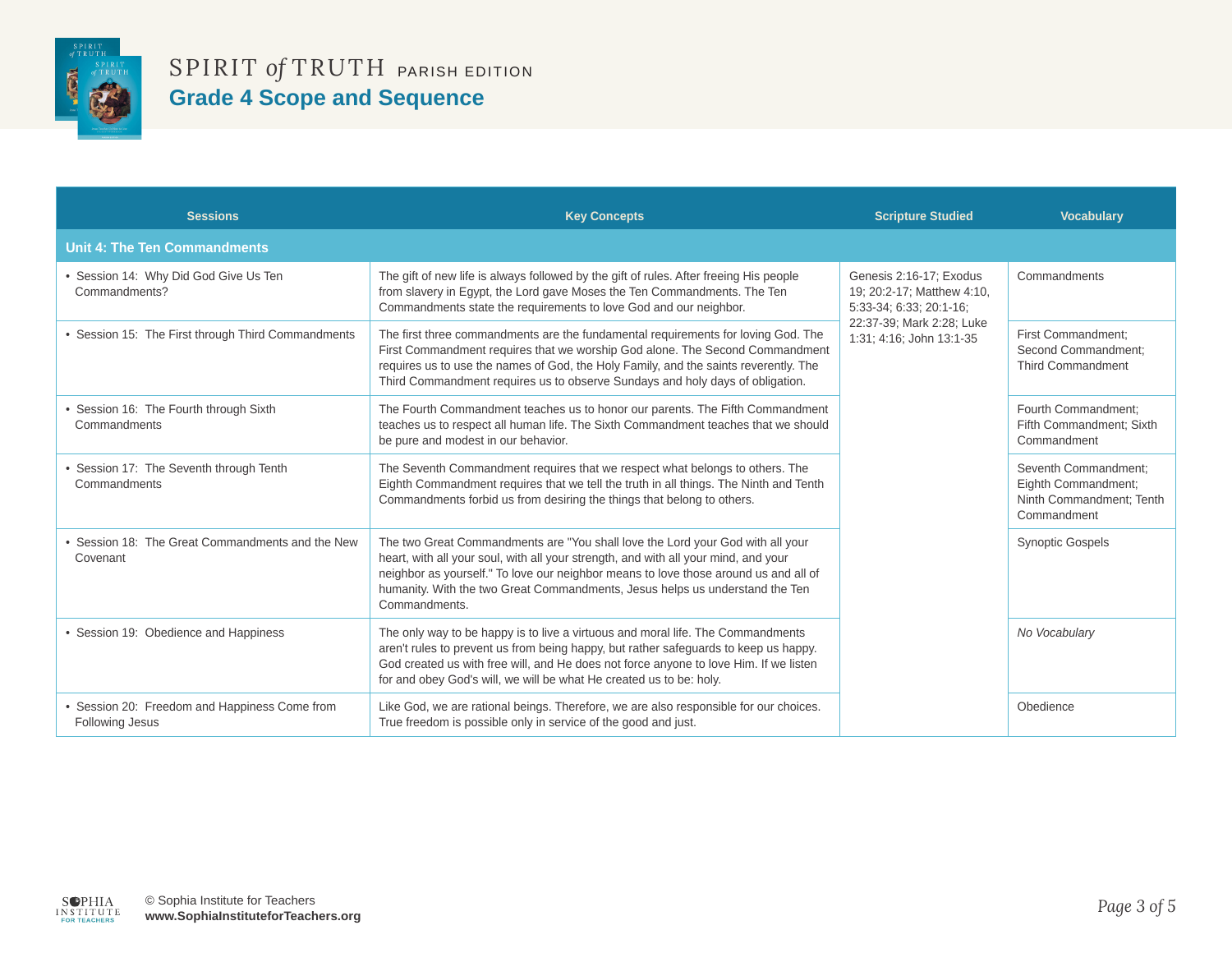

| <b>Sessions</b>                                                         | <b>Key Concepts</b>                                                                                                                                                                                                                                                                                                                                                                                 | <b>Scripture Studied</b>                                                                                                                                     | <b>Vocabulary</b>                                    |
|-------------------------------------------------------------------------|-----------------------------------------------------------------------------------------------------------------------------------------------------------------------------------------------------------------------------------------------------------------------------------------------------------------------------------------------------------------------------------------------------|--------------------------------------------------------------------------------------------------------------------------------------------------------------|------------------------------------------------------|
| Unit 5: Living the Life of Christ                                       |                                                                                                                                                                                                                                                                                                                                                                                                     |                                                                                                                                                              |                                                      |
| • Session 21: The Corporal and Spiritual Works of<br>Mercy              | Jesus gives us a model for living the Corporal and Spiritual Works of Mercy. Works<br>of Mercy are concrete ways in which we can live out our Faith. As Catholics, we are<br>called to be Christ in the world and build His Kingdom through our actions.                                                                                                                                            | Genesis 2:18-25; Isaiah<br>66:13; Matthew 25:31-46;<br>Mark 9:14-29; John 13:1-20;<br>20:19-23; Ephesians 6:18;<br>Galatians 6:1; Colossians<br>$3:12-13.16$ | Corporal Works of Mercy:<br>Spiritual Works of Mercy |
| Session 22: Jesus Teaches Us How to Live the<br>Corporal Works of Mercy | We must be open to God's saving love and keep His commandments if we want<br>to have eternal life. He has commanded us to love one another as He has loved<br>us. Works of Mercy are concrete ways in which we can love one another as Jesus<br>loved us. As Catholics, we are called to be Christ in the world and build His Kingdom<br>through our actions.                                       |                                                                                                                                                              | No Vocabulary                                        |
| • Session 23: Mercy's Work of Showing God's Love                        | We are physical and spiritual beings. The Works of Mercy are both physical and<br>spiritual. Exploring the Latin roots of <i>corporal</i> and <i>spiritual</i> can help us understand the<br>Corporal and Spiritual Works of Mercy.                                                                                                                                                                 |                                                                                                                                                              | Corporal; Spiritual                                  |
| Session 24: Understanding the Spiritual Works of<br>Mercy               | The Spiritual Works of Mercy relieve universal needs. Although the Corporal and<br>Spiritual Works of Mercy are both essential, the Spiritual Works are more important,<br>because they relieve needs directly related to our salvation. The Spiritual Works of<br>Mercy are based in Scripture. Jesus gives us a perfect model of what it means to love<br>one another through the Works of Mercy. |                                                                                                                                                              | No Vocabulary                                        |
| • Session 25: Rejoice in the Truth                                      | The Works of Mercy are about more than just being a "nice" person. They teach us<br>that right and wrong exist. Love rejoices in truth. Cultivating virtue helps us perform<br>Works of Mercy.                                                                                                                                                                                                      |                                                                                                                                                              | No Vocabulary                                        |
| Session 26: The Four Loves                                              | The humans of Greek myth were cursed when Zeus split men and women into<br>separate bodies. This contrasts with Catholic teaching that love between man and<br>woman was part of the original blessing of creation. The Greeks identified four types<br>of love.                                                                                                                                    |                                                                                                                                                              | Agape; Eros; Phileo; Storge                          |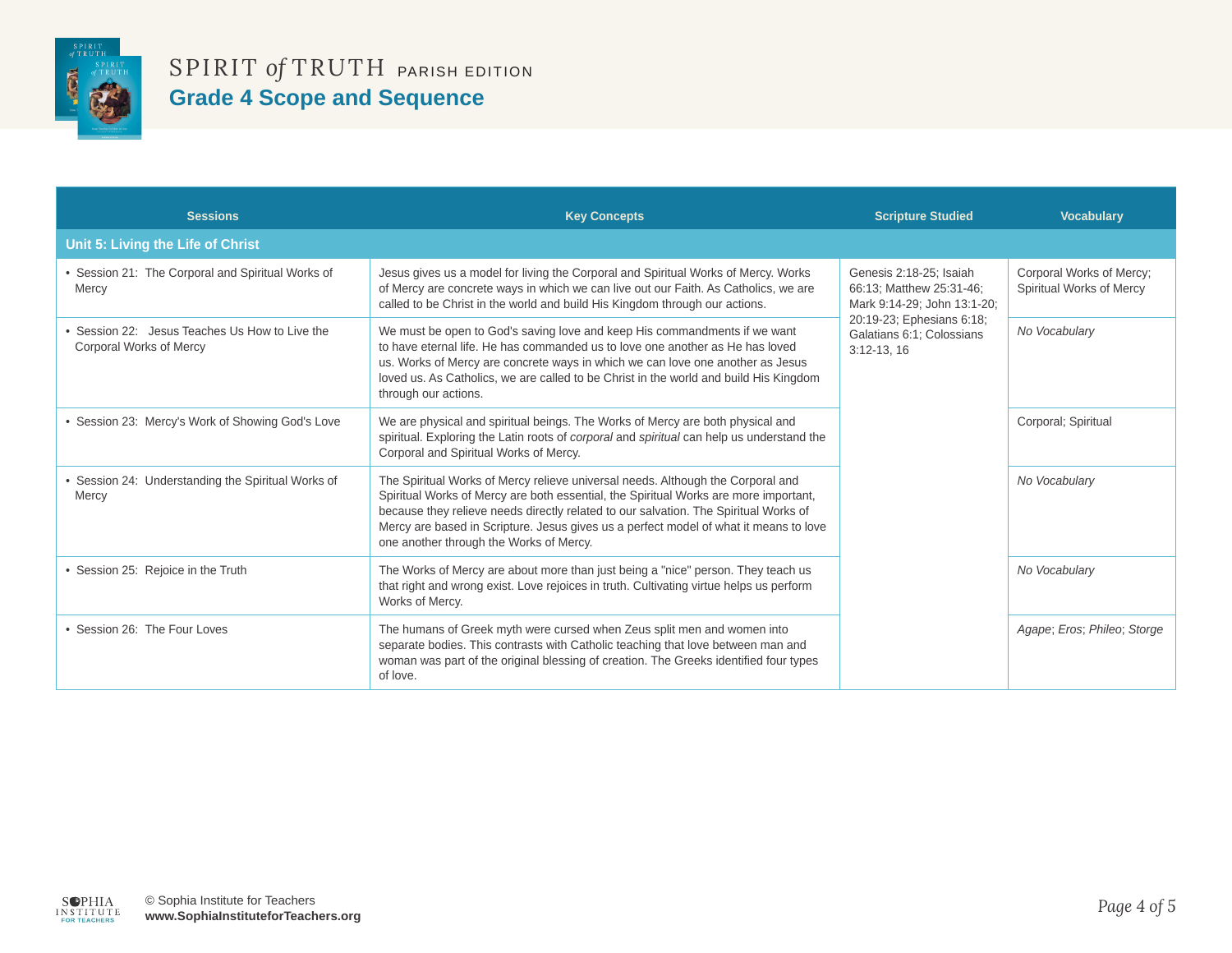

| <b>Sessions</b>                                                     | <b>Key Concepts</b>                                                                                                                                                                                                                                                                                                                                                      | <b>Scripture Studied</b>                                                                                                            | <b>Vocabulary</b>                                                           |
|---------------------------------------------------------------------|--------------------------------------------------------------------------------------------------------------------------------------------------------------------------------------------------------------------------------------------------------------------------------------------------------------------------------------------------------------------------|-------------------------------------------------------------------------------------------------------------------------------------|-----------------------------------------------------------------------------|
| <b>Unit 6: The Beatitudes</b>                                       |                                                                                                                                                                                                                                                                                                                                                                          |                                                                                                                                     |                                                                             |
| • Session 27: The Sermon on the Mount                               | The Sermon on the Mount expresses the highest morals and is a perfect standard<br>of the Christian life. The Beatitudes are the heart of Jesus' teaching. The desire for<br>happiness is natural. The Beatitudes point us toward perfect happiness that lasts<br>forever.                                                                                                | Psalm 85:9-14; Matthew<br>14:15-21; 26:36-46, 57-68;<br>27:27-44; Luke 15; 19:1-<br>10; 23:33-34, 39-43; John<br>11:17-44; 21:15-19 | Beatific; Imperfect<br>Happiness; Perfect<br><b>Happiness</b>               |
| • Session 28: The First through Fourth Beatitudes                   | Jesus is an example of someone who is poor in spirit. Belief in Jesus and in<br>the eternal life He gives comforts us and strengthens us when we grieve. Jesus<br>demonstrates His meekness throughout His Passion; He is firm in doing the will of the<br>Father. Jesus wants us to hunger for righteousness so that He can satisfy our hunger<br>by giving us Himself. |                                                                                                                                     | First Beatitude; Second<br>Beatitude; Third Beatitude;<br>Fourth Beatitude  |
| • Session 29: The Fifth through Eighth Beatitudes                   | Jesus demonstrates throughout the Gospels how to be merciful. He lives out the<br>seventh beatitude in His Incarnation: He became man to reconcile us to the Father.<br>Jesus endured insults, false accusations, persecutions, insistent questioning, plots of<br>entrapment, and death, all so that we may join Him in the Kingdom of Heaven.                          |                                                                                                                                     | Fifth Beatitude; Sixth<br>Beatitude; Seventh<br>Beatitude; Eighth Beatitude |
| • Session 30: Living the Values of the Kingdom of God               | As Catholics, we are called to build the Kingdom of God here on earth. The lives of the<br>saints are instructive and inspirational. There are practical and concrete ways to live<br>the Beatitudes each day.                                                                                                                                                           |                                                                                                                                     | No Vocabulary                                                               |
| <b>Unit 7: Responding to God's Covenant</b>                         |                                                                                                                                                                                                                                                                                                                                                                          |                                                                                                                                     |                                                                             |
| • Session 31: The Catholic Community Supports Us in<br>Our Response | By participating in our family and parish communities, we both give and receive<br>support for living the Christian life. The Latin word ecclesia means a convocation or<br>assembly of people for a religious purpose. The Catholic Faith and Church life have<br>an integrated nature.                                                                                 | Matthew 5:48                                                                                                                        | Church; Ecclesia                                                            |
| • Session 32: Saintly Dinner Party                                  | The call to holiness is universal. The saints give numerous examples of just how rich<br>and varied the call to holiness looks among the members of the Church.                                                                                                                                                                                                          |                                                                                                                                     | Saint                                                                       |
| • Session 33: My Saintly Vocation                                   | Holiness means living as the Lord lives—in self-giving love. Vocations, or calls to<br>various states of life, are not something received by only a select few. Rather, God<br>calls each and every one of us to be holy. All individuals receive special gifts and<br>talents from God and can live out their vocations.                                                |                                                                                                                                     | Vocation                                                                    |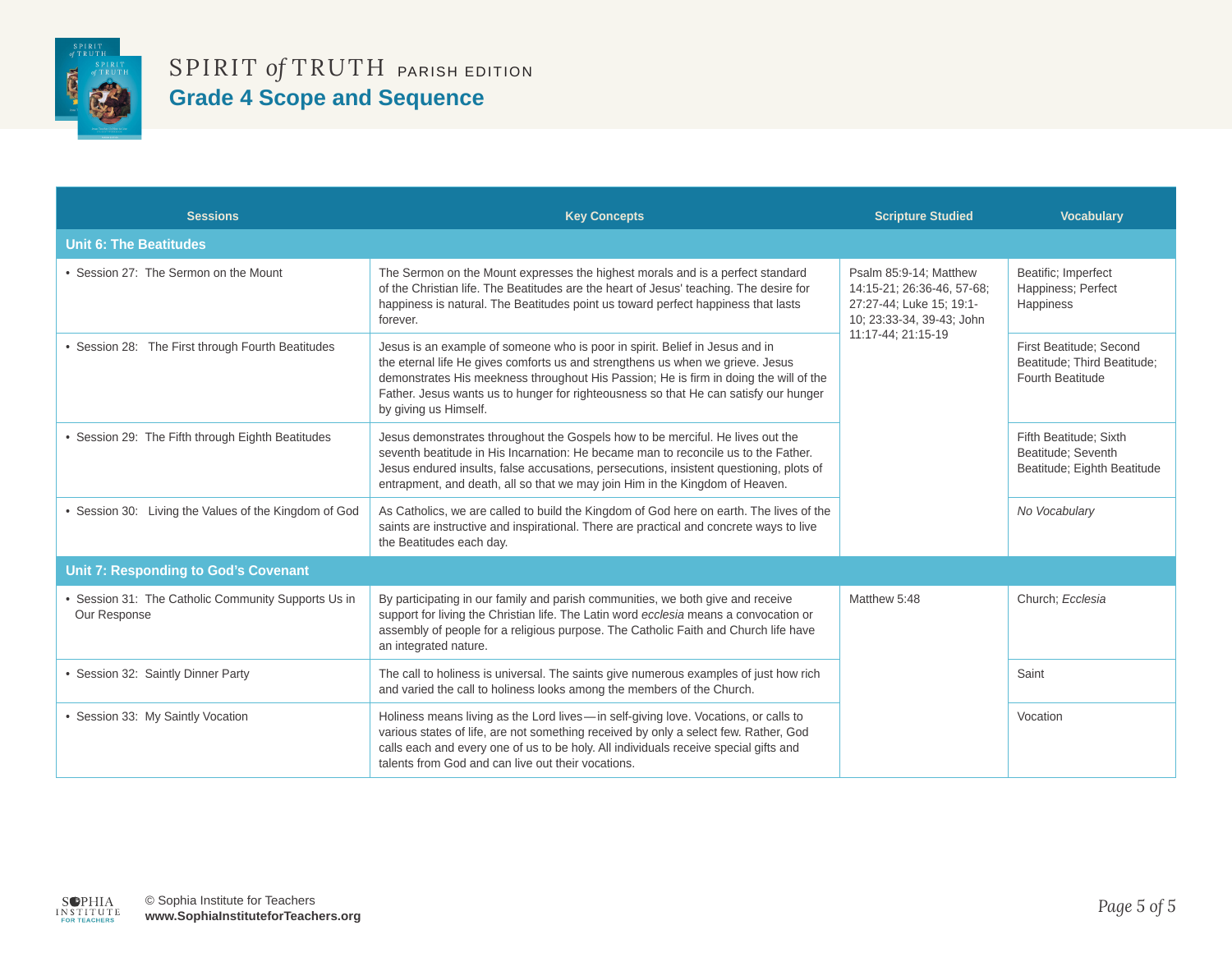

| <b>Sessions</b>                                                        | <b>Key Concepts</b>                                                                                                                                                                                                                                                                                                                                                            | <b>Scripture Studied</b>                                                                                     | <b>Vocabulary</b>                                                         |
|------------------------------------------------------------------------|--------------------------------------------------------------------------------------------------------------------------------------------------------------------------------------------------------------------------------------------------------------------------------------------------------------------------------------------------------------------------------|--------------------------------------------------------------------------------------------------------------|---------------------------------------------------------------------------|
| Unit 1: God Is the Source of All Life                                  |                                                                                                                                                                                                                                                                                                                                                                                |                                                                                                              |                                                                           |
| • Session 1: God Speaks to Us through Visible<br>Creation              | God created all things, visible and invisible. God communicates invisible, spiritual<br>realities to us through visible, material signs and symbols in creation. God imbues<br>each human person with an immortal, spiritual soul, which gives us life and dignity<br>because we are made in His image and likeness.                                                           | Genesis 2:7, 14:18-20;<br>Matthew 13:3-50; Luke<br>22:14-20; John 9:1-7                                      | Creed; Ruah; Soul                                                         |
| • Session 2: The Church Is a Sign of God's Love                        | Through signs and symbols, the Church reveals to us God's love. The Church is an<br>enduring sign of salvation and is the very instrument of our salvation. The Church,<br>founded by Jesus during His earthly life, is the beginning of God's reign, the Kingdom<br>of God here on earth.                                                                                     |                                                                                                              | Incarnation; Kingdom of<br>God; Parable                                   |
| • Session 3: Grace Is the Gift of God's Life                           | Grace is the free and undeserved gift of God's life within us that makes us adopted<br>sons and daughters of God. There are two kinds of grace: sanctifying grace and actual<br>grace. We are called to use the unique gifts and talents given to us by the grace of<br>God to honor and serve Him. Mary is the perfect model of faith and response to God's<br>grace.         |                                                                                                              | Actual Grace; Fiat; Grace;<br>Immaculate Conception;<br>Sanctifying Grace |
| Unit 2: What Is a Sacrament?                                           |                                                                                                                                                                                                                                                                                                                                                                                |                                                                                                              |                                                                           |
| • Session 4: The Sacraments Are Signs of Grace                         | The sacrificial lamb was a sign of the Passover that saved the Israelites from the<br>angel of death. Human beings can know God through signs and symbols. Grace<br>is the free and undeserved gift of God's life in us that we must receive in faith and<br>thanksgiving and use to honor and serve God. The Sacraments are signs of grace that<br>give us God's divine life. | Matthew 8:1-4; Mark 4:35-<br>41, 5:35-43, 8:22-26; Luke<br>4:31-37, 5:1-11, 9:10-17;<br>John 2:1-11, 6:16-21 | Mystery; Passover;<br>Sacrament                                           |
| • Session 5: The Sacraments Are Not Merely Symbols                     | The Sacraments are holy mysteries that reveal invisible grace and truth. The<br>Sacraments are signs of grace that effect what they signify. Jesus works through the<br>ministers of the Sacraments to communicate God's grace.                                                                                                                                                |                                                                                                              | Ex Opere Operato; Sign                                                    |
| • Session 6: Signs throughout Salvation History                        | Jesus performed miracles as a sign of God's love. There are different categories of<br>miracles, but all demonstrate that Jesus is God. Salvation History is the story of God's<br>saving actions in human history. Jesus fulfills the Old Testament signs of salvation<br>enacted through the covenants.                                                                      |                                                                                                              | Covenant; Miracle;<br>Salvation History                                   |
| • Session 7: The Sacraments Mark the Important<br>Moments of Our Lives | Our natural lives are marked by many important moments that we celebrate with<br>ritual and tradition. The seven Sacraments mirror the movements of our natural<br>lives by marking the important moments of our spiritual lives. Each Sacrament can<br>be understood in terms of matter, form, the minister, the recipient, and the effects or<br>graces.                     |                                                                                                              | Form; Matter; Minister;<br>Recipient                                      |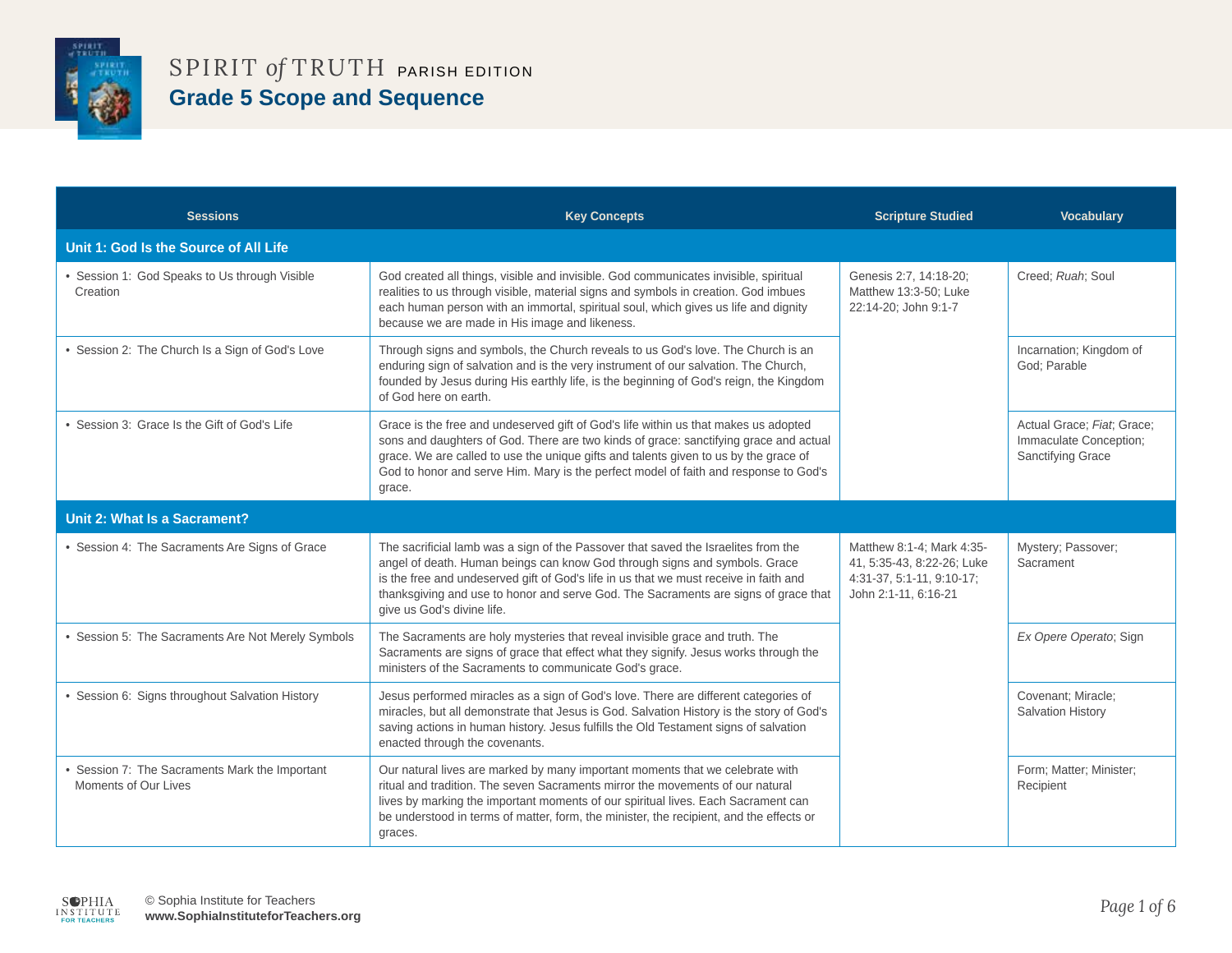

| <b>Sessions</b>                                                           | <b>Key Concepts</b>                                                                                                                                                                                                                                                                                                                                     | <b>Scripture Studied</b>                                                                                  | <b>Vocabulary</b>                                                  |
|---------------------------------------------------------------------------|---------------------------------------------------------------------------------------------------------------------------------------------------------------------------------------------------------------------------------------------------------------------------------------------------------------------------------------------------------|-----------------------------------------------------------------------------------------------------------|--------------------------------------------------------------------|
| Unit 3: The Sacrament of Baptism                                          |                                                                                                                                                                                                                                                                                                                                                         |                                                                                                           |                                                                    |
| • Session 8: The Sacraments of Initiation                                 | The Sacraments of Initiation are Baptism, Confirmation, and the Eucharist. The<br>Sacraments of Initiation make us members of the Church and strengthen us for our<br>life's journey. The Baptism of Jesus is the model for our Baptism. Baptism is the<br>Sacrament of regeneration through water in the word.                                         | Genesis 1:1-3; 7:11-23;<br>Exodus 2:1-10; 8:20-24;<br>14:23-31; 17:1-7; Luke<br>24:13-35; Colossians 2:12 | Evangelization; Holiness;<br>Initiate; Sacraments of<br>Initiation |
| • Session 9: Baptism in Salvation History                                 | Baptism is the Sacrament of regeneration through water in the word. Baptism is<br>prefigured throughout Salvation History. Jesus Himself instituted Baptism as the<br>Sacrament necessary to enter the Kingdom of Heaven. Jesus commanded His<br>Apostles to baptize all the nations.                                                                   |                                                                                                           | Baptism; Indelible Mark;<br>Original Sin                           |
| • Session 10: The Celebration of the Sacrament of<br>Baptism              | The matter, form, minister, recipient, effects, and symbols of the Sacrament of<br>Baptism.                                                                                                                                                                                                                                                             |                                                                                                           | Chrism; Oil of<br>Catechumens; Profession<br>of Faith              |
| • Session 11: The Need for and the Effects of the<br>Sacrament of Baptism | The Sacrament of Baptism is essential for salvation and is the ordinary means of<br>salvation. God can operate outside of the ordinary means of salvation in extraordinary<br>ways. Baptism forgives sins, makes the baptized a new creature and a member of the<br>Church, forms bonds of Christian unity, and imprints an indelible mark on the soul. |                                                                                                           | Baptism of Blood; Baptism<br>of Desire                             |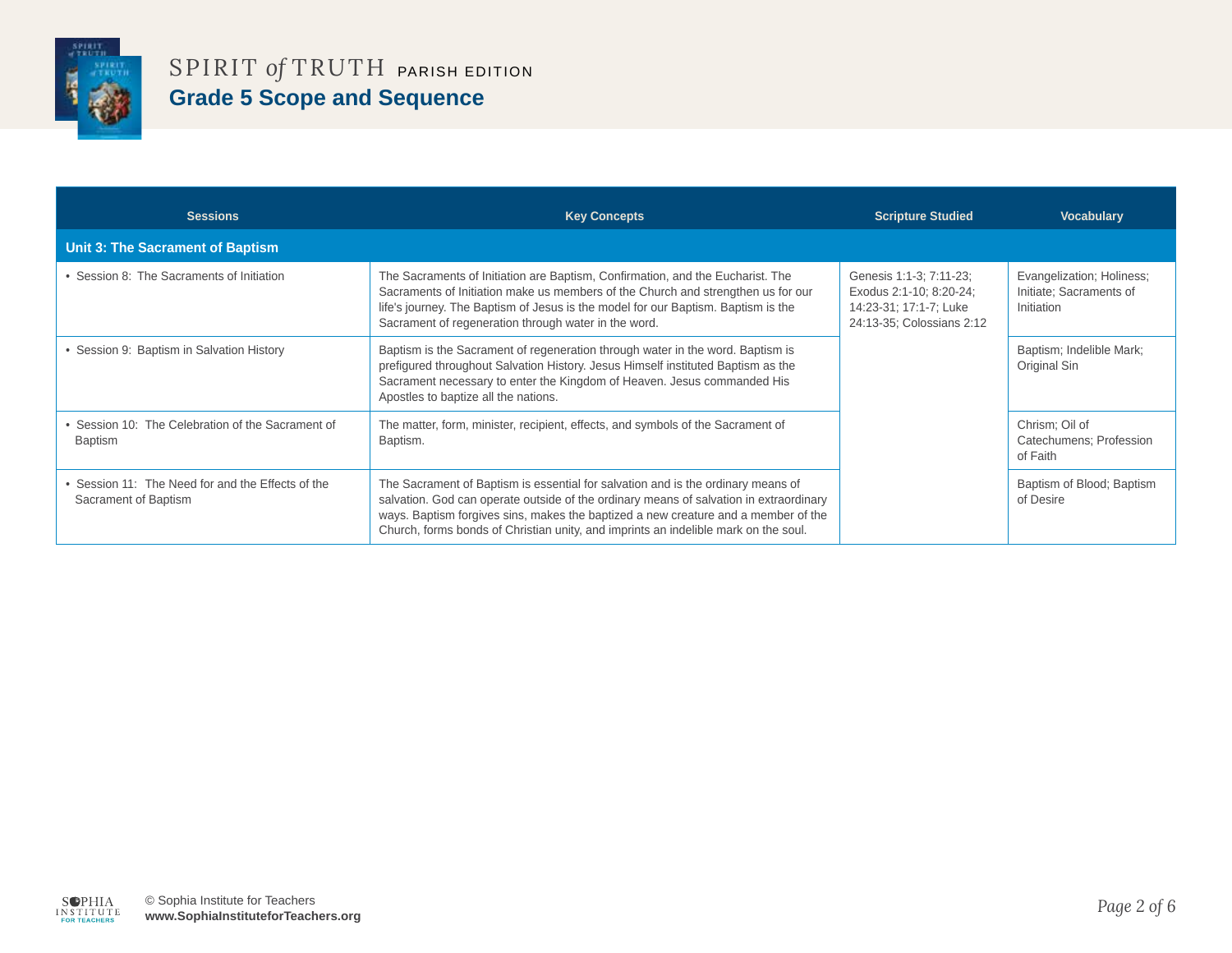

| <b>Sessions</b>                                                            | <b>Key Concepts</b>                                                                                                                                                                                                                                                                                                                                                                                                                                             | <b>Scripture Studied</b>                                                                                 | <b>Vocabulary</b>                                                 |
|----------------------------------------------------------------------------|-----------------------------------------------------------------------------------------------------------------------------------------------------------------------------------------------------------------------------------------------------------------------------------------------------------------------------------------------------------------------------------------------------------------------------------------------------------------|----------------------------------------------------------------------------------------------------------|-------------------------------------------------------------------|
| <b>Unit 4: The Sacrament of Confirmation</b>                               |                                                                                                                                                                                                                                                                                                                                                                                                                                                                 |                                                                                                          |                                                                   |
| • Session 12: The Sacrament of Confirmation in<br><b>Salvation History</b> | The Sacrament of Confirmation completes the work begun in us at our Baptism and<br>sets us apart as this very royal priesthood proclaimed since the Old Testament. We<br>receive an outpouring of the Holy Spirit in Confirmation that empowers us to proclaim<br>the Good News of Jesus Christ. The Sacrament of Confirmation makes the recipient<br>more perfectly bound to the Church and enriches him or her with a special strength of<br>the Holy Spirit. | Genesis 2:7; 1 Samuel<br>16:13; Isaiah 11:2; 61:1;<br>Ezekiel 36:26-27: Joel 3:1-<br>2; Acts 1:8; 2:1-41 | Abba; Anoint; Confirmation;<br>Holy Spirit; Messiah;<br>Pentecost |
| Session 13: The Celebration of the Sacrament of<br>Confirmation            | The matter, form, minister, recipient, effects, and symbols of the Sacrament of<br>Confirmation. Anointing with oil has held special meaning since ancient times, and the<br>Sacrament of Confirmation shares in this today. There have been many examples of<br>young people throughout the centuries who have fought for Christ with the strength of<br>the Holy Spirit and even given their lives for Him.                                                   |                                                                                                          | Chrism; Confirmand                                                |
| • Session 14: The Effects of the Sacrament of<br>Confirmation              | The main effect of the Sacrament of Confirmation is the special outpouring of the Holy<br>Spirit that was also given to the Apostles on the day of Pentecost. The outpouring of<br>the Holy Spirit received in Confirmation increases in us the gifts of the Holy Spirit first<br>received in Baptism.                                                                                                                                                          |                                                                                                          | Gifts of the Holy Spirit                                          |
| • Session 15: Living the Sacrament of Confirmation                         | We must live the gifts of the Holy Spirit bestowed upon us and pursue the moral life<br>in Christ in order to build up the Church here on Earth. Personal and social sins build<br>on each other to create structures of sin, social situations, and institutions that are<br>contrary to the divine goodness.                                                                                                                                                  |                                                                                                          | No Vocabulary                                                     |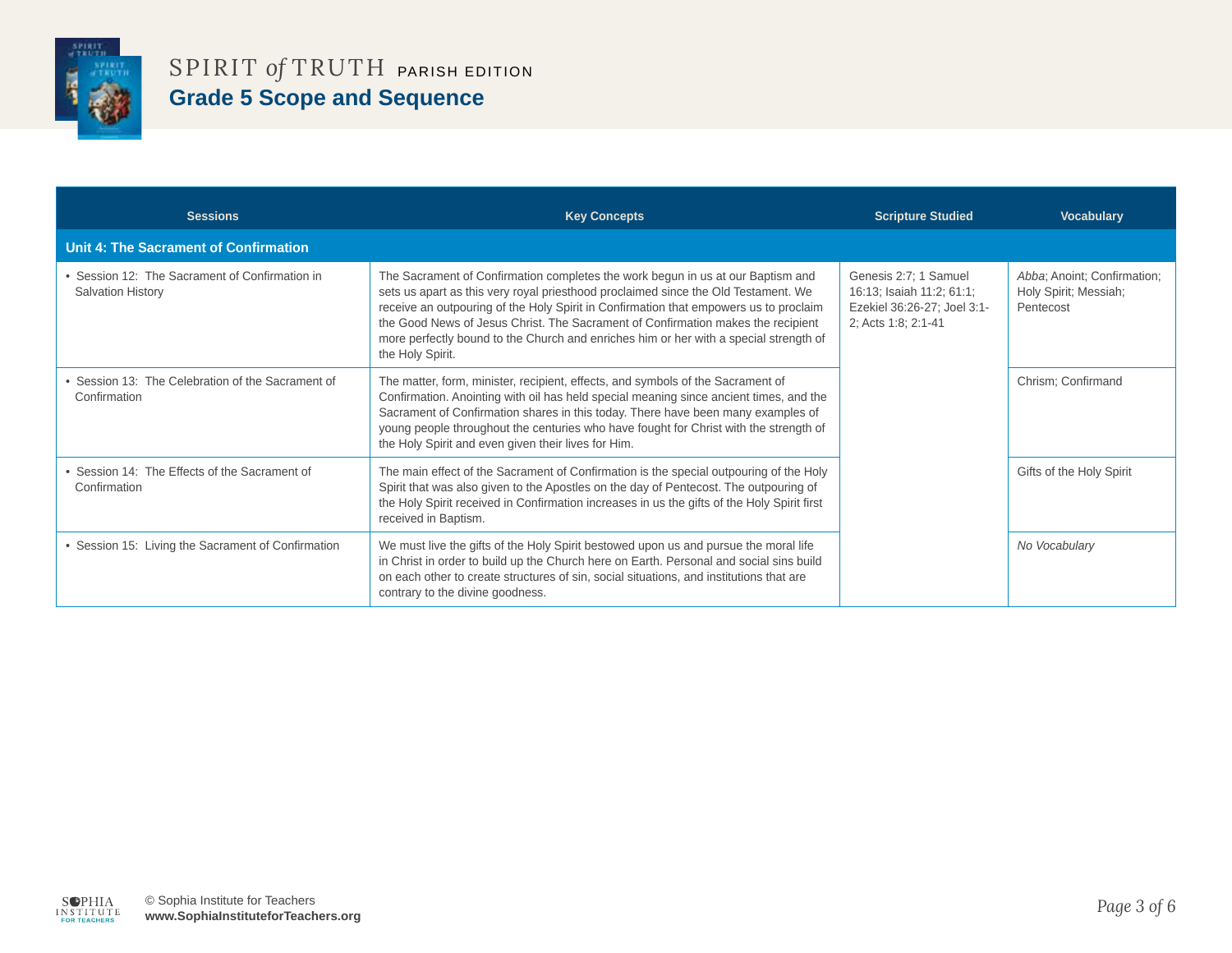

| <b>Sessions</b>                                                   | <b>Key Concepts</b>                                                                                                                                                                                                                                                                                                                                      | <b>Scripture Studied</b>                                                      | <b>Vocabulary</b>                                                            |
|-------------------------------------------------------------------|----------------------------------------------------------------------------------------------------------------------------------------------------------------------------------------------------------------------------------------------------------------------------------------------------------------------------------------------------------|-------------------------------------------------------------------------------|------------------------------------------------------------------------------|
| <b>Unit 5: The Eucharist</b>                                      |                                                                                                                                                                                                                                                                                                                                                          |                                                                               |                                                                              |
| • Session 16: The Eucharist in Salvation History                  | The Eucharist is the "source and summit of the Christian life." Jesus is the Passover<br>Lamb of God whose sacrifice saves us from sin and death. The Eucharist is the true<br>Body and Blood of Jesus Christ, who is truly and substantially present under the<br>appearances of bread and wine.                                                        | Genesis 14:18-20; Exodus<br>12:3-22; 16:4, 35; Luke<br>22:14-20; John 6:51-52 | Eucharist; Lamb of God;<br>Last Supper; Paschal<br><b>Mystery</b>            |
| • Session 17: The Clebration of the Sacrament of the<br>Eucharist | The matter, form, minister, recipient, effects, and symbols of the Sacrament of<br>the Eucharist. The many titles and symbols of the Eucharist communicates its<br>"inexhaustable richness."                                                                                                                                                             |                                                                               | Communion; Eucharist;<br>Liturgy; Mass                                       |
| • Session 18: Transubstantiation                                  | All that needs to be explained about something can be done by answering four<br>questions: What is it? What is it made of? Who or what made it or caused it to<br>happen? What is it for? The change of bread and wine at Mass into the true Body<br>and Blood of Jesus Christ is called transubstantiation. It takes faith to truly recognize<br>Jesus. |                                                                               | Transubstantiation                                                           |
| • Session 19: The Mass and Holy Days of Obligation                | The Mass is the celebration of Divine Worship and the highest celebration of our Faith.<br>The Mass is celebrated in two main parts: the Liturgy of the Word and the Liturgy of<br>the Eucharist. The faithful are required to participate in Mass on Sundays, solemnities,<br>and Holy Days of Obligation.                                              |                                                                               | Holy Days of Obligation;<br>Liturgy of the Eucharist;<br>Liturgy of the Word |
| <b>Unit 6: Penance and Reconciliation</b>                         |                                                                                                                                                                                                                                                                                                                                                          |                                                                               |                                                                              |
| • Session 20: The Sacraments of Healing                           | So that God's glory might be made known to all the earth, Jesus established the<br>Sacraments of Reconciliation and Anointing of the Sick so that we might be healed<br>and strengthened, not only of our physical afflictions, but also of our spiritual sins. The<br>Parable of the Prodigal Son helps us understand God's infinite mercy.             | Exodus 20:2-8, 12-17;<br>Matthew 16:19; Mark 2:1-<br>12; Luke 5:32; 15:1-32   | The Sacraments of Healing                                                    |
| • Session 21: The Story of Confession                             | The matter, form, minister, recipient, effects, and symbols of the Sacrament of<br>Penance and Reconciliation.                                                                                                                                                                                                                                           |                                                                               | <b>Contrition: Penance</b>                                                   |
| • Session 22: Encountering God's Mercy in Confession              | God rejoices when we return to Him in Confession. God's mercy has no limits. We<br>are all in need of God's mercy. Symbols of confession include the key(s), stole, raised<br>hand, and cross.                                                                                                                                                           |                                                                               | No Vocabulary                                                                |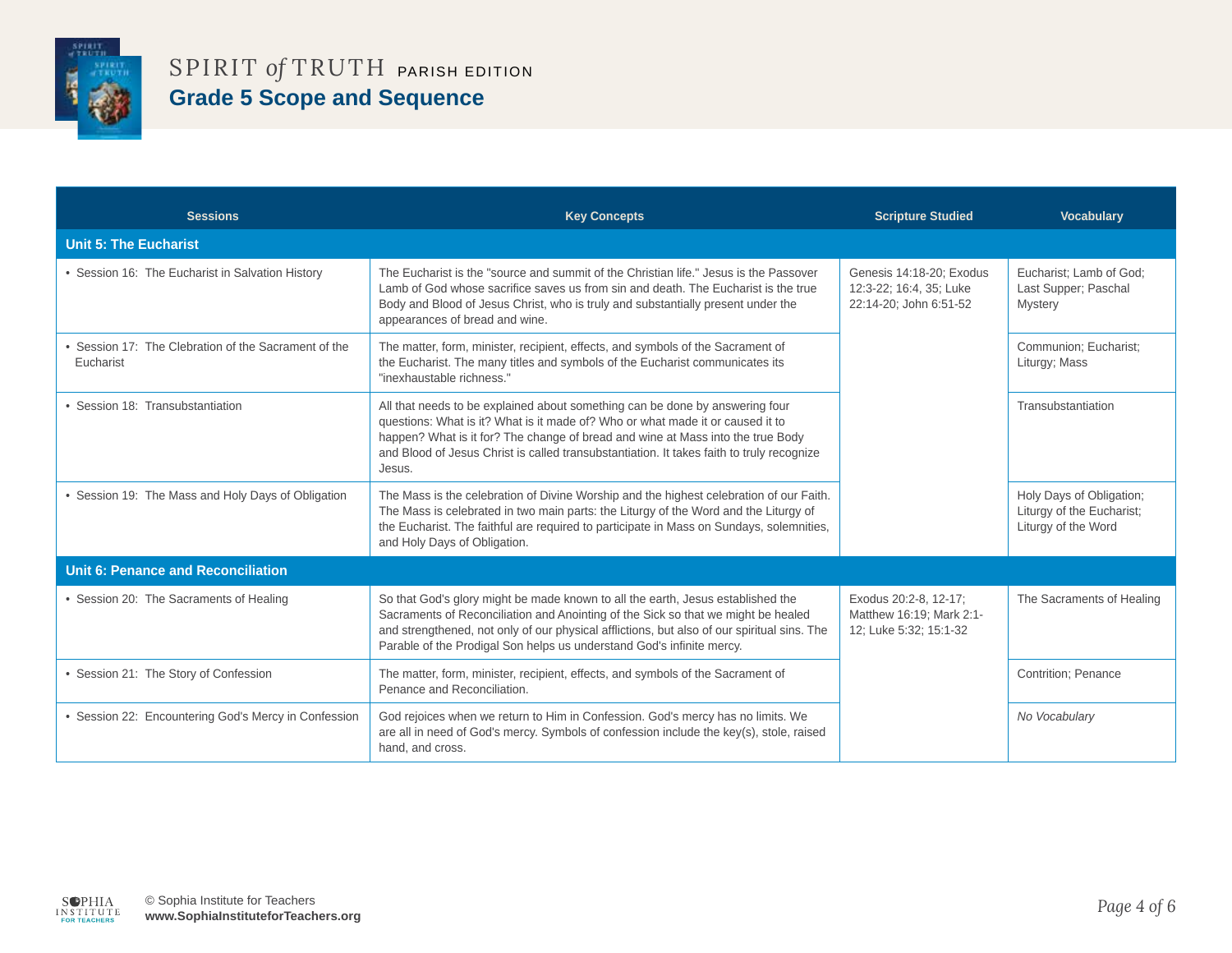

| <b>Sessions</b>                                                           | <b>Key Concepts</b>                                                                                                                                                                                                                                                                                                                                                                              | <b>Scripture Studied</b>                                                                                                                                                                               | <b>Vocabulary</b>                                                           |
|---------------------------------------------------------------------------|--------------------------------------------------------------------------------------------------------------------------------------------------------------------------------------------------------------------------------------------------------------------------------------------------------------------------------------------------------------------------------------------------|--------------------------------------------------------------------------------------------------------------------------------------------------------------------------------------------------------|-----------------------------------------------------------------------------|
| Unit 7: Anointing of the Sick                                             |                                                                                                                                                                                                                                                                                                                                                                                                  |                                                                                                                                                                                                        |                                                                             |
| • Session 23: Anointing of the Sick in Salvation History                  | Jesus is the Divine Physician, who came to call sinners, not the righteous. Jesus<br>ushered in the Kingdom of God by fulfilling the prophecy of Isaiah, healing the sick<br>and forgiving sins. Illness and suffering are part of the human condition. United<br>to Christ's suffering on the Cross, our illness and suffering take on a redemptive<br>meaning.                                 | Genesis 3:16-19; Exodus<br>15:26; Psalm 38:2-5;<br>107:17-22; Isaiah 33:24;<br>43:25; 53:10-11; Matthew<br>26:36-46; Mark 7:31-37;<br>15:6-15, 16-20, 22-41; Luke<br>7:11-17; 23:26-32; Romans<br>5:12 | Anointing of the Sick                                                       |
| • Session 24: The Institution and Celebration of<br>Anointing of the Sick | Jesus endured great suffering for our sins and so knows and understands the human<br>condition. It is our duty to care for the sick and suffering through prayer, visits, and<br>service. The matter, form, effects, minister, and recipients of the Sacrament of<br>Anointing of the Sick.                                                                                                      |                                                                                                                                                                                                        | No Vocabulary                                                               |
| • Session 25: The Effects and Symbols of Anointing of<br>the Sick         | The main symbols of Anointing of the Sick are anointing with oil and the laying on of<br>hands. Humanity, suffering, and death become special and new because God became<br>man in the Person of Jesus Christ and suffered for our redemption. The cardinal<br>virtues strengthen us against concupiscence and help us to cooperate with God's<br>grace.                                         |                                                                                                                                                                                                        | <b>Cardinal Virtues:</b><br>Concupiscence; Redeem                           |
| <b>Unit 8: Holy Matrimony</b>                                             |                                                                                                                                                                                                                                                                                                                                                                                                  |                                                                                                                                                                                                        |                                                                             |
| • Session 26: Sacraments at the Service of<br>Communion                   | Jesus also calls us to follow in His example of service. The saints provide powerful<br>examples of how to follow Jesus' example and respond to His calling in our lives. The<br>theological virtues assist and enliven us in our service of others.                                                                                                                                             | Genesis 1:26-28; 2:18-25;<br>3:24; Deuteronomy 7:9;<br>John 1:3-5; 3:16; Romans                                                                                                                        | Sacraments at the Service<br>of Communion; Theological<br>Virtues: Vocation |
| • Session 27: The Sacrament of Matrimony in<br><b>Salvation History</b>   | Marriage has its roots in the very beginning of human history. Jesus elevates the<br>natural union of one man and one woman to a Sacrament. Marriage is therefore<br>rooted in what it means to be human. Jesus is first revealed to the public as the<br>Messiah, the Son of God and Savior, at the Wedding at Cana.                                                                            | 6:23; 8:37-39; Philippians<br>2:7-8; 1 John 4:19                                                                                                                                                       | No Vocabulary                                                               |
| • Session 28: The Celebration and Symbolism of Holy<br>Matrimony          | The matter, form, minister, recipient, and effects of the Sacrament of Holy Matrimony.<br>God is love. God made His love known to us by sending His only Son into the world<br>to die for our sins so that we might have life. United in marriage, man and woman<br>open themselves up to the creation of life and thus become an icon of the Trinity, three<br>Persons in one God, who is love. |                                                                                                                                                                                                        | Matrimony                                                                   |
| • Session 29: The Goods of Marriage                                       | God's love for us has four components, or parts: it is free, total and self-giving, faithful,<br>and fruitful. The recipients of Holy Matrimony are also the ministers of the Sacrament.<br>Spouses are to imitate the free, total and self-giving, faithful, and fruitful love of God<br>toward each other.                                                                                     |                                                                                                                                                                                                        | Four Components of God's<br>Love; Consent                                   |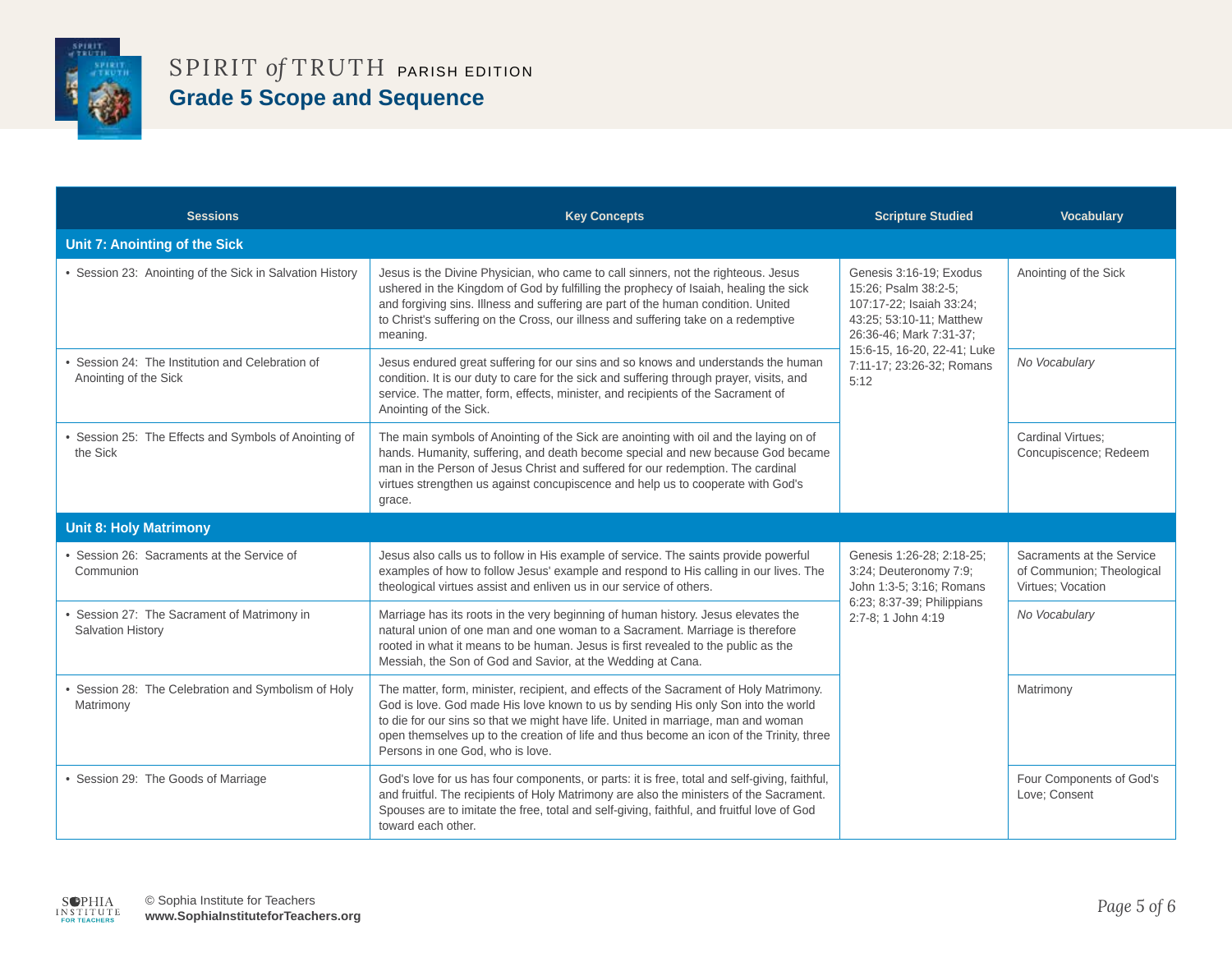

| <b>Sessions</b>                                     | <b>Key Concepts</b>                                                                                                                                                                                                                                                                                                                                                                                                                          | <b>Scripture Studied</b>                                                                            | <b>Vocabulary</b>                                            |
|-----------------------------------------------------|----------------------------------------------------------------------------------------------------------------------------------------------------------------------------------------------------------------------------------------------------------------------------------------------------------------------------------------------------------------------------------------------------------------------------------------------|-----------------------------------------------------------------------------------------------------|--------------------------------------------------------------|
| <b>Unit 9: Holy Orders</b>                          |                                                                                                                                                                                                                                                                                                                                                                                                                                              |                                                                                                     |                                                              |
| • Session 30: The Story of Holy Orders              | Holy Orders is the Sacrament through which Christ continues His ministry in the<br>Church until the end of time. The Apostles passed on this sacred authority; our<br>bishops today are their successors. The Sacrament of Holy Orders includes three<br>degrees: deacon, priest, and bishop.                                                                                                                                                | Luke 5:1-11; John 20:21-23;<br>Acts 6:1-6; 13:3; 1 Timothy<br>4:14; 2 Timothy 1:6; Titus<br>$1:5-6$ | Apostolic Succession                                         |
| • Session 31: What Is the Sacrament of Holy Orders? | Bishops and priests, by virtue of the Sacrament of Holy Orders, are called to be<br>like Christ in a special way. Sacred Scripture teaches us about this Sacrament. The<br>matter, form, effects, minister, and symbols of the Sacrament of Holy Orders.                                                                                                                                                                                     |                                                                                                     | Holy Orders; Presbyter                                       |
| • Session 32: The Call to Priesthood                | Priests can minister the Sacraments only through the power God gives them, not<br>their own power. The Sacrament of Holy Orders is a vocation to which God calls only<br>baptized men. Women are called to different roles in the Church—roles that honor<br>them in unique ways as women. Baptized Christians share in the priesthood of the<br>faithful, in which we participate in the priestly, prophetic, and kingly mission of Christ. |                                                                                                     | <b>MInisterial Priesthood:</b><br>Priesthood of the Faithful |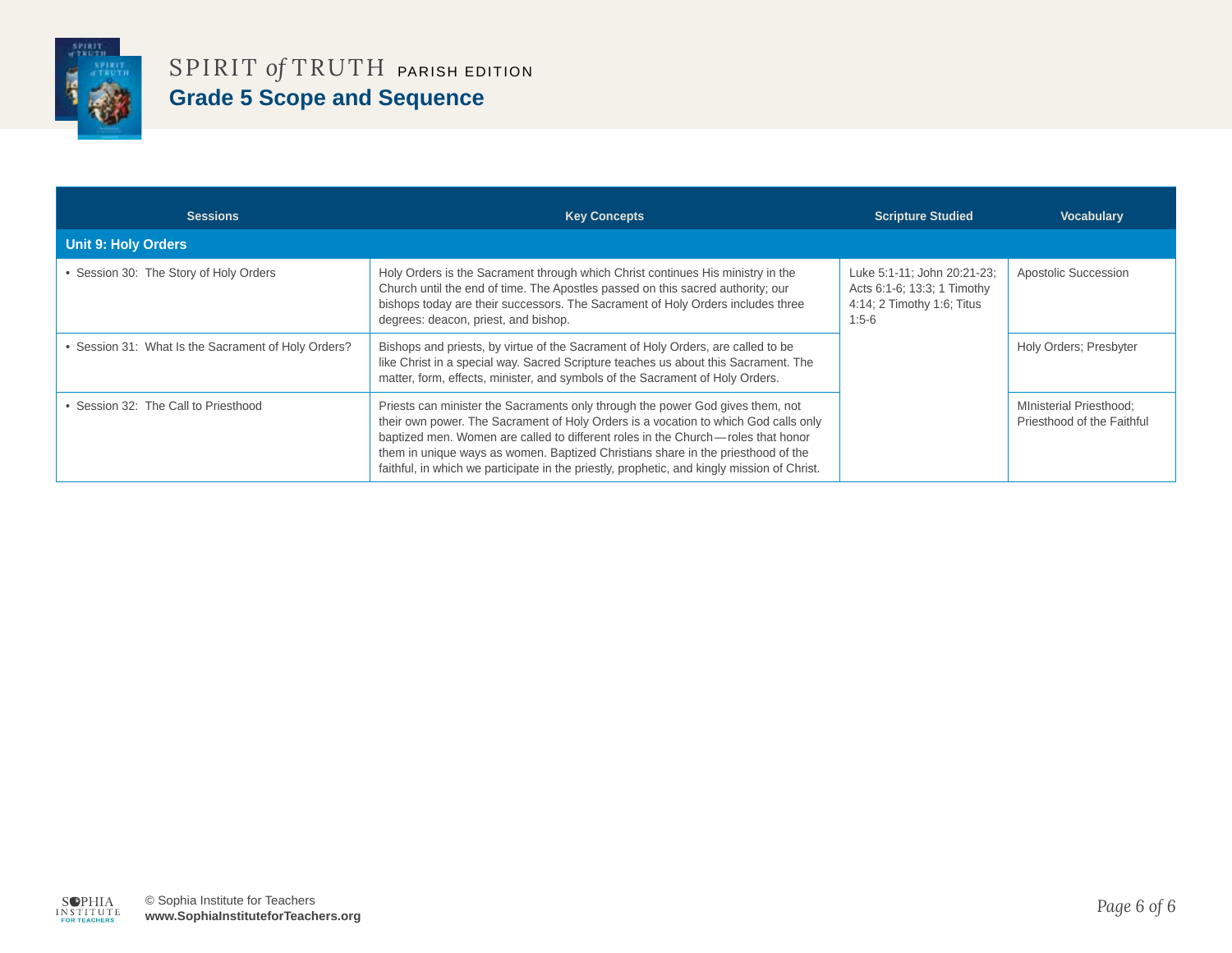

| <b>Sessions</b>                                                                | <b>Key Concepts</b>                                                                                                                                                                                                                                                                                                                                            | <b>Scripture Studied</b>                                                                                                                    | <b>Vocabulary</b>                                                     |
|--------------------------------------------------------------------------------|----------------------------------------------------------------------------------------------------------------------------------------------------------------------------------------------------------------------------------------------------------------------------------------------------------------------------------------------------------------|---------------------------------------------------------------------------------------------------------------------------------------------|-----------------------------------------------------------------------|
| Unit 1: What Is Sacred Scripture?                                              |                                                                                                                                                                                                                                                                                                                                                                |                                                                                                                                             |                                                                       |
| • Session 1: The Written Revelation of God                                     | God reveals Himself to us through Sacred Scripture and Tradition. Sacred Scripture<br>is the written record of God's revelation of Himself. Sacred Tradition is the mode<br>of transmission of the Word of God as it was handed on by Jesus to the Apostles<br>and their successors, the bishops. The Magisterium is the teaching authority of the<br>Chuhrch. | Matthew 7:21; 22:37-40;<br>28:19; Mark 1:15; Luke<br>4:16-21; John 1:1-5, 14;<br>3:18; 6:51, John 21:25; Acts<br>2:37-38; 2 Timothy 3:14-17 | Magisterium; Revelation;<br>Sacred Scripture/The Bible;<br>Tradition  |
| • Session 2: The Purposes of Sacred Scripture                                  | Theology is the study of God and the things of God. In Scripture, God has revealed<br>Himself and His plan for our salvation. We meet the Person of Jesus Christ in His<br>Scriptures.                                                                                                                                                                         |                                                                                                                                             | Salvation; Theology                                                   |
| • Session 3: The Use of Scripture at Holy Mass                                 | God speaks to His people through Sacred Scripture proclaimed at Mass. The Mass<br>has two major parts: the Liturgy of the Word and the Liturgy of the Eucharist. Most of<br>the prayers of the Mass find their roots in Scripture.                                                                                                                             |                                                                                                                                             | Alleluia; Homily; Liturgy of<br>the Eucharist; Liturgy of the<br>Word |
| • Session 4: Praying with Scripture: Lectio Divina                             | Silence is an important part of a successful prayer life and being able to hear the Word<br>of God. God's Word is alive, able to cause change in those who hear it, and speaks<br>directly to the "reflections and thoughts of our hearts" (Hebrews 4:12). We can pray<br>with Scripture through Lectio Divina, which means "divine reading."                  |                                                                                                                                             | Lectio Divina                                                         |
| • Session 5: How to Use the Bible                                              | The Bible is unlike any book that has ever been written. To read the Bible effectively,<br>we must first know how to read it.                                                                                                                                                                                                                                  |                                                                                                                                             | <b>Biblia</b>                                                         |
| Unit 2: How Is the Bible Different from Other Books?                           |                                                                                                                                                                                                                                                                                                                                                                |                                                                                                                                             |                                                                       |
| Session 6: The Inspiration of Scripture and the<br>Writing Styles of the Bible | All of Scripture is inspired by God. Scripture teaches solidly, faithfully, and without<br>error that truth which God wanted written in Scripture for the sake of our salvation.<br>There are many writing styles present in Scripture.                                                                                                                        | Genesis 1:2; 2:7; 9:8-17;<br>Matthew 5:17-18; Luke<br>1:26-38; 2 Peter 1:20-21; 2<br>Timothy 3:16-17                                        | Inspiration; Ruah                                                     |
| • Session 7: The Senses of Scripture                                           | The Church sets forth three criteria for interpreting Scripture. To better understand<br>Scripture, we must consider its literal and spiritual senses. Typology is the study of<br>how people, places, things, or ideas earlier in Salvation History foreshadow or point to<br>a later person, place, thing, or idea in Salvation History.                     |                                                                                                                                             | Senses of Scripture;<br>Typology                                      |
| • Session 8: The Old and New Testaments                                        | The Old and New Testaments are the equally inspired Word of God. In Scripture and<br>in Jesus Christ, the Word of God is fully present. Sacred Scripture is the speech of<br>God as it is put down in writing under the breath of the Holy Spirit.                                                                                                             |                                                                                                                                             | Canon of Scripture; New<br>Testament: Old Testament                   |
| • Session 9: Salvation History Is a Love Story between<br>God and His People   | A covenant is a sacred, permanent bond of family relationship. Every covenant<br>includes a mediator, a promise, a sign, and a progression. The story of the Christian<br>faith is a love story between God and His people.                                                                                                                                    |                                                                                                                                             | Covenant; Salvation History                                           |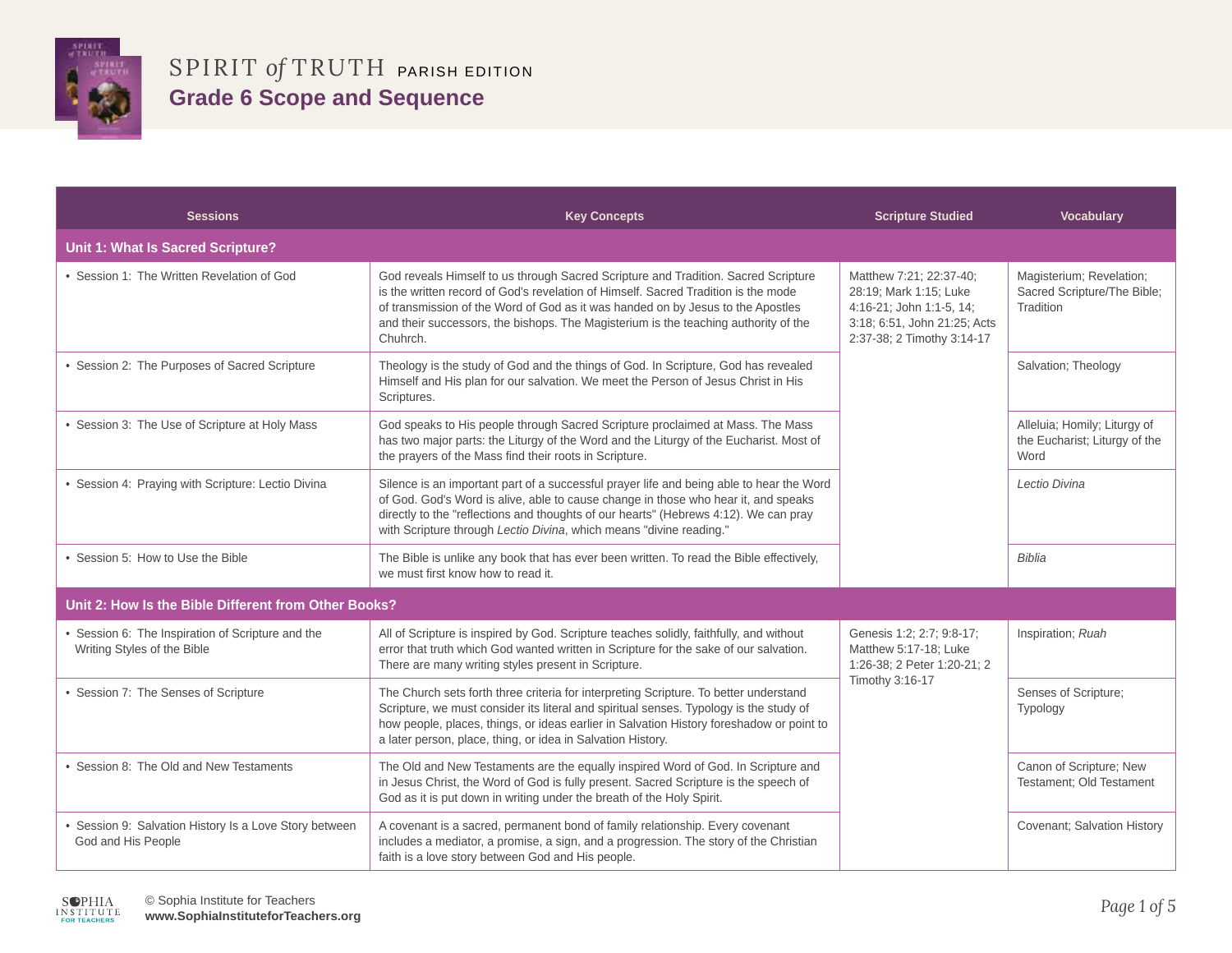

| <b>Sessions</b>                      | <b>Key Concepts</b>                                                                                                                                                                                                                                                                                                                                                       | <b>Scripture Studied</b>                                                               | <b>Vocabulary</b>                                                    |
|--------------------------------------|---------------------------------------------------------------------------------------------------------------------------------------------------------------------------------------------------------------------------------------------------------------------------------------------------------------------------------------------------------------------------|----------------------------------------------------------------------------------------|----------------------------------------------------------------------|
| Unit 3: The Early World of Genesis   |                                                                                                                                                                                                                                                                                                                                                                           |                                                                                        |                                                                      |
| • Session 10: The Story of Creation  | The story of creation in Genesis is not meant to be a science, but rather it<br>communicates important truths about God and humanity. The doctrine of creation has<br>great importance for our faith. Some scholars believe Genesis 1 and 2 represent two<br>different stories of creation, while others believe they tell the same story from different<br>perspectives. | Genesis 1; 2; 3; 4:1-16; 5:3,<br>6-9; Numbers 3:5-8; Psalm<br>8; 2 Corinthians 5:17-19 | Creation; Ex Nihilo; Infinite;<br>Omnipotent; Omniscient             |
| Session 11: Adam and Eve             | God made Adam and Eve in His image and likeness to live out the roles of priest,<br>prophet, king, son or daughter of God, and spouse. Adam and Eve sinned because of<br>the temptation of the devil. Original Sin distorted the state of Original Justice in which<br>man was created and is transmitted to all human beings. God promised to save us<br>from our sins.  |                                                                                        | Concupiscence; Original<br>Justice; Original Sin;<br>Protoevangelium |
| Session 12: Cain and Abel            | Cain and Abel both fulfilled their priestly role given to them through Adam by offering<br>sacrifice to God. Cain's sacrifice was unacceptable, as it did not represent a true<br>spiritual sacrifice. God gave Cain the opportunity to repent, but he did not. God's<br>punishment of Cain is a natural consequence of Cain's actions.                                   |                                                                                        | Sin                                                                  |
| Session 13: Noah and the Great Flood | God sent the Great Flood to cleanse the earth of wickedness and sin. God entered<br>into a new covenant with all of creation thtrough Noah and his family. God restored the<br>roles of Adam–priest, prophet, king, son/daughter, spouse–in Noah and his family.                                                                                                          |                                                                                        | No Vocabulary                                                        |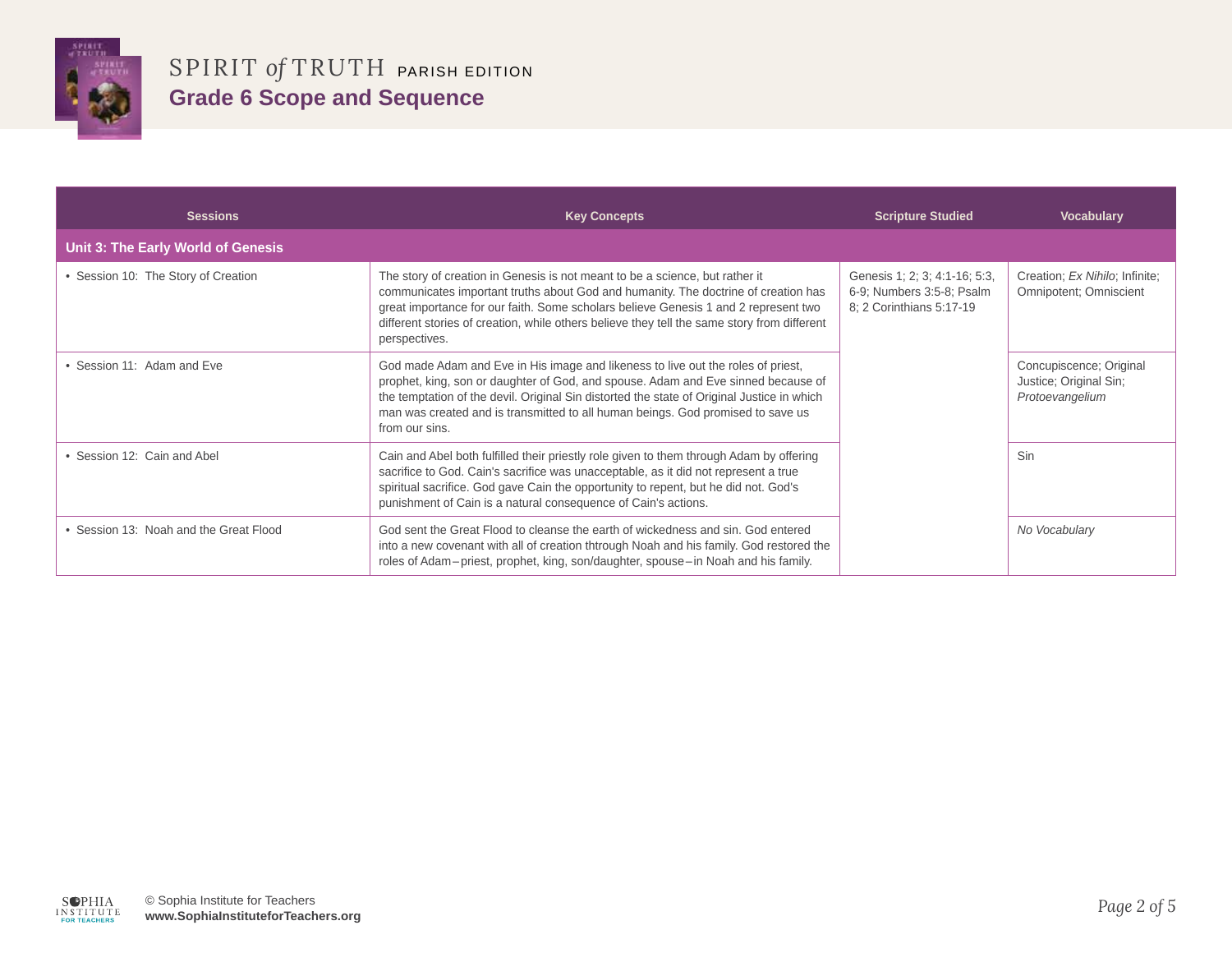

| <b>Sessions</b>                   | <b>Key Concepts</b>                                                                                                                                                                                                                                                                                                                                                                                      | <b>Scripture Studied</b>                                                                                                                                                                                     | <b>Vocabulary</b>                                     |
|-----------------------------------|----------------------------------------------------------------------------------------------------------------------------------------------------------------------------------------------------------------------------------------------------------------------------------------------------------------------------------------------------------------------------------------------------------|--------------------------------------------------------------------------------------------------------------------------------------------------------------------------------------------------------------|-------------------------------------------------------|
| Unit 4: The Chosen People         |                                                                                                                                                                                                                                                                                                                                                                                                          |                                                                                                                                                                                                              |                                                       |
| • Session 14: God's Chosen People | The line of Cain, which was sinful, and the line of Seth, which was faithful to God,<br>intermarried and produced children who rejected God. The descendants of Noah's son<br>Ham tried to build a tower to Heaven in order to make themselves gods and replace<br>God. In punishment, God confused the language of the human race and scattered<br>them throughout the world.                           | Genesis 6:1-5; 12:1-3;<br>15:18; 17; 18; 22:1-18; 24:1-<br>32, 49-67; 25:24-34; 27:5-<br>10, 15-17, 27-29; 29:25-27;<br>30:22, 29-32, 43; 32:25-39;<br>37:5-11, 28-36; 40; 41:17-<br>32; 45:3-5; Acts 2:1-13 | Nephilim; Pentecost; Shem/<br>Shemite; Tower of Babel |
| • Session 15: God Calls Abraham   | God called Abraham to enter into a covenant with Him and to be the father of His<br>Chosen People. God made three great promises to Abraham, which would be fulfilled<br>by the final three covenants of Salvation History. God raised the promises He made<br>with Abraham to covenant status. God blessed Abraham and his wife in their old age<br>with a son, from whom nations and kings would come. |                                                                                                                                                                                                              | No Vocabulary                                         |
| • Session 16: Isaac               | God called Abraham to sacrifice his only son, Isaac, as a test of his faith. The sacrifice<br>of Isaac foreshadows Christ's sacrifice. Isaac is a type of Christ. Prayer was a central<br>part of the story of Isaac marrying Rebekah.                                                                                                                                                                   |                                                                                                                                                                                                              | No Vocabulary                                         |
| • Session 17: Jacob               | Jacob and Esau were twins who were in conflict with each other even in the womb.<br>Jacob tricked Esau into selling him his birthright as the oldest son of Isaac. Laban<br>tricked Jacob just as Jacob had tricked his father, Isaac. The stories of Jacob wrestling<br>with an angel and God's remembering Rachel illustrate the battle of prayer we all<br>experience.                                |                                                                                                                                                                                                              | Jacob; Israel                                         |
| • Session 18: Joseph              | Joseph's brothers hated him and sold him into slavery. God blessed Joseph with<br>success in his work, despite his rejection, persecution, and suffering. Joseph's God-<br>given gift of dream interpretation allowed him to rise to the top in Egypt. Through<br>Joseph's story we learn that God can bring good out of evil. Joseph is a type of Jesus<br>Christ.                                      |                                                                                                                                                                                                              | Moral Evil                                            |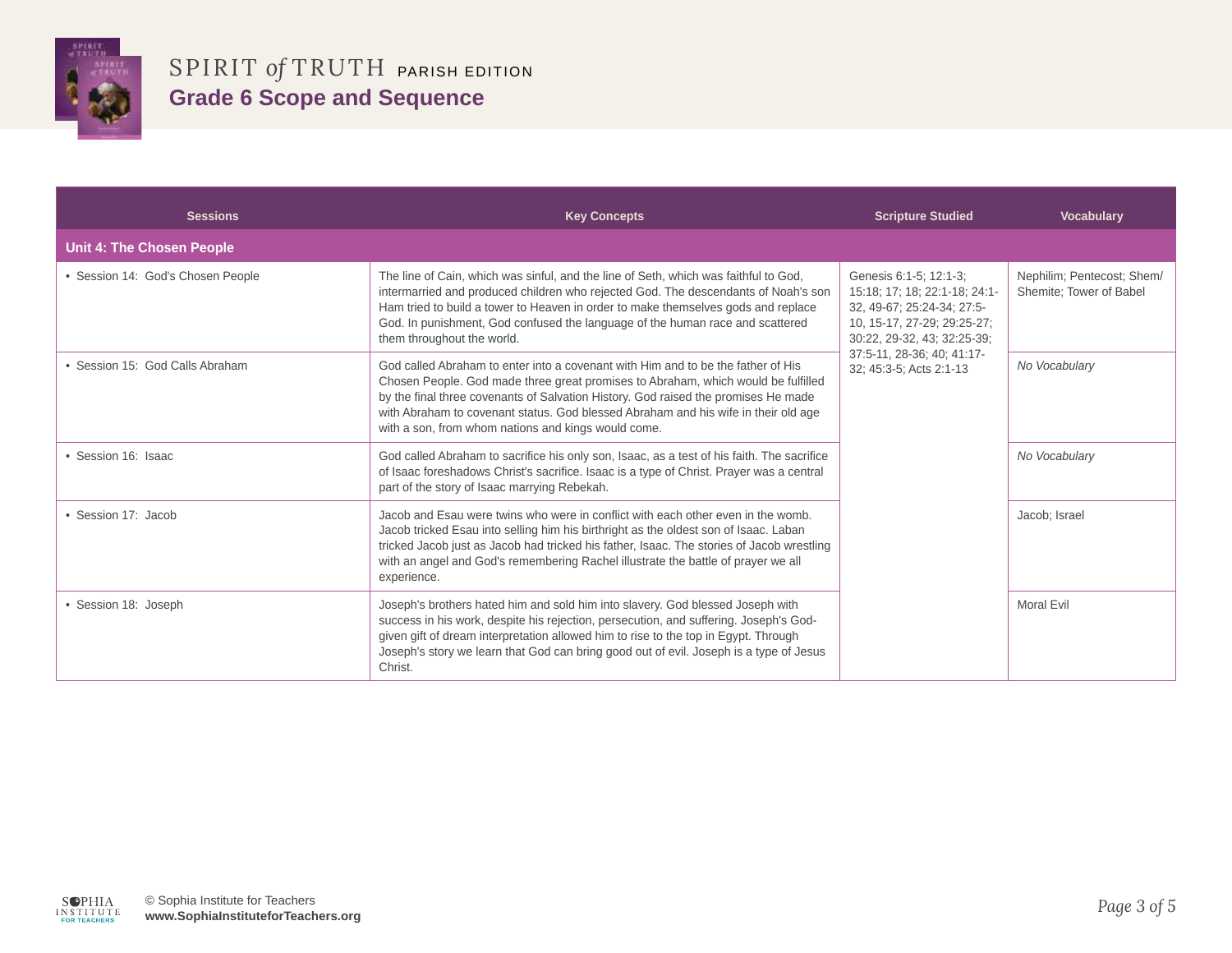

| <b>Sessions</b>                                                       | <b>Key Concepts</b>                                                                                                                                                                                                                                                                                                                                                                             | <b>Scripture Studied</b>                                                                                                                                                                                                                     | <b>Vocabulary</b>                                                       |
|-----------------------------------------------------------------------|-------------------------------------------------------------------------------------------------------------------------------------------------------------------------------------------------------------------------------------------------------------------------------------------------------------------------------------------------------------------------------------------------|----------------------------------------------------------------------------------------------------------------------------------------------------------------------------------------------------------------------------------------------|-------------------------------------------------------------------------|
| <b>Unit 5: Exodus</b>                                                 |                                                                                                                                                                                                                                                                                                                                                                                                 |                                                                                                                                                                                                                                              |                                                                         |
| • Session 19: The Exodus Is the Central Event of the<br>Old Testament | The descendants of Jacob, the Israelites, became enslaved by the Egyptians. God<br>called Moses to free His people from slavery. God worked many signs and wonders<br>through Moses to prove to the Egyptians and the Israelites that He is the one true<br>God.                                                                                                                                | Genesis 4:3-5; 8:20; 22:1-2,<br>9-13; Exodus 1:5-2:10; 3:1-<br>15; 4; 5:1-2; 7:1-6, 19; 8:2,<br>12-17; 10:4-5, 21-23; 12:1-<br>14; 13:21; 14:1-31; 20:1-17;<br>Matthew 2:13-23; 5:3-12;<br>Mark 8:31-33; 16:17-18;<br>Luke 5:23-25; 22:14-20 | Israelites; Redeemer                                                    |
| • Session 20: Moses and God's Call                                    | The birth story of Moses foreshadows the birth story of Jesus. God called Moses<br>and gave him the mission of freeing the Israelites from slavery, even though Moses<br>was imperfect. Moses initially resisted God's call but eventually accepted it. God's<br>revelation of His name is an invitation to know Him and be in relationship with Him.                                           |                                                                                                                                                                                                                                              | <b>Moses</b>                                                            |
| • Session 21: The Passover                                            | The sacrificial lamb was a sign of the Passover that saved the Israelites from the<br>angel of death. Ancient people offered animal sacrifice for four main reasons: to praise<br>God, to thank God, to seal an oath, and in sorrow for sin. Jesus is the Lamb of God<br>who frees us from sin and spiritual death.                                                                             |                                                                                                                                                                                                                                              | Eucharist; Lamb of God;<br>Last Supper; Memorial<br>Feast; Paschal Lamb |
| • Session 22: The Parting of the Red Sea and the Ten<br>Commandments  | Through Moses, God leads the Israelites to freedom from slavery in Egypt by parting<br>the waters of the Red Sea and destroying Pharaoh's army. The Ten Commandments<br>are laws of love that teach us how to love God and one another. Jesus perfects the<br>Ten Commandments with the Beatitudes, which teach us how to be truly happy and to<br>strive for holiness in life.                 |                                                                                                                                                                                                                                              | Beatitude; Exodus; Ten<br>Commandments                                  |
| Unit 6: The Royal Kingdom, Exile, and the Prophets                    |                                                                                                                                                                                                                                                                                                                                                                                                 |                                                                                                                                                                                                                                              |                                                                         |
| · Session 23: Joshua, Judges, Samuel, and Saul                        | Joshua led the Israelites in conquering the city of Jericho through their faithfulness to<br>God. God appointed temporary leaders called judges to govern the people and return<br>them to right worship of God. Israel rejected God's kingship and demanded a king<br>from Samuel, who anointed Saul the first king of Israel. Saul was disobedient to God,<br>so his kingship was taken away. | Exodus 3; Joshua 6:1-27;<br>11:23; 1 Samuel 13:2-<br>14: 15:2-31: 17:38-51: 2<br>Samuel 7:11-16; Isaiah<br>7:14; 35:4-6; 53:5-7; 60:6;<br>Jeremiah 1; Jonah 1; 3:1-3;<br>Micah 5:2; Zechariah 9:9;<br>11:12-13; Malachi 3:1                  | Judge (shofet)                                                          |
| • Session 24: The Davidic Covenant                                    | David was "a man after God's own heart," chosen to be the king of Israel after Saul.<br>God entered into a covenant with David that would be fulfilled by Jesus in the New<br>Covenant. The word Messiah, or Christ, means "anointed one" and was used to refer<br>to the kings of Israel descended from David.                                                                                 |                                                                                                                                                                                                                                              | Davidic Covenant; Messiah                                               |
| • Session 25: The Prophets and the Old Testament                      | The prophets were men and women who were called by God to make known the<br>message of God's saving power. Most of the prophets were called by God in a<br>similar manner following God's call of Moses. Over centuries, God prepared for and<br>announced the coming of Christ through the prophets.                                                                                           |                                                                                                                                                                                                                                              | Prophet                                                                 |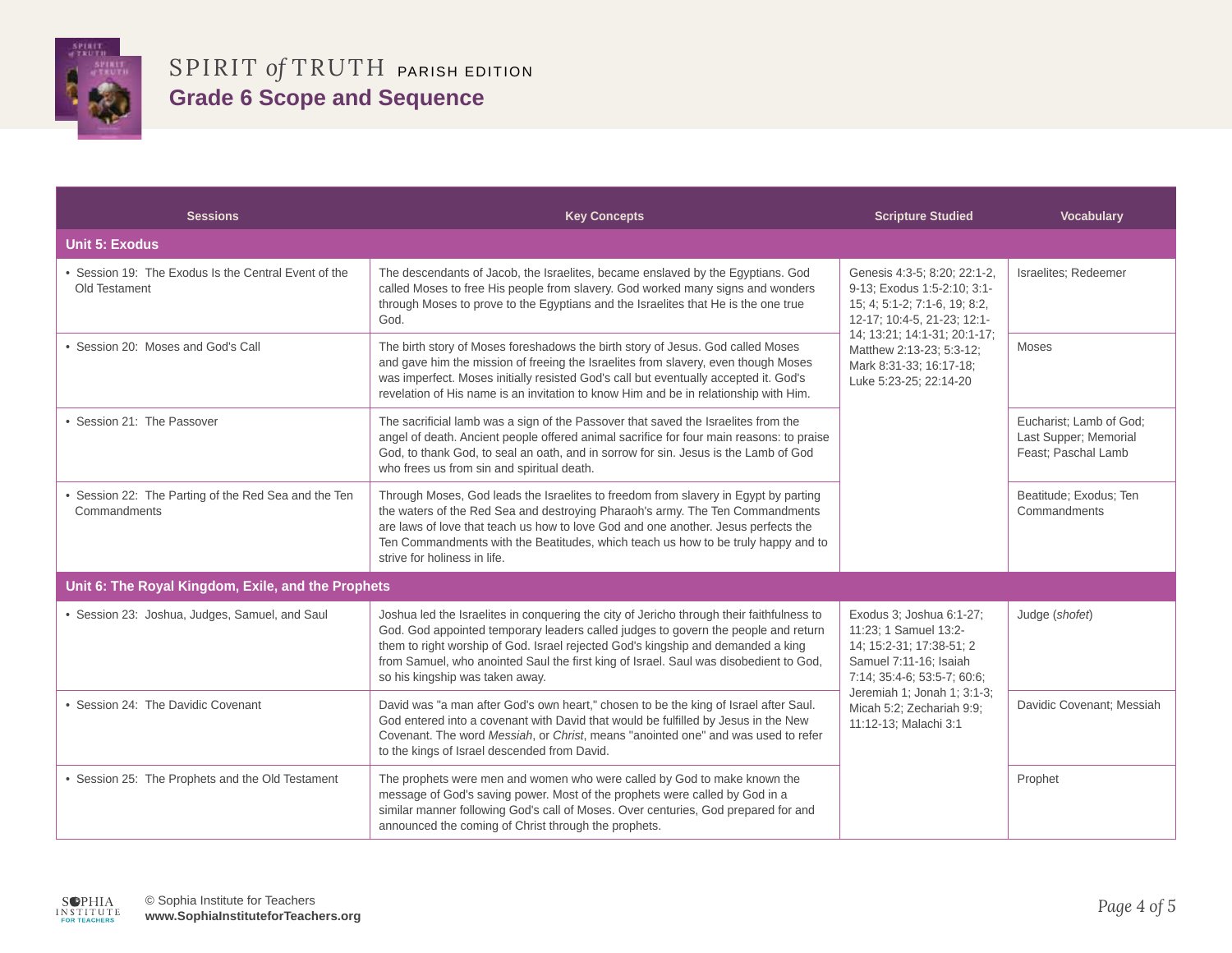

| <b>Sessions</b>                                                              | <b>Key Concepts</b>                                                                                                                                                                                                                                                                                                                                                                                                                          | <b>Scripture Studied</b>                                                                                                                                                                                                                                                                                                    | <b>Vocabulary</b>                                                                |
|------------------------------------------------------------------------------|----------------------------------------------------------------------------------------------------------------------------------------------------------------------------------------------------------------------------------------------------------------------------------------------------------------------------------------------------------------------------------------------------------------------------------------------|-----------------------------------------------------------------------------------------------------------------------------------------------------------------------------------------------------------------------------------------------------------------------------------------------------------------------------|----------------------------------------------------------------------------------|
| Unit 7: Jesus and the New Testament                                          |                                                                                                                                                                                                                                                                                                                                                                                                                                              |                                                                                                                                                                                                                                                                                                                             |                                                                                  |
| Session 26: The New Testament Provides an<br>Account of God's Saving Actions | Jesus came to seek out the lost and offer them forgiveness and salvation. In the<br>New Testament, we read of God's saving actions. We must forgive those who have<br>wronged and hurt us, just as God our Father forgives us. Our being forgiven is in part<br>dependent on our forgiveness of others. Jesus served others during His life and is our<br>model of mercy and forgiveness.                                                    | Genesis 14:18-20; Jeremiah<br>31:31-34; Isaiah 53:1-12;<br>Matthew 6:9-13; 11:27;<br>15:30; 18:21-35; 25:31-46,<br>28; Mark 2:5; 6:7, 12-13, 16;<br>Luke 1:32-33; 17:26-27, 30,<br>33; 22:19-20; 23:33, 39-43,<br>24; John 6:32-35; 8:28,<br>20-21; 1 Corinthians 15:3-4,<br>47-49; Galatians 3:7-9, 14;<br>Hebrews 9:11-15 | Corporal Works of Mercy;<br>Spiritual Works of Mercy                             |
| • Session 27: Jesus the Messiah                                              | In the Sacraments of Baptism and Confirmation, God marks each of us with a<br>permanent spiritual mark on our souls. Jesus is the Anointed One of God, the Messiah<br>and Christ prophesied in the Old Testament. We believe that Jesus is one Person with<br>two distinct natures (divine and human). He is 100 percent God and 100 percent man.                                                                                            |                                                                                                                                                                                                                                                                                                                             | Christ; Divine Nature; Gifts<br>of the Holy Spirit; Human<br>Nature; Incarnation |
| Session 28: Jesus Fulfills the Old Testament Role of<br>Priest               | At the beginning of time, God gave Adam the roles of priest, prophet, and king, which<br>became distorted because of sin. Melchizedek offered Abram a blessing through a<br>sacred meal of bread and wine. Jesus fulfills the priesthood of the Old Testament and<br>of Melchizedek by offering Himself on the Cross for the sins of all.                                                                                                    |                                                                                                                                                                                                                                                                                                                             | Holy Orders; In Persona<br>Christi Capitas; Priest                               |
| Session 29: Jesus Fulfills the Old Testament Role of<br>Prophet              | The prophets were God's spokespersons, who made known God's message to<br>His people. The prophets foretold the coming of the Messiah. Jesus fulfills the Old<br>Testament role of prophet by doing God's will, speaking God's truth to the people, and<br>revealing God to the people.                                                                                                                                                      |                                                                                                                                                                                                                                                                                                                             | Sermon on the Mount;<br><b>Suffering Servant</b>                                 |
| Session 30: Jesus Fulfills the Old Testament Role of<br>King                 | Jesus fulfills the Old Testament role of king, who should rule justly according to God's<br>Law and lead his people into right worship of God. Although Jesus' Kingdom is not an<br>earthly kingdom, He began the reign of His Kingdom during His earthly life by teaching<br>the Law of God.                                                                                                                                                |                                                                                                                                                                                                                                                                                                                             | King                                                                             |
| • Session 31: The Paschal Mystery                                            | The Paschal Mystery is how Christ's Passion, Death, and Resurrection saved us from<br>sin and death for new life as sons and daughters of God. At every Mass, we proclaim<br>the Paschal Mystery in a prayer called the Memorial Acclamation. We experience the<br>Paschal Mystery in our everyday lives. Christ's Resurrection teaches us that our life is<br>not only sin, suffering, and death. There is a greater new life beyond these! |                                                                                                                                                                                                                                                                                                                             | Mysterion; Mystery of Faith;<br>Paschal; Paschal Mystery;<br>Sacrament           |
| • Session 32: Jesus Makes a New Covenant with Us                             | Jesus' Death on the Cross and Resurrection paid the price for our sins, as the<br>once-and-for-all sacrifice that takes away the sin of the world. The New Covenant<br>in Christ fulfills centuries of prophecy and promises by God of a new Covenant for<br>the forgiveness of sins. The Sacrament of Baptism gives us membership in the New<br>Covenant.                                                                                   |                                                                                                                                                                                                                                                                                                                             | Baptism; New Covenant                                                            |
| · Session 33: God Calls His People                                           | The Church is the people of God, whom He calls, experienced as the local community,<br>liturgical assembly, and universal community. Mary is an example for all Christians.                                                                                                                                                                                                                                                                  |                                                                                                                                                                                                                                                                                                                             | Church; Ecclesia                                                                 |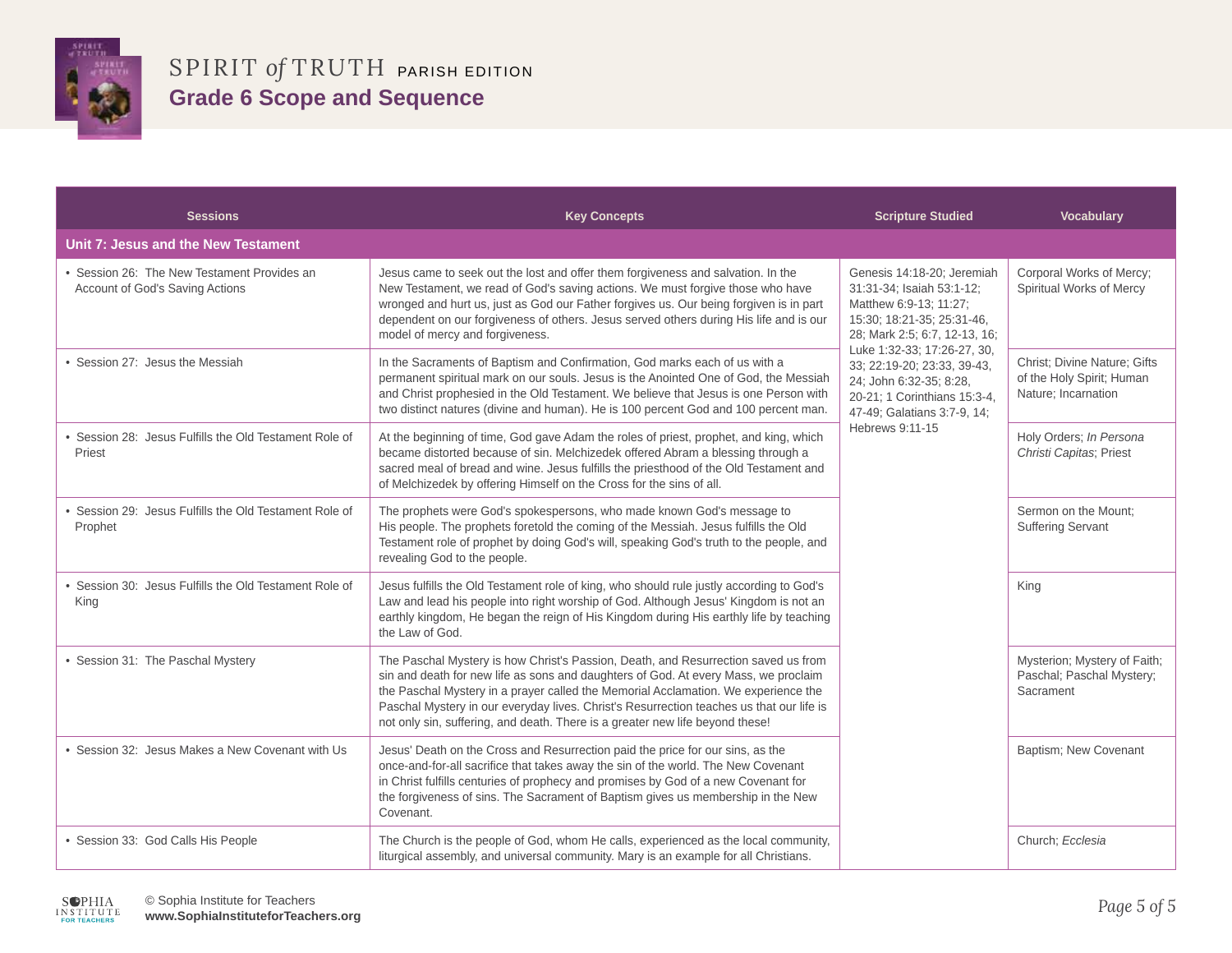

| <b>Sessions</b>                                              | <b>Key Concepts</b>                                                                                                                                                                                                                                                                                                                                                                                                             | <b>Scripture Studied</b>                                                                | <b>Vocabulary</b>                                     |
|--------------------------------------------------------------|---------------------------------------------------------------------------------------------------------------------------------------------------------------------------------------------------------------------------------------------------------------------------------------------------------------------------------------------------------------------------------------------------------------------------------|-----------------------------------------------------------------------------------------|-------------------------------------------------------|
| Unit 1: Jesus and the Gospel Message                         |                                                                                                                                                                                                                                                                                                                                                                                                                                 |                                                                                         |                                                       |
| • Session 1: Divine Revelation                               | Faith is both a virtue and a gift that requires an informed response. Divine revelation is made up of<br>Sacred Scripture and Sacred Tradition. The Magisterium of the Catholic Church has been entrusted<br>with the guarding and handing on of the Deposit of Faith (divine revelation). All Scripture is inspired<br>by God.                                                                                                 | Genesis 12:1-5;<br>22:1-14; Psalm 139;<br>Matthew 1:1-17, 23;<br>18:20; 28:16-20; Luke  | Divine Revelation; Sacred<br>Scripture; Tradition     |
| Session 2: The Old Testament and the New<br><b>Testament</b> | The Old and New Testaments together make up one story known as Salvation History. The Old<br>Testament is the history of God revealing Himself to His people in preparation for the sending of<br>His Son, Jesus. The New Testament provides eyewitness accounts of the life of Christ and the<br>beginnings of the Church.                                                                                                     | 24:13-51; John 1:1-5,<br>19: 20:11-18: 21:1-19:<br>2 Timothy 3:16-17;<br>Revelation 1:8 | Canon of Scripture;<br>Salvation History;<br>Typology |
| • Session 3: The Stages of Gospel Formation                  | The Gospels are the heart of Scripture since they convey the life, teachings, and Paschal Mystery of<br>our Lord. Each evangelist wrote in a different literary style to convey the Faith to a different audience,<br>highlighting different aspects of Jesus' life.                                                                                                                                                            |                                                                                         | Evangelist; Gospel;<br><b>Synoptic Gospels</b>        |
| • Session 4: The Incarnation                                 | The Incarnation is a dogma of the Church that says that the Son of God assumed a human nature in<br>the Person of Jesus Christ. God sent the Angel Gabriel to the Virgin Mary to announce to her that she<br>would conceive the Son of God by the power of the Holy Spirit. Jesus is fully divine and fully human.                                                                                                              |                                                                                         | Annunciation; Incarnation                             |
| Session 5: Jesus' Life, Passion, Death, and<br>Resurrection  | Jesus' entire life and public ministry were focused on proclaiming the message: "This is the time of<br>fulfillment. The kingdom of God is at hand. Repent, and believe in thte gospel." The Paschal Mystery<br>is how Christ's Passion, Death, and Resurrection saved us from sin and death for new life as sons<br>and daughters of God.                                                                                      |                                                                                         | Kingdom of God; Paschal<br>Mystery                    |
| • Session 6: The Gospel of Matthew                           | Matthew was one of the Twelve Apostles and the traditional author of the Gospel according to<br>Matthew. Two of the main themes of Matthew's Gospel are how Jesus fulfills the Old Testament<br>promises of God and the proclamation of the Kingdom of God. The Gospel of Matthew invites its<br>readers to consider how God's promises to three key Old Testament figures-Abraham, Moses, and<br>David-are fulfilled by Jesus. |                                                                                         | Apostle; Messiah                                      |
| • Session 7: The Gospel of Mark                              | Traditionally, the author of Mark's Gospel is thought to be a man named John Mark, who was not<br>an Apostle, but was a traveling companion of St. Peter. Mark wrote to a Gentile audience in Rome.<br>Mark's Gospel is concerned with presenting the mystery of Christ.                                                                                                                                                        |                                                                                         | Exorcism; Gentile; Miracle                            |
| · Session 8: The Gospel of Luke                              | The Gospel of Luke was written by St. Luke, a traveling companion of St. Paul. The main audience of<br>Luke's Gospel were Gentile Christians. The Virgin Mary was likely a source for Luke's Gospel, which<br>contains the most complete infancy narratives and other details only Mary could have known.                                                                                                                       |                                                                                         | Visitation                                            |
| • Session 9: The Gospel of John                              | The Gospel of John was written by John the Beloved Disciple and was the last Gospel written. The<br>Gospel of John is very different from the three Synoptic Gospels and is concerned with presenting<br>Jesus as the Incarnate Word of God, who has always existed with God.                                                                                                                                                   |                                                                                         | Word of God                                           |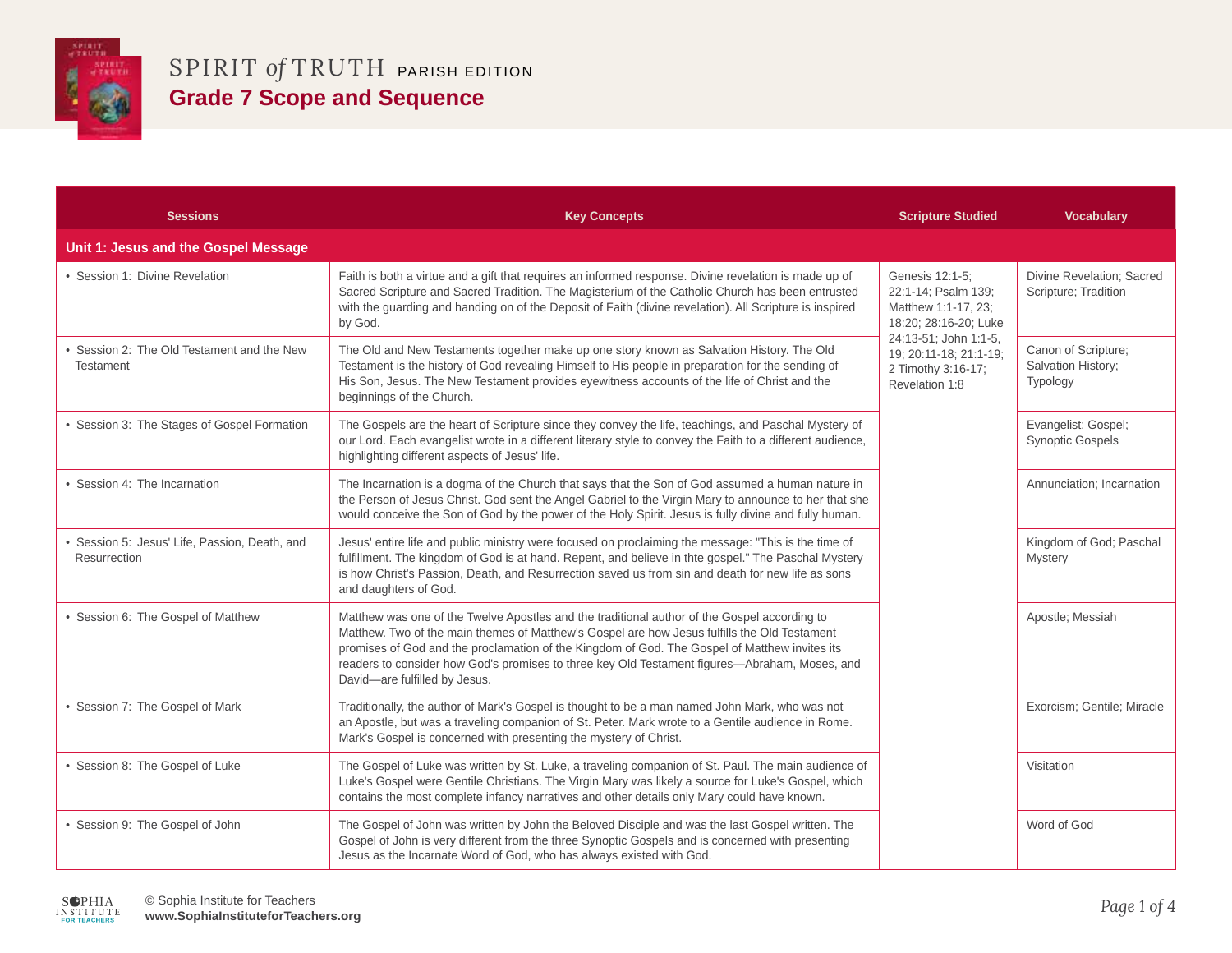

| <b>Sessions</b>                                                            | <b>Key Concepts</b>                                                                                                                                                                                                                                                                                                                                     | <b>Scripture Studied</b>                                                                                                                                                                                                                                                                                                    | <b>Vocabulary</b>                                                 |
|----------------------------------------------------------------------------|---------------------------------------------------------------------------------------------------------------------------------------------------------------------------------------------------------------------------------------------------------------------------------------------------------------------------------------------------------|-----------------------------------------------------------------------------------------------------------------------------------------------------------------------------------------------------------------------------------------------------------------------------------------------------------------------------|-------------------------------------------------------------------|
| Unit 2: Living a Life of Grace                                             |                                                                                                                                                                                                                                                                                                                                                         |                                                                                                                                                                                                                                                                                                                             |                                                                   |
| • Session 10: The Human Person Is Made in<br>the Image and Likeness of God | Every human being possesses intrinsic dignity because he or she is made in God's image and<br>likeness. Being created in the image and likeness of a Trinitarian God means that we are made for<br>communion with others.                                                                                                                               | Psalm 18:2; Matthew<br>$6:5-7, 9-13; 7:7-11;$<br>14:23; 26:36-39; Mark<br>1:35; 12:28-34; Luke<br>1:28, 36-56; 5:15-<br>16; 6:12, 31; 11:5-8;<br>18:1-14; John 3:16;<br>15:12-13; 19:25-27;<br>Acts 1:14; Romans<br>12:9; 13:9; Ephesians<br>4:1-3: 1 Thessalonians<br>5:12-22; Hebrews<br>11:16; 1 John 3:16-18;<br>4:7,19 | No Vocabulary                                                     |
| • Session 11: Made to Know and Love                                        | Truth is knowable, and the search for it is worthwhile. There are three faculties of the soul: the<br>intellect, the will, and the capacity to love. The conscience is not rooted in feelings but is a reasoned<br>application of the moral law to particular actions. God is love, and Jesus commands us to love God<br>and to love our neighbors.     |                                                                                                                                                                                                                                                                                                                             | Conscience; Intellect;<br>Passions (emotions); Will               |
| • Session 12: The Virtues                                                  | Perfect happiness comes from loving God and being loved by Him. When we choose the good<br>consistently, it becomes a habit or virtue. The gifts of the Holy Spirit and the virtues should inform the<br>way we act in relationship to God and to others. The virtues of faith, hope, and love help us to know<br>and be in relationship with God.      |                                                                                                                                                                                                                                                                                                                             | Faith; Fortitude; Hope;<br>Justice; Love; Prudence;<br>Temperance |
| · Session 13: Prayer                                                       | Prayer is fundamental to the Christian life. The Church teaches that prayer is simply a conversation<br>with God, a raising of the mind and heart to Him. Types of prayer include blessing and adoration,<br>petition, intercession, thanksgiving, and praise.                                                                                          |                                                                                                                                                                                                                                                                                                                             | Prayer; Types of Prayer                                           |
| • Session 14: Prayer in Salvation History                                  | The Lord is always the initiator in our relationship with Him. God calls man first, and man's first<br>response is prayer. Prayer has a place throughout Salvation History. We see this in the Old<br>Testament and especially with Abraham, Moses, David, and the prophets. Jesus continues to teach<br>us about prayer and our relationship with God. |                                                                                                                                                                                                                                                                                                                             | No Vocabulary                                                     |
| • Session 15: The Lord's Prayer                                            | Christ teaches us how to pray to God as our Father. Christ taught us the Our Father as a model of<br>prayer. It encompasses everything that can and must be said to the Father. We learn about prayer<br>through the various Gospel accounts of Jesus praying.                                                                                          |                                                                                                                                                                                                                                                                                                                             | No Vocabulary                                                     |
| • Session 16: Praying in Communion with Mary                               | The Blessed Virgin Mary is the Mother of the Church and is called the Spouse of the Holy Spirit and<br>the Mediatrix of Grace. Mary is a model of faith and charity. The Mother of God can teach us many<br>lessons about prayer, from receptivity to obedience in times of joy and in sorrow.                                                          |                                                                                                                                                                                                                                                                                                                             | Mediatrix of Grace;<br>Spouse of the Holy Spirit;<br>Visitation   |
| • Session 17: Ways of Praying                                              | When we pray, our hearts are in communion with God. Types of prayer include meditative prayer,<br>contemplative prayer, and devotional prayer. The Liturgy of the Hours is the public prayer of the<br>Church, in which the clergy and laypeople alike "exercise the royal priesthood of the baptized" (CCC<br>1174).                                   |                                                                                                                                                                                                                                                                                                                             | Novena; Relic; Veneration                                         |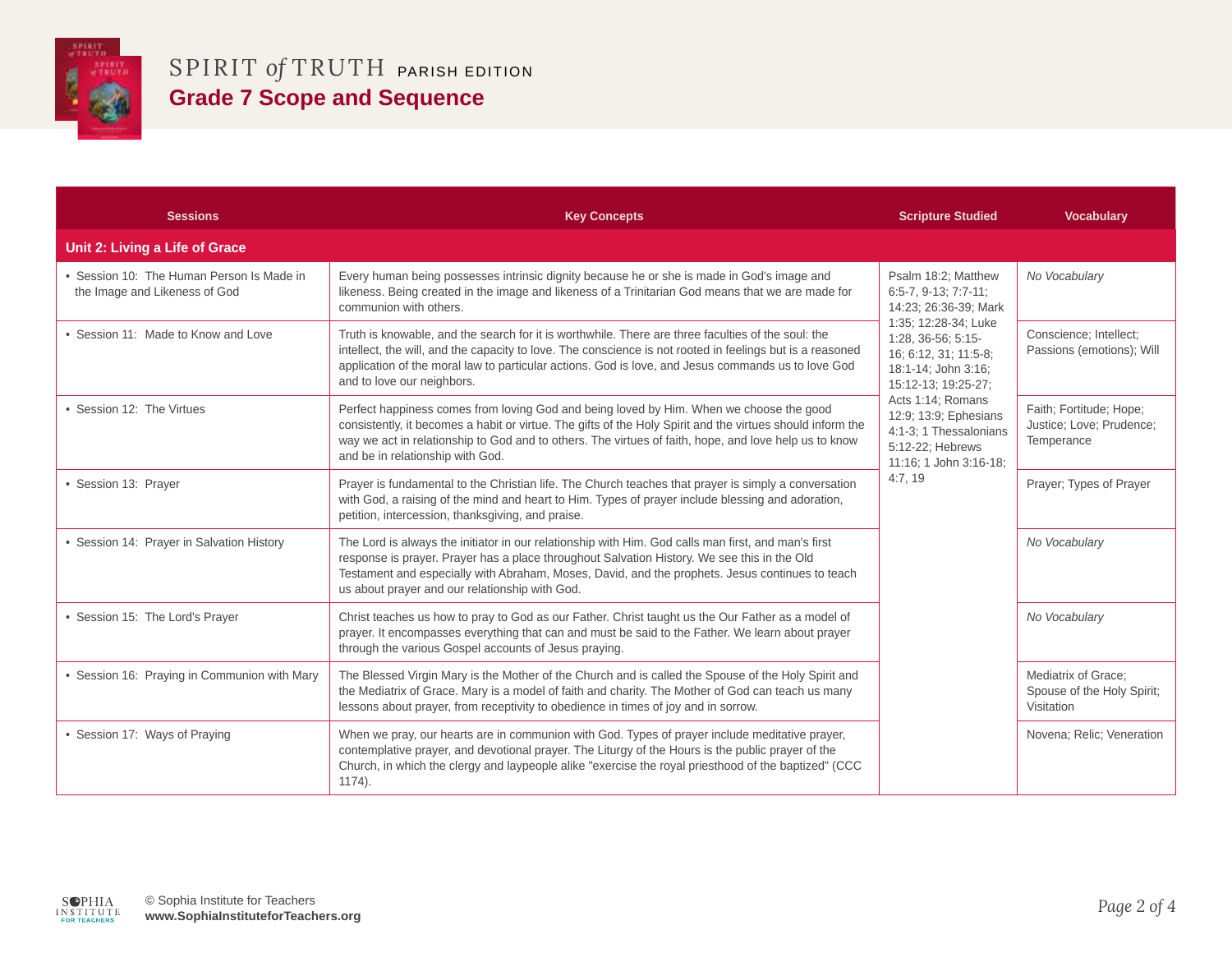

| <b>Sessions</b>                                                   | <b>Key Concepts</b>                                                                                                                                                                                                                                                                                                                                        | <b>Scripture Studied</b>                                                                                                                                                                                                                                                                                                                                                                                                                                                                                                                                                                                                            | <b>Vocabulary</b>                                  |
|-------------------------------------------------------------------|------------------------------------------------------------------------------------------------------------------------------------------------------------------------------------------------------------------------------------------------------------------------------------------------------------------------------------------------------------|-------------------------------------------------------------------------------------------------------------------------------------------------------------------------------------------------------------------------------------------------------------------------------------------------------------------------------------------------------------------------------------------------------------------------------------------------------------------------------------------------------------------------------------------------------------------------------------------------------------------------------------|----------------------------------------------------|
| Unit 3: The Citizen and the Government                            |                                                                                                                                                                                                                                                                                                                                                            |                                                                                                                                                                                                                                                                                                                                                                                                                                                                                                                                                                                                                                     |                                                    |
| • Session 18: What Is a Sacrament?                                | A Sacrament is an outward and visible sign of an inward and invisible grace. The seven Sacraments<br>are Baptism, Confirmation, Eucharist, Penance and Reconciliation, Anointing of the Sick, Matrimony,<br>and Holy Orders. The Church herself is a Sacrament, because she is a visible sign that points to the<br>invisible reality of Christ's Kingdom. | Genesis 1:1-3; 2:7;<br>2:22-24; 7:11-23;<br>14:18; Exodus 2:1-10;<br>8:20-24; 14:23-30;<br>16:4; 17:1-7; 24:8;<br>Joshua 3:14-17:<br>1 Samuel 16:13:<br>Psalm 23:5-6; 51:19;<br>Proverbs 28:13:<br>Isaiah 1:18; 11:2;<br>43:25; 61:1; Ezekiel<br>36:26-27; Joel 3:1-2;<br>Zechariah 14:1, 8:<br>Matthew 4:19; 5:7;<br>16:16-19; Mark 14:24;<br>Luke 1:49; 3:21-22;<br>5:1-11; 15:7; 22:19-20;<br>John 2:1-12; 6:48-51;<br>8:4-11; 13:4-8; 15-35;<br>19:34; 20:21-23;<br>21:15-17; Acts 1:8;<br>$2:1-4$ ; 6:1-6; 13:3;<br>Colossians 2:12; 1<br>Timothy 3:1; 4:14;<br>2 Timothy 1:6; Titus<br>1:5: 1 Peter 2:9:<br>Revelation 19:7-9 | Sacrament                                          |
| • Session 19: The Story of Baptism                                | In Baptism, Jesus washes us of Original Sin and makes us adopted children of the Father. Baptism is<br>the foundation of the whole Christian life, the gateway to life in the Spirit. The Baptism of Jesus is the<br>model for our Baptism.                                                                                                                |                                                                                                                                                                                                                                                                                                                                                                                                                                                                                                                                                                                                                                     | Commemorate                                        |
| • Session 20: Living the Sacrament of Baptism                     | The Sacrament of Baptism is essential for salvation and is the ordinary means of salvation. The<br>Catechism of the Catholic Church teaches that "God has bound salvation to the sacrament of<br>Baptism, but he himself is not bound by his sacraments" (1257).                                                                                           |                                                                                                                                                                                                                                                                                                                                                                                                                                                                                                                                                                                                                                     | Indelible Mark; Original<br>Sin; Sanctifying Grace |
| • Session 21: The Story of Confirmation                           | The Sacrament of Confirmation more perfectly binds a baptized person to the Church and fills him<br>or her with a special strength of the Holy Spirit. At Pentecost, Christ's promise of an outpouring of<br>the Holy Spirit was fulfilled when the Holy Spirit descended upon the Blessed Virgin Mary and the<br>Apostles.                                |                                                                                                                                                                                                                                                                                                                                                                                                                                                                                                                                                                                                                                     | Messiah; Witness                                   |
| Session 22: Living the Sacrament of<br>Confirmation               | The scriptural basis, matter, form, minister, and effects of the Sacrament of Confirmation. The gifts of<br>the Holy Spirit are wisdom, counsel, fortitude, understanding, knowledge, piety, and fear of the Lord.<br>Striving to cultivate virtue helps graces received in Confirmation to bear fruit and helps us avoid sin.                             |                                                                                                                                                                                                                                                                                                                                                                                                                                                                                                                                                                                                                                     | Gifts of the Holy Spirit                           |
| • Session 23: The Story of the Eucharist                          | The Eucharist is the "source and summit of the Christian life." Jesus clearly taught that we must eat<br>His Body and drink His Blood in order to have eternal life. The Eucharist is the Body, Blood, Soul, and<br>Divinity of Jesus Christ.                                                                                                              |                                                                                                                                                                                                                                                                                                                                                                                                                                                                                                                                                                                                                                     | Lamb of God; Passover                              |
| Session 24: Living the Sacrament of the<br>Eucharist              | Transubstantiation is when the bread and wine at Mass transform into the true Body and Blood of<br>Jesus Christ, while retaining the accidental forms of bread and wine. The scriptural basis, matter,<br>form, minister, and effects of the Sacrament of the Eucharist.                                                                                   |                                                                                                                                                                                                                                                                                                                                                                                                                                                                                                                                                                                                                                     | Body of Christ;<br>Transubstantiation              |
| Session 25: The Story of Penance and<br>Reconciliation            | Jesus gave the Apostles, the first bishops, the power to forgive or retain sins. Penance and<br>Reconciliation is the Sacrament by which our sins are forgiven and we are reconciled to God and<br>His Church through the confession of sins and acts of penance. We are also strengthened by the<br>Sacrament to avoid sin in the future.                 |                                                                                                                                                                                                                                                                                                                                                                                                                                                                                                                                                                                                                                     | Contrition                                         |
| Session 26: Living the Sacrament of Penance<br>and Reconciliation | The effect of this Sacrament is reconciliation with God and the Church. We need Confession to be<br>forgiven of mortal sins. The scriptural basis, matter, form, minister, and effects of the Sacrament of<br>the Eucharist. God's mercy has no limit.                                                                                                     |                                                                                                                                                                                                                                                                                                                                                                                                                                                                                                                                                                                                                                     | Mortal Sin; Venial Sin                             |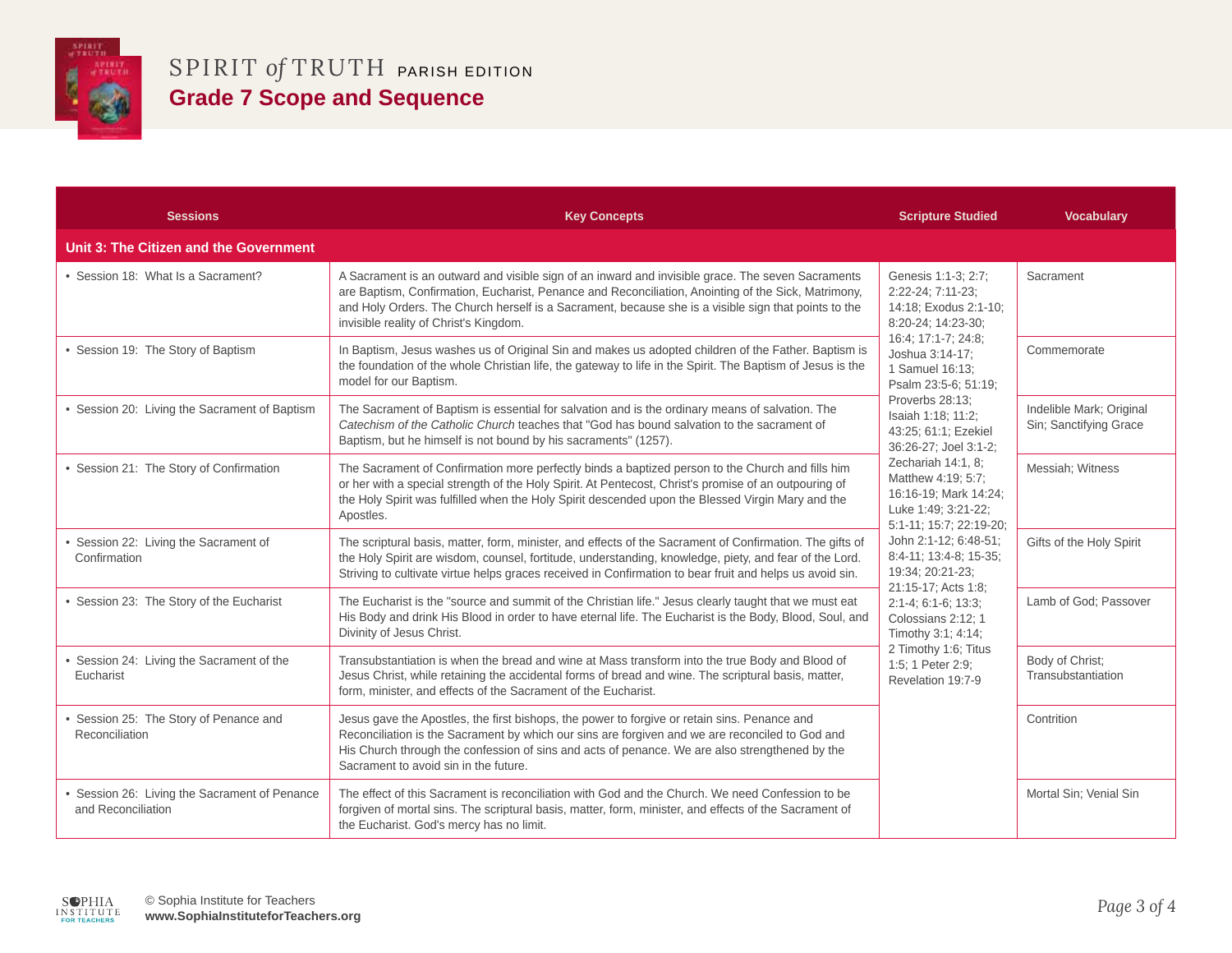

| <b>Sessions</b>                                              | <b>Key Concepts</b>                                                                                                                                                                                                                                                                                                                                                                           | <b>Scripture Studied</b> | <b>Vocabulary</b>                       |
|--------------------------------------------------------------|-----------------------------------------------------------------------------------------------------------------------------------------------------------------------------------------------------------------------------------------------------------------------------------------------------------------------------------------------------------------------------------------------|--------------------------|-----------------------------------------|
| Unit 3: The Citizen and the Government (continued)           |                                                                                                                                                                                                                                                                                                                                                                                               |                          |                                         |
| • Session 27: The Story of Anointing of the Sick             | Sickness and death as part of the human condition are the result of Original Sin. Jesus came to free<br>us from suffering, sickness, and death through His own suffering and Death on the Cross. In the<br>Sacrament of Anointing of the Sick, we receive an outpouring of God's grace to strengthen us to face<br>suffering and sickness and even death, which all result from Original Sin. |                          | Anoint; Redeem                          |
| Session 28: Living the Sacrament of<br>Anointing of the Sick | Jesus is the Divine Physician, who came to call sinners, not the righteous. Jesus ushered in the<br>Kingdom of God by fulfilling the prophecy of Isaiah, healing the sick and forgiving sins. The scriptural<br>basis, matter, form, minister, and effects of the Sacrament of Anointing of the Sick.                                                                                         |                          | Divine Physician                        |
| Session 29: The Story of Holy Matrimony                      | Jesus is first revealed to the public as the Messiah, the Son of God and Savior, at the Wedding at<br>Cana. Jesus elevated marriage to a Sacrament at the same time as He announced that the time had<br>come for God's relationship with His people to be restored. The essential features of divine love that<br>shape married love are fidelity, self-sacrifice, and generativity.         |                          | Primordial                              |
| Session 30: Living the Sacrament of Holy<br>Matrimony        | Marriage forms an unbreakable bond of love between husband and wife. Marriage is unique among<br>the Sacraments in that the recipients of Holy Matrimony are also the ministers of the Sacrament. The<br>scriptural basis, matter, form, minister, and effects of the Sacrament of Holy Matrimony.                                                                                            |                          | Indissoluble                            |
| Session 31: The Story of Holy Orders                         | Holy Orders is the Sacrament through which Christ continues His ministry in the Church until the end<br>of time. At the Last Supper, Jesus made the Apostles the first priests, commanding them to celebrate<br>Mass for all Christians. Bishops and priests are consecrated to serve in persona Christi Capitas (in<br>the person of Christ the Head).                                       |                          | Vocation; In Persona<br>Christi Capitas |
| Session 32: Living the Sacrament of Holy<br>Orders           | Bishops and their collaborators, priests, are the successors of the Apostles. The authority that<br>bishops and priests are given to act in the person of Christ, the Head of the Church, comes from<br>Jesus Himself. The scriptural basis, matter, form, minister, and effects of the Sacrament of Holy<br>Orders.                                                                          |                          | Ministerial Priesthood                  |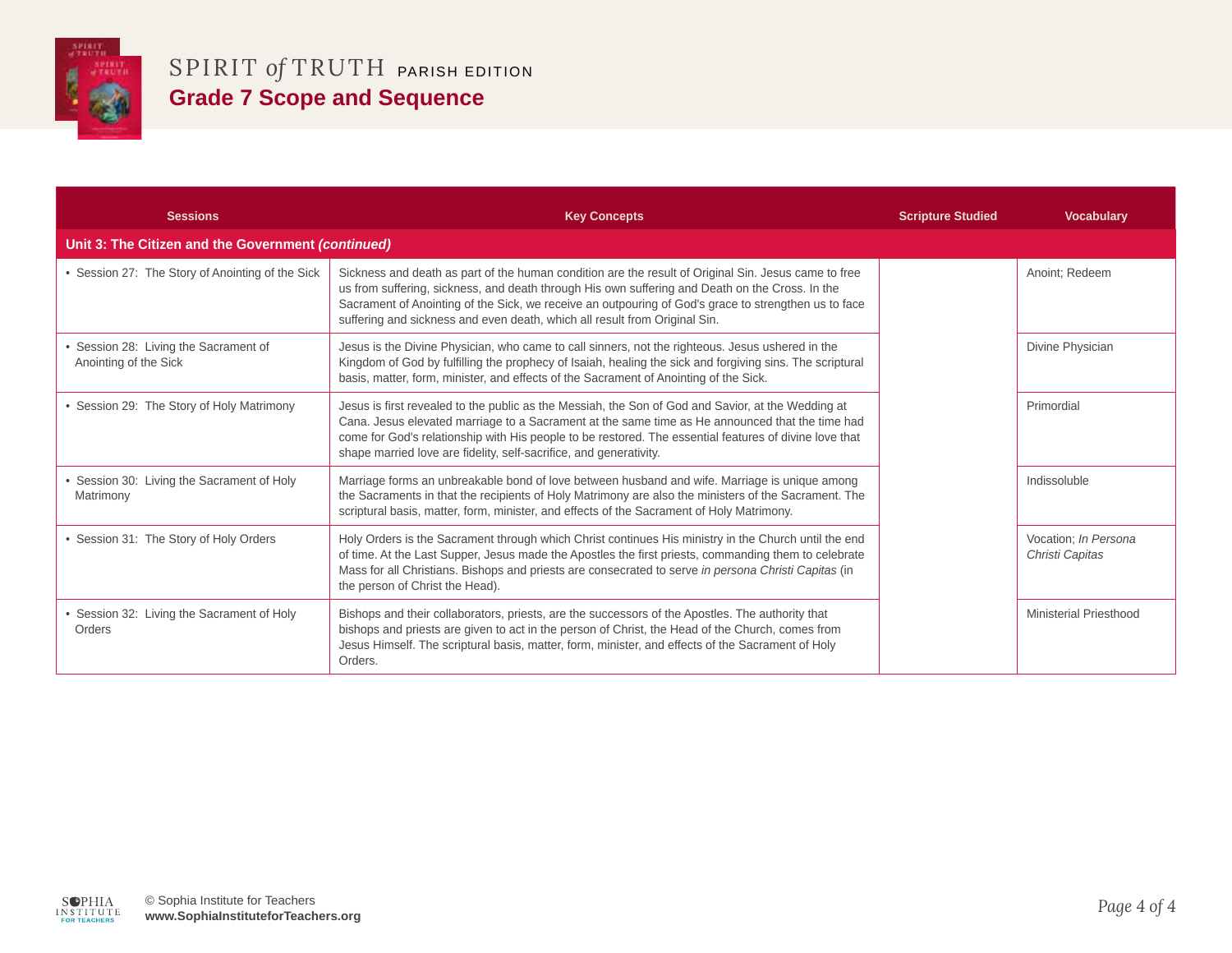

| <b>Sessions</b>                                                 | <b>Key Concepts</b>                                                                                                                                                                                                                                                                                                                                                                              | <b>Scripture Studied</b>                                                                                                                                                                                                                | <b>Vocabulary</b>                                                                                  |
|-----------------------------------------------------------------|--------------------------------------------------------------------------------------------------------------------------------------------------------------------------------------------------------------------------------------------------------------------------------------------------------------------------------------------------------------------------------------------------|-----------------------------------------------------------------------------------------------------------------------------------------------------------------------------------------------------------------------------------------|----------------------------------------------------------------------------------------------------|
| Unit 1: Christ and the Church                                   |                                                                                                                                                                                                                                                                                                                                                                                                  |                                                                                                                                                                                                                                         |                                                                                                    |
| • Session 1: The Nature and Mission of the Catholic<br>Church   | Jesus accomplished His mission of salvation of souls by His threefold office, or role,<br>as Priest, Prophet, and King. Jesus established the Catholic Church during His earthly<br>life and gave her His same mission. The Church carries out this mission in the same<br>way Christ did, by exercising His priestly (liturgical), prophetic (doctrinal), and kingly<br>(hierarchical) offices. | Isaiah 22:22; Matthew<br>16:18-19; 18:17-18;<br>25:31-46; 28:18-20;<br>Luke 10:16; John<br>14:16; 17:20-21; 20:23;<br>Romans 1:11-12;<br>12:9-18: 1 Corinthians<br>11:23-24; 13:4-7; 16:13-<br>14; Ephesians 4:25-27;<br>Colossians 3:8 | Ecclesia; Hierarchy; Liturgy                                                                       |
| • Session 2: The Apostolic Age                                  | The Apostles preached the Good News throughout the ancient world, to Jew and Gentile<br>alike. The early Church was made up of communities that become local churches.<br>Christian morality stood in stark contrast to the ethics of Roman paganism. Christianity<br>flourished because of the faith, courage, and fortitude of the Apostles.                                                   |                                                                                                                                                                                                                                         | Apostolic Fathers;<br>Didache; Martyr; Pater<br>Noster; Pax Romana                                 |
| • Session 3: The Early Witnesses of the Church                  | Jesus set St. Peter apart in a special way as the head of His Church on earth. St. Paul's<br>missionary journeys and his numerous epistles make him one of the most important<br>figures in all of Christianity. St. Stephen, the first martyr, boldly preached the message of<br>Christ in the face of hostility and is a model of Christian forgiveness.                                       |                                                                                                                                                                                                                                         | No Vocabulary                                                                                      |
| Session 4: "To the End of the Age": The Future of the<br>Church | The Church is both a visible society and a spiritual community. Jesus desired that His<br>Church be indefectible (indestructable), which means that the Church will last until the<br>end of time and that her liturgy, doctrine, and hierarchy will not be corrupted. Jesus<br>commanded His Apostles, and therefore the Church, to make disciples of all the nations.                          |                                                                                                                                                                                                                                         | Disciple; Evangelization;<br>Indefectible                                                          |
| • Session 5: The Four Marks of the Church                       | Christ founded one Church and desires unity among His faithful. The Church is holy<br>because her origin and founder, her purpose, her Sacraments, and her saints are holy.<br>The Church is catholic, which means "universal." The Church is apostolic, which means<br>that she is founded upon the teaching and authority of the Apostles.                                                     |                                                                                                                                                                                                                                         | Apostolic Succession;<br>Catholic: Holiness: Unity                                                 |
| • Session 6: The Precepts of the Church                         | The precepts of the Church present the bare minimum required for Christian living.<br>Because we know the Church will endure forever, we know that saints are still being<br>made today. Jesus calls us all to be saints.                                                                                                                                                                        |                                                                                                                                                                                                                                         | Precepts of the Church                                                                             |
| • Session 7: Living the Life of the Church                      | Our time on earth is given to us for a purpose: to prepare for our time in eternity with God.<br>God reveals to us what the purpose of time is. The Spiritual and Corporal Works of Mercy<br>are guidelines to help us prepare for our time in eternity. The Church has sanctified time<br>with a calendar of liturgical celebrations.                                                           |                                                                                                                                                                                                                                         | Corporal Works of Mercy;<br>Spiritual Works of Mercy;<br>Liturgical Calendar;<br><b>Sacraments</b> |
| • Session 8: The Four Last Things                               | The four last things are death, judgement, Heaven, and Hell. We will all be judged by<br>Christ at the moment of our death and again at the Final Judgment. There will be a New<br>Heaven and a New Earth established by God.                                                                                                                                                                    |                                                                                                                                                                                                                                         | Heaven; Hell; Last<br>Judgment; Particular<br>Judgment; Purgatory                                  |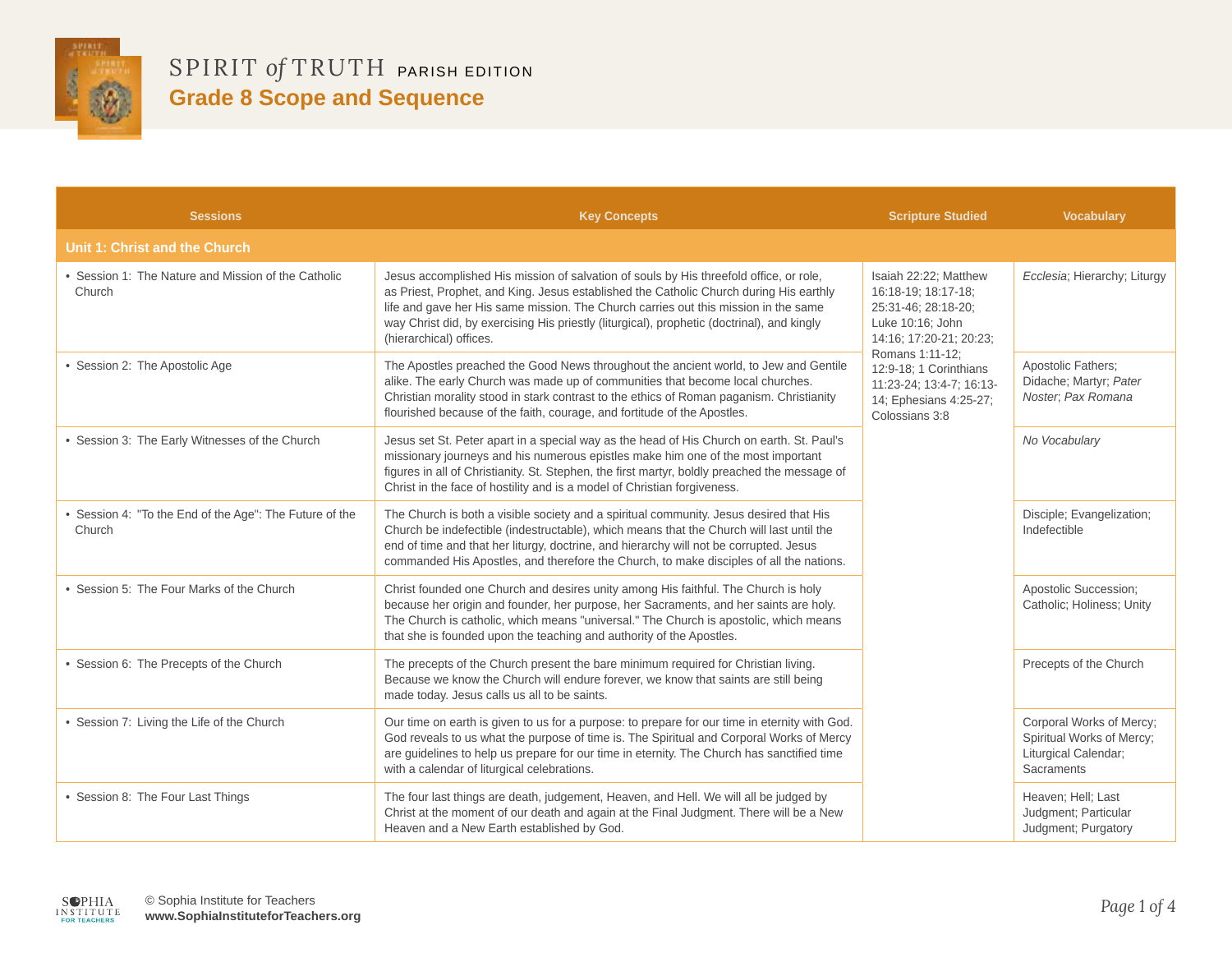

| <b>Sessions</b>                                          | <b>Key Concepts</b>                                                                                                                                                                                                                                                                                                                                          | <b>Scripture Studied</b>                                                                                                                                                                                                                                                                                                                                                                                                                                                                                           | <b>Vocabulary</b>                                                                                            |
|----------------------------------------------------------|--------------------------------------------------------------------------------------------------------------------------------------------------------------------------------------------------------------------------------------------------------------------------------------------------------------------------------------------------------------|--------------------------------------------------------------------------------------------------------------------------------------------------------------------------------------------------------------------------------------------------------------------------------------------------------------------------------------------------------------------------------------------------------------------------------------------------------------------------------------------------------------------|--------------------------------------------------------------------------------------------------------------|
| <b>Unit 2: Morality</b>                                  |                                                                                                                                                                                                                                                                                                                                                              |                                                                                                                                                                                                                                                                                                                                                                                                                                                                                                                    |                                                                                                              |
| • Session 9: What Is Morality?                           | Moralty is the quality of our actions whereby they are right or wrong. Actions that are<br>in accordance with God's law and will are right. Because we are free, we are morally<br>responsible for our actions. Objective truth exists; right and wrong exist.                                                                                               | Genesis 1:1-3, 27;<br>3:1-7; Exodus 19:1-9;<br>Deuteronomy 5:1-5;<br>Psalm 107:28-30; Isaiah<br>14:12-14: Matthew 5:3-<br>11, 17-29, 43-48; 6:9-13,<br>19-21; 10:28; 19:16-26;<br>22:36-40; 26:26-28;<br>Luke 23:33-34; John<br>$1:1-5, 14, 18; 4:14-15;$<br>8:12, 31-32; 13:1, 35;<br>14:6, 13-14; Romans<br>6; 12:1-3; 1 Corinthians<br>13:1-13: 2 Corinthians<br>3:17; Galatians 5:19-<br>23; Philippians 4:6-8;<br>Colossians 2:9; Hebrews<br>7:28; James 2:26; 1<br>Peter 1:16; 2:15-17;<br>Revelation 12:3-4 | Free Will; Morality;<br>Responsibility                                                                       |
| • Session 10: Freedom and Choice: The Human Person       | Man is the only one of God's creatures made in His image and likeness. That means<br>we have intellect, free will, and the capacity to love. Our free will means we can freely<br>choose to act or not to act. There is no freedom except in service of what is good and<br>just. Because we are free to make choices, we are responsible for those choices. |                                                                                                                                                                                                                                                                                                                                                                                                                                                                                                                    | Christian Anthropology;<br>Freedom; Human Person                                                             |
| • Session 11: Conscience and Our Obligation to Form It   | Conscience is God's voice in our hearts, which helps us to choose the good. The<br>conscience is not the source of moral law, but it must be well formed by Christ's teaching.<br>We have a solemn obligation to form our consciences.                                                                                                                       |                                                                                                                                                                                                                                                                                                                                                                                                                                                                                                                    | Conscience: Intellect                                                                                        |
| • Session 12: The Ten Commandments                       | A type is a thing or person in the Old Testament that foreshadows something or someone<br>in the New. The story of the Exodus is the type for our liberation from slavery to sin. God<br>is the source of the moral law. The Ten Commandments have their fullest meaning in the<br>context of covenant.                                                      |                                                                                                                                                                                                                                                                                                                                                                                                                                                                                                                    | Typology; Ten<br>Commandments                                                                                |
| • Session 13: Jesus Is the Model of Holiness             | Eternal, divine, natural, and human law have distinct meanings. The Eternal Law is<br>God Himself, Jesus Christ is the Incarnate Word of God, Jesus is the fullness of God's<br>revelation. Jesus is the end of the moral law and the perfect model of holiness.                                                                                             |                                                                                                                                                                                                                                                                                                                                                                                                                                                                                                                    | Law                                                                                                          |
| • Session 14: Jesus' Teaching on the Ten<br>Commandments | Jesus came not to abolish the law but to fulfill it. Christ's twin commandments summarize<br>the Ten Commandments. There is continuity of the law from the Old Testament through<br>the New Testament until the end of time.                                                                                                                                 |                                                                                                                                                                                                                                                                                                                                                                                                                                                                                                                    | No Vocabulary                                                                                                |
| • Session 15: Jesus Teaches Us to Love                   | The cardinal virtues are prudence, justice, temperance, and fortitude. The theological<br>virtues are faith, hope, and love. Christ teaches us what love is. Love is the highest virtue.                                                                                                                                                                     |                                                                                                                                                                                                                                                                                                                                                                                                                                                                                                                    | Agape; Charity; Eros;<br>Faith; Fortitude; Hope;<br>Justice; Philia; Prudence;<br>Storge; Temperance; Virtue |
| • Session 16: Jesus Gives Us the Beatitudes              | Worldly happiness and true happiness are not the same thing. The Sermon on the Mount<br>is the heart of Jesus' moral teaching, and the Beatitudes are the heart of the Sermon. The<br>Beatitudes teach us the character of the Christian life; they are "paradoxical promises" of<br>hope.                                                                   |                                                                                                                                                                                                                                                                                                                                                                                                                                                                                                                    | Beatitude; Perfect<br>Happiness; Sermon on the<br>Mount                                                      |
| • Session 17: Elements of a Good Moral Decision          | The three parts of a moral act are: (1) the act itself, (2) our intention, and (3) the<br>circumstances. We are free to choose good or evil. We are capable of having a<br>relationship with our Creator.                                                                                                                                                    |                                                                                                                                                                                                                                                                                                                                                                                                                                                                                                                    | No Vocabulary                                                                                                |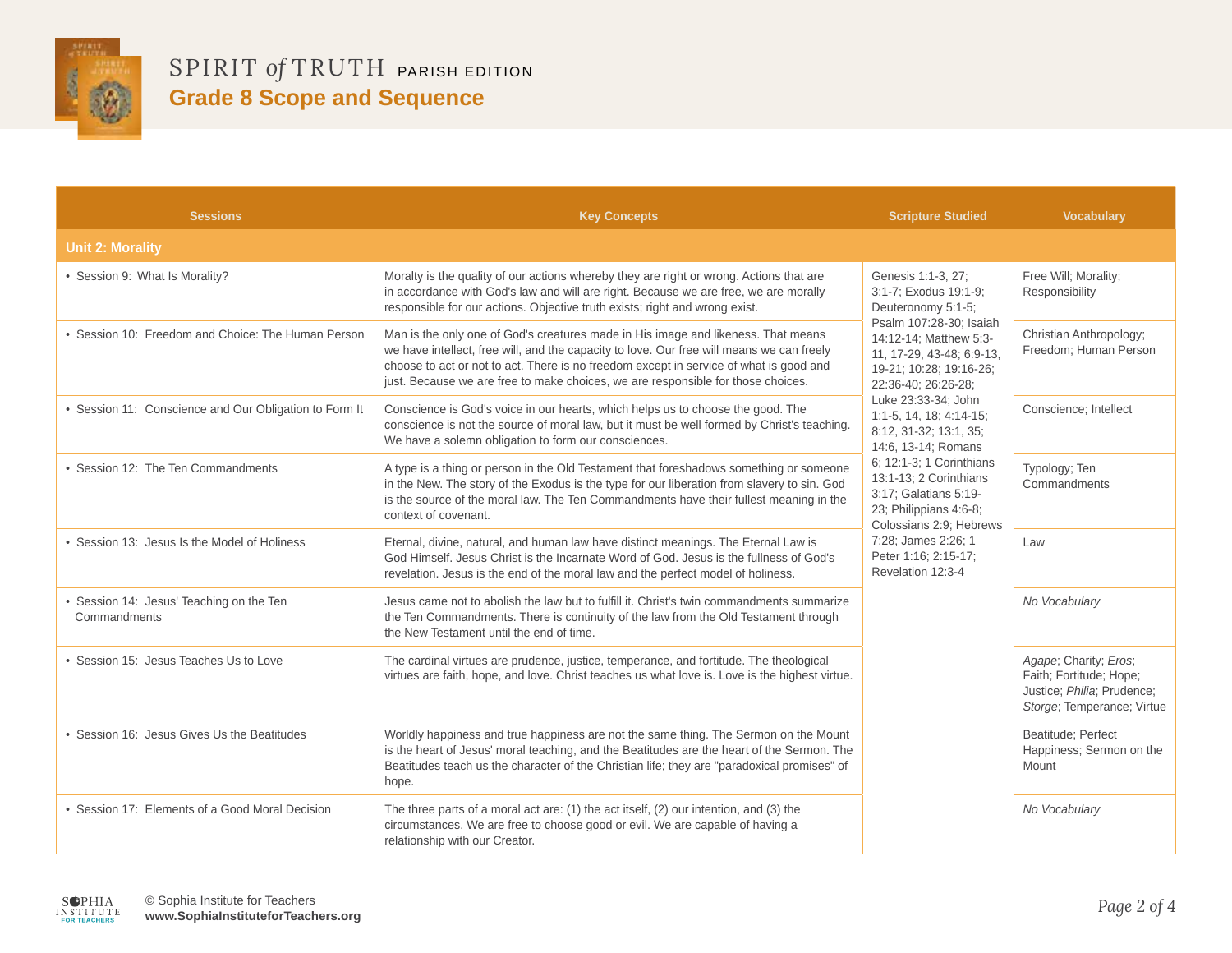

| <b>Sessions</b>                                          | <b>Key Concepts</b>                                                                                                                                                                                                                                                                                                                           | <b>Scripture Studied</b> | <b>Vocabulary</b>                                                    |
|----------------------------------------------------------|-----------------------------------------------------------------------------------------------------------------------------------------------------------------------------------------------------------------------------------------------------------------------------------------------------------------------------------------------|--------------------------|----------------------------------------------------------------------|
| <b>Unit 2: Morality (continued)</b>                      |                                                                                                                                                                                                                                                                                                                                               |                          |                                                                      |
| Session 18: The Process of Making a Good Moral<br>Choice | To make good moral choices we must acknowledge and understand good and evil. Good<br>moral decisions are guided by specific steps. Making good moral decisions is helped by<br>developing habits of virtue and not simply by following a checklist.                                                                                           |                          | Consequentialism;<br>Relativism; Sin                                 |
| • Session 19: Temptation and the Reality of Sin          | Human nature is wounded because of Original Sin. Satan tempted Adam and Eve and<br>Jesus, and he tempts all of us in the same way. Jesus gives us a model, and St. Paul<br>gives us advice, for resisting temptation.                                                                                                                         |                          | Concupiscence;<br>Temptation; Will                                   |
| • Session 20: Structures of Sin and Social Sin           | Sin is "an utterance, a deed, or a desire contrary to the eternal law" (CCC 1871) that<br>offends God. Mortal sin severs our relationship with God and, if unrepented, results in<br>eternal separation from Him. The seven capital sins are pride, greed, lust, envy, anger,<br>gluttony, and sloth. Personal sin contributes to social sin. |                          | Capital Sins; Personal<br>Sin; Mortal Sin; Social Sin;<br>Venial Sin |
| • Session 21: Justification, God's Mercy, and Grace      | Justification cleanses us of sin and communicates God's righteousness to us.<br>Justification is conferred in Baptism. Justification is an act of God and requires our free<br>cooperation. Jesus Christ has merited our justification through His Passion.                                                                                   |                          | Grace; Justification; Mercy;<br>Merit; Sanctity                      |
| • Session 22: Prayer and Openness to the Holy Spirit     | Prayer is a gift, covenant, and communion. The Holy Spirit calls us to prayer and prompts<br>us to do God's will. There are ways to cultivate openness to the Holy Spirit. Prayer is a<br>battle, and Scripture provides guidance on how to triumph.                                                                                          |                          | Communion; Covenant;<br>Holy Spirit; Prayer                          |
| • Session 23: Support for Moral Living                   | The Church is the entire body of believers and a community of souls; the baptized are<br>members of the Body of Christ. We need the seven Sacraments to grow in holiness. The<br>saints are holy models for us to imitate.                                                                                                                    |                          | Church; Sacrament                                                    |
| Unit 3: The Citizen and the Government                   |                                                                                                                                                                                                                                                                                                                                               |                          |                                                                      |
| • Session 24: Society                                    | Relationships are a necessary and valuable part of human life and help us to understand<br>ourselves, others, and God better. A society is a voluntary association of individuals for a<br>common end. Solidarity is the unity of a society that is based on friendship with Christ. It<br>is a demand of discipleship.                       |                          | Society; Solidarity                                                  |
| • Session 25: The Citizen and Government                 | All people have equal rights. Our rights flow from our dignity as persons created in the<br>image and likeness of God. All authority comes from God. Citizens are not bound to obey<br>unjust laws.                                                                                                                                           |                          | Natural Law; Right                                                   |
| · Session 26: Just War                                   | Original Justice was lost due to the Original Sin. Human beings no longer live in harmony,<br>but in conflict. War can sometimes be unavoidable. In that case, the Church offers<br>guidance called Just War Doctrine. At the end of time, Jesus' Kingdom will come in all its<br>fullness, and perfect justice will be restored.             |                          | Just War Doctrine                                                    |